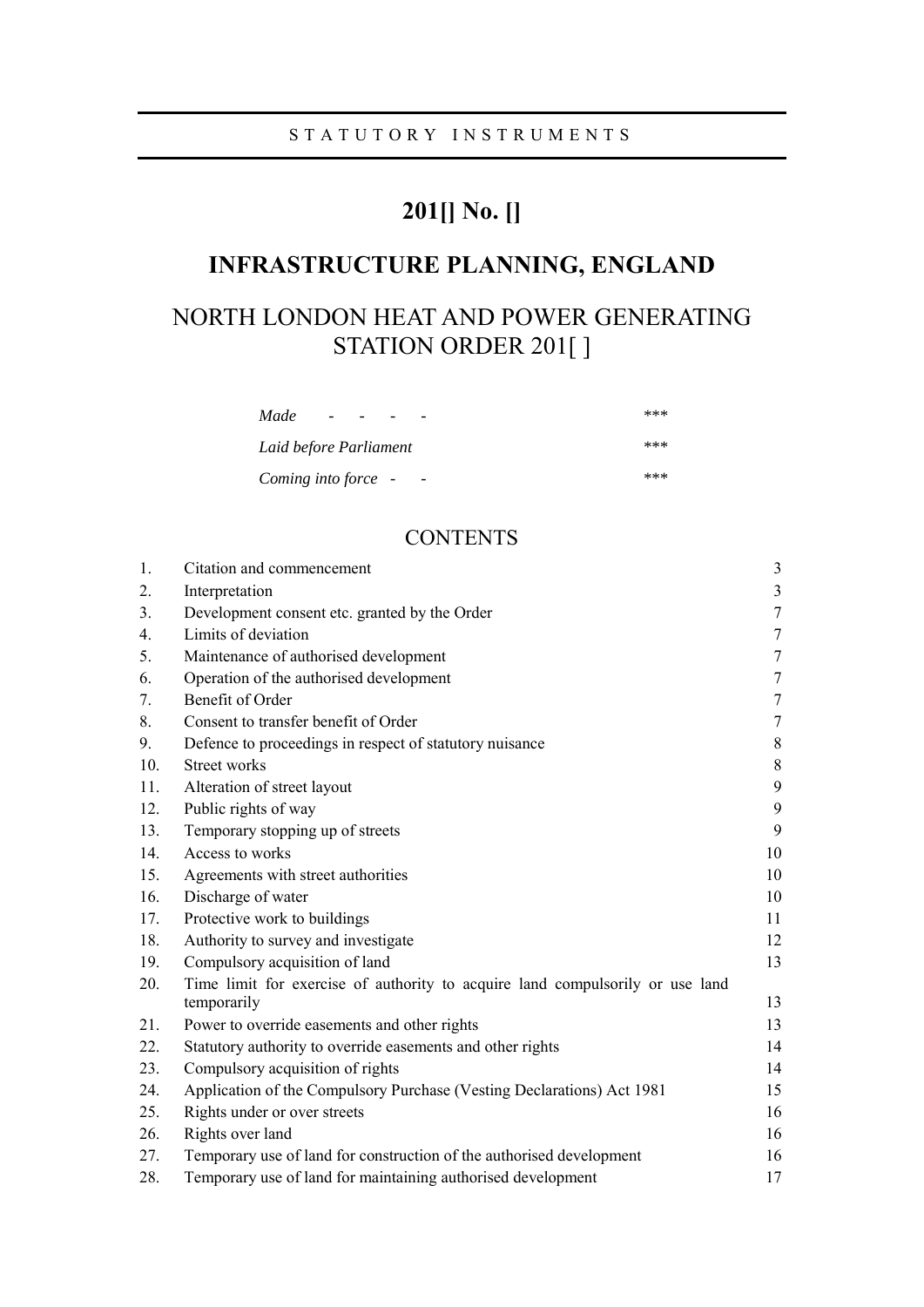| Statutory undertakers                           | 18 |
|-------------------------------------------------|----|
| Recovery of costs of new connections            | 19 |
| Application of landlord and tenant law          | 19 |
| Operational land for purposes of the 1990 Act   | 20 |
| Felling or lopping of trees                     | 20 |
| Certification of documents and plans            | 20 |
| Arbitration                                     | 20 |
| No double recovery                              | 20 |
| Protective provisions for specified undertakers | 21 |
| Approvals, consents and appeals                 | 21 |
|                                                 |    |

| 21 |
|----|
| 24 |
|    |
| 32 |
| 35 |
| 36 |
|    |
| 37 |
| 40 |
| 40 |
| 43 |
| 43 |
|    |
|    |
| 44 |
|    |
| 46 |
| 46 |
|    |
| 46 |
| 48 |
| 51 |
| 54 |
|    |
| 55 |
|    |

An application has been made to the Secretary of State under section 37 of the Planning Act 2008(**a**) (the "2008 Act") and in accordance with the Infrastructure Planning (Applications: Prescribed Forms and Procedure) Regulations 2009(**b**) for an Order under sections 114, 115, 120, 122, 123 and 140 of the 2008 Act.

 $\overline{a}$ 

<sup>(</sup>**a**) 2008 c.29 Parts 3 and 6 were amended by Section 137 and Schedule 13 to the Localism Act 2011 (c.20).

<sup>(</sup>**b**) S.I. 2009/2264, amended by the Localism Act 2011 (Infrastructure Planning) (Consequential Amendments) Regulations 2012 (S.I. 2012/635), Infrastructure Planning (Prescribed Consultees and Interested Parties etc) (Amendment Regulations 2012 (S.I. 2012/635), Infrastructure Planning (Prescribed Consultees and Interested Parties etc) (Amendment) Regulations 2013 (S.I. 2013/522), Infrastructure Planning (Applications: Prescribed Forms and Procedure) (Amendment) Regulations 2014 (S.I. 2014/2381) and the Infrastructure Planning (Environmental Impact Assessment) (Amendment) Regulations 2012 (S.I. 2012/787).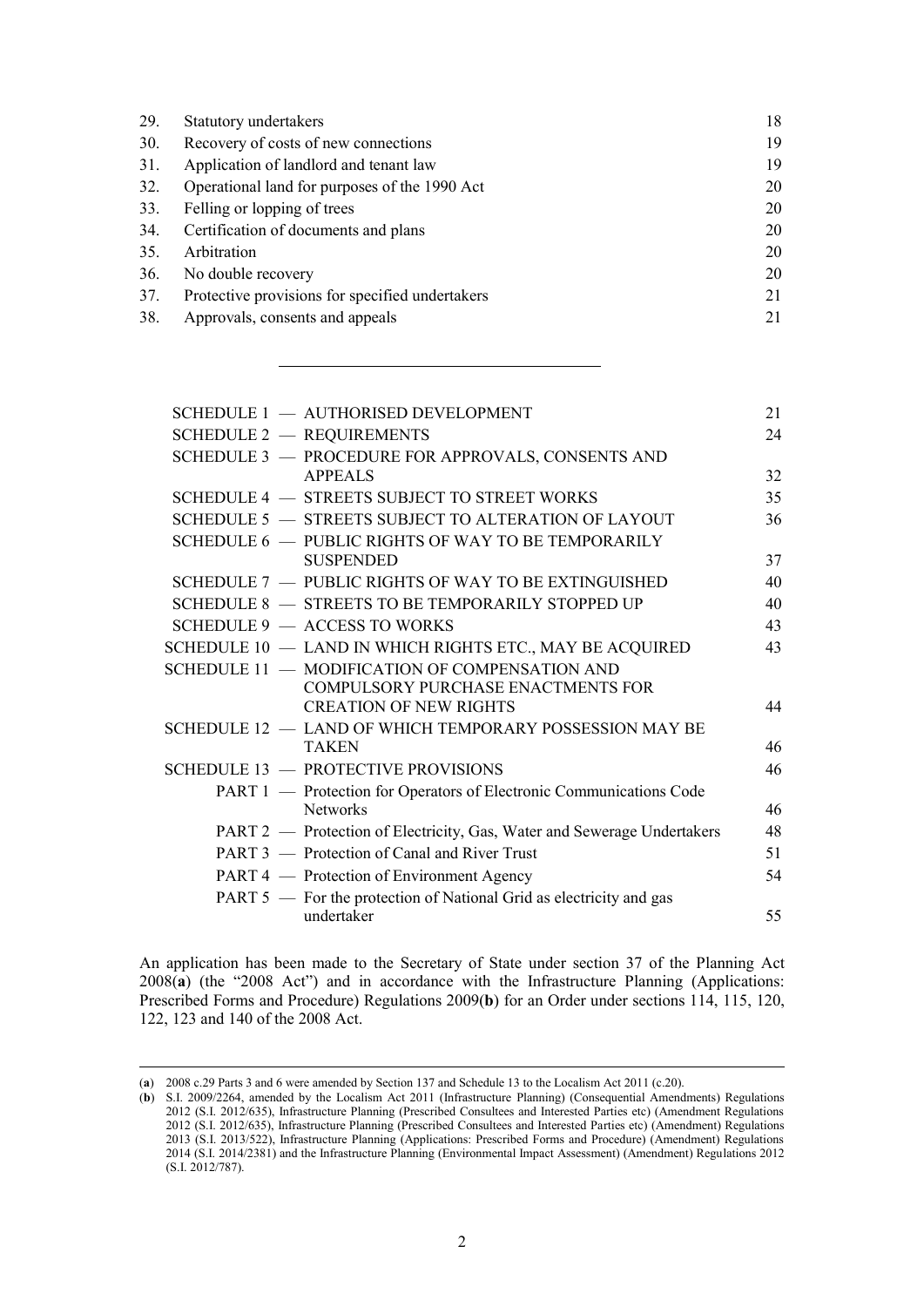The application was examined by a single appointed person (appointed by the Secretary of State) in accordance with Chapters 3 and 4 of Part 6 of the 2008 Act and the Infrastructure Planning (Examination Procedure) Rules 2010 (**a**).

The single appointed person, having considered the representations made and not withdrawn and the application together with the accompanying documents, in accordance with section 83 of the 2008 Act, has submitted a report to the Secretary of State.

The Secretary of State, having considered the report and recommendation of the single appointed person, has taken into account the environmental information in accordance with regulation 3 of the Infrastructure Planning (Environmental Impact Assessment) Regulations 2009(**b**), and decided the application, and has determined to make this Order giving effect to the proposals comprised in the application with modifications which in the opinion of the Secretary of State do not make any substantial changes to the proposals.

The Secretary of State is satisfied that the special category land (as identified in the book of reference), when burdened with the Order rights, will be no less advantageous than it was before to persons in whom it is vested, other persons, if any, entitled to rights of common or other rights and the public, and that accordingly, section 132(3) of the 2008 Act applies.

Accordingly, in exercise of the powers conferred by sections 37, 114, 115, 120, 122, 123 and 140 of the 2008 Act, the Secretary of State makes the following Order:

#### <span id="page-2-0"></span>**Citation and commencement**

**1.** This Order may be cited as the North London Heat and Power Generating Station Order 201[ ] and comes into force on [ ].

#### <span id="page-2-1"></span>**Interpretation**

 $\overline{a}$ 

**2.**—(1) In this Order—

"the 1961 Act" means the Land Compensation Act 1961(**c**);

"the 1965 Act" means the Compulsory Purchase Act 1965(**d**);

<sup>(</sup>**a**) 2008(c.29). Sections 86-98 as amended by the Localism Act 2011, Schedule 13 (S.I. 2010/103) and the Localism Act 2011 (Infrastructure Planning) (Consequential Amendments) Regulations 2012 (S.I. 2012/635).

<sup>(</sup>**b**) S.I. 2009/2263 as amended by the Localism Act 2011 (Infrastructure Planning) (Consequential Amendments) Regulations 2012 (S.I. 2012/635) and Infrastructure Planning (Environmental Impact Assessment) (Amendment) Regulations 2012 (S.I. 2012/787).

<sup>(</sup>**c**) 1961(c.33). Section 1 and subsections (A1), (1) and (3)-(6) of section 4 were amended by articles 5(1), (2) (6) of, and paragraphs 31, 37(a), 37(b), 38, 39(a), 39(b), 39(c), of Schedule 1 and Schedule 5 of Transfer of Tribunal Functions (Lands Tribunal and Miscellaneous Amendments) Order 2009 (S.I. 2009/1307). There are other amendments to the 1961 Act which are not relevant to this Order.

<sup>(</sup>**d**) 1965(c.56). Subsections (1)-(3) of section 1 and section 30 were amended by subsections (1) and (3) of section 34 of, and paragraph 14 of Schedule 4 to, and Schedule 6 to, the Acquisition of Land Act 1981 (c.67). Subsection (4) of section 1 was amended by section 4 of and paragraph  $13(1)(a)$  and (b) of Schedule 2 to the Planning (Consequential Provisions) Act 1990 (c. 11). Subsection (5) of section 1 was amended by section 109 of and paragraph 124 of Schedule 10 to, the Courts Act 2003 (c.39). Section 3 was amended by section 70 of, and paragraph 3 of Schedule 15 to, the Planning and Compensation Act 1991(c.34). Section 4 and subsection (2) of section 11 were amended by section 3 of, and Part 1 of Schedule 1 to, the Housing (Consequential Provisions) Act 1985 (c.71). Section 5 was amended by section 67 of the Planning and Compensation Act 1991 (c.34). Subsection (2A)(d) and 2(d) of section 5, section 6, subsections (1) and (3) of section 8 and subsection (1) of section 10, subsection (3) of section 11, subsection (1) of section 15, subsection (1) of section 16, subsection  $(2)$  of section 17, subsections  $(1)$  and  $(2)(b)$  of section 18, subsection  $(2)$  of section 19 and subsection  $(3)$  of section 20 were amended by articles  $5(1)$ , (2) and (6) of, and paragraphs 59, 61, 62, 63, 65, 66, 67, 68, 69 ad 70 of Schedule 1 to, and Schedule 5 to the Transfer of Tribunal Functions (Lands Tribunal and Miscellaneous Amendments) Order 2009 (S.I. 2009/1307). Subsection (3) of section 10 was amended by section 4 of, and paragraph 13(2)(a) and (b) of Schedule 2 to, the Planning (Consequential Provisions) Act 1990 (c.11). Subsection (1) of section 11 and sections 31 and 32 were amended by section 34(1) of, and Schedule 4 to, the Acquisition of Land Act 1981 (c.67) and by sections 14 and 70 of, and paragraphs 12(1) and 12(2) of Schedule 5 to, the Church of England (Miscellaneous Provisions) Measure 2006 (2006 No.1). Section 12 was amended by section 56(2) of, and Part 1 to Schedule 9 to, the Courts Act 1971 (c.23). Section 13 was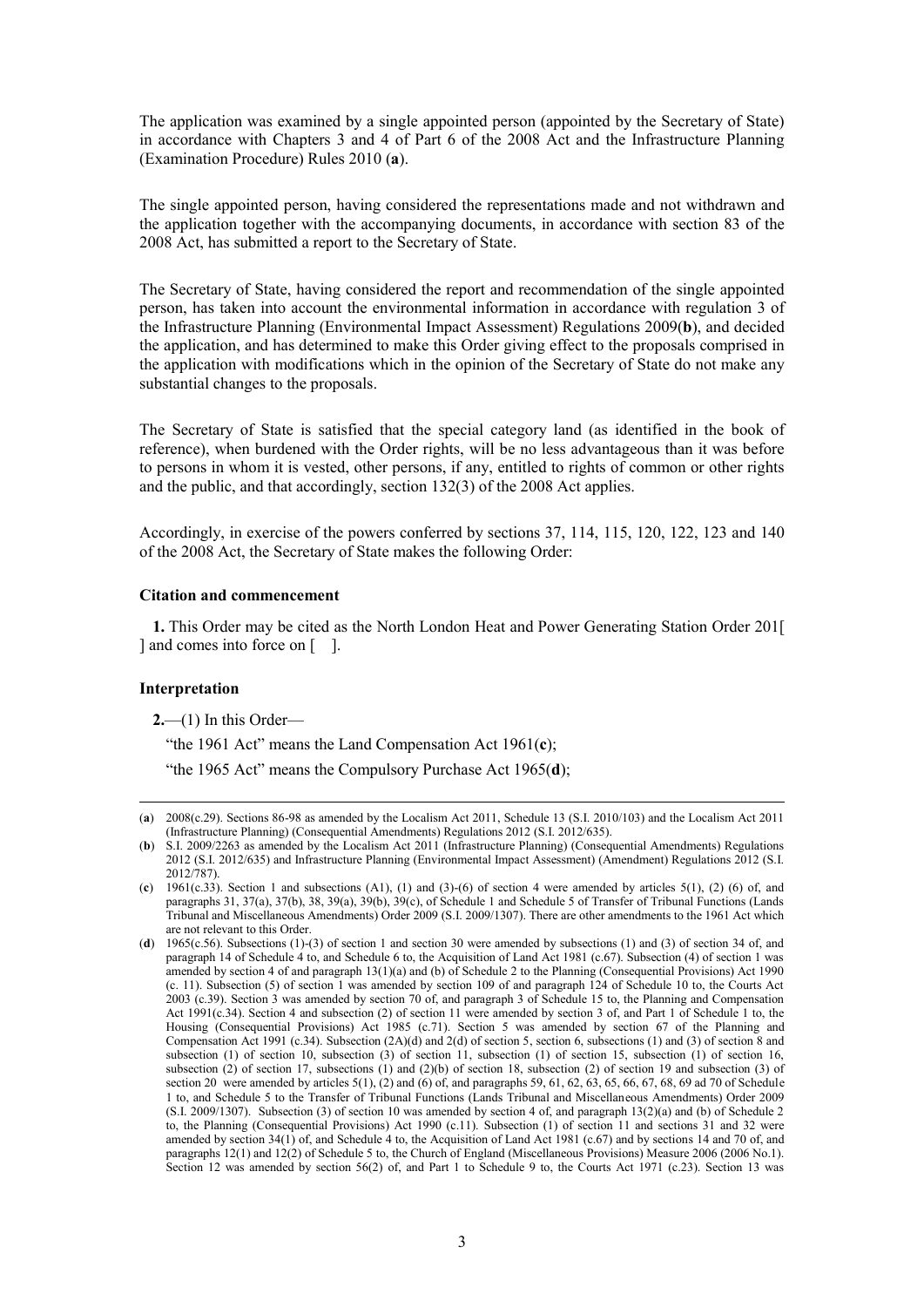"the 1980 Act" means the Highways Act 1980(**a**);

"the 1990 Act" means the Town and Country Planning Act 1990(**b**);

"the 1991 Act" means the New Roads and Street Works Act 1991(**c**);

"the 2008 Act" means the Planning Act 2008;

 $\overline{a}$ 

"Advent Way" means Advent Way, Edmonton, London N18 3AB;

"apparatus" includes but is not limited to pipes, conduits, wires, sewers, drains, tunnels, cables and associated above and below ground structures and any structure for the lodging therein of apparatus or for gaining access to apparatus within the Order limits;

"approval consultee" means a consultee specifically named in a provision of this Order;

"Ardra Road" means Ardra Road, Edmonton, London N9 0BD;

"authorised development" means the development and associated development described in Schedule 1 (authorised development) and any other works authorised by this Order which are development within the meaning of section 32 of the 2008 Act;

"book of reference" means the document certified by the Secretary of State as the book of reference for the purposes of this Order under article 34 (certification of documents and plans);

"building" includes any structure or erection or any part of a building, structure or erection;

"carriageway" has the same meaning as in section 329 of the 1980 Act;

"cctv" means closed-circuit television cameras and equipment, mounting poles and associated cables;

amended by sections 62 and 139 of, and paragraphs 27 and 28(1) and (2) to, the Tribunals, Courts and Enforcement Act 2007 (c.15). Subsection 2 of section 20 was amended by section 70 of, and paragraph 4 of Schedule 15 to, the Planning and Compensation Act 1991 (c.34). Subsections 3 and 4 of section 23 and subsection (1) of section 25 were amended by section 59 of, and paragraph 4 of part 2 of Schedule 11 to, the Constitutional Reform Act 2005 (c.4). Section 31 was also amended by section 70 of, and paragraph 19 of Schedule 15 to, the Planning and Compensation Act 1991 (c.34). There are other amendments to the 1965 Act which are not relevant to this Order.

<sup>(</sup>**a**) 1980 c.66. Section 1(1) was amended by section 21(2) of the New Roads and Street Works Act 1991 (c.22); sections 1(2), 1(3) and 1(4) were amended by section 8 of, and paragraph (1) of Schedule 4 to, the Local Government Act 1985 (c.51); section  $1(2A)$  was inserted, and section 1(3) was amended, by section 259(1), (2) and (3) of the Greater London Authority Act 1999 (c.29); sections 1(3A) and 1(5) were inserted by section 22(1) of, and paragraph 1 of Schedule 7 to, the Local Government (Wales) Act 1994 (c.19). Section 36(2) was amended by section 4(1) of, and paragraphs 47(a) and (b) of Schedule 2 to, the Housing (Consequential Provisions) Act 1985 (c.71), by S.I. 2006/1177, by section 4 of, and paragraph 45(3) of Schedule 2 to, the Planning (Consequential Provisions) Act 1990 (c.11); section 36(3A) was inserted by section 64(4) of the Transport and Works Act 1992 and was amended by S.I. 2006/1177; section 36(6) was amended by section 8 of, and paragraph  $7$  of Schedule 4 to, the Local Government Act 1985 (c.51); and section  $36(7)$  was inserted by section 22(1) of, and paragraph 4 of Schedule 7 to, the Local Government (Wales) Act 1994 (c.19). Section 329 was amended by section 112(4) of, and Schedule 18 to, the Electricity Act 1989 (c.29) and by section 190(3) of, and Part 1 of Schedule 27 to, the Water Act 1989 (c.15). There are other amendments to the 1980 Act which are not relevant to this Order.

<sup>(</sup>**b**) 1990 c.8. Subsection (4)(aa) of section 56 was added by Planning and Compensation Act 1991 (c.34). Subsection (5)(a) of section 56 was amended by subsection (2)(a) of section 40 of the Planning and Compulsory Purchase Act 2004 (c.5) and subsection (1) of section 30 of, and paragraphs 2 and 3 of part 2 of Schedule 4 to, the Infrastructure Act 2015 (c.7). Subsection (5)(b) of section 56 was amended by subsection (4) of section 31 of, and paragraphs 8 and 10 of Schedule 6 to, Planning and Compensation Act 1991 (c.34). Subsections (3), (4), (6) and (7) of section 198 were amended by subsection (1) of section 192 and subsection (2)(a) of section 238 of, and paragraphs 7 and 8 of Schedule 8 to, and Schedule 13 to, the 2008 Act. Subsection (4)(a) of section 198 was amended by sections 31, 32, 42 and 84 of, and paragraphs 8 and 20 of Schedule 6 and paragraphs 8 and 34 of Schedule 7 to and Parts 1 and 2 of Schedule 19 to, the Planning and Compensation Act 1991 (c.34). Subsections (8) and (9) of section 198 were amended by subsection (3) of section 42 to the Planning and Compulsory Purchase Act 2004 (c.5). There are other amendments to the 1990 Act which are not relevant to this Order.

<sup>(</sup>**c**) 1991 c.22. Sections 48(3A) and 50(1A), were inserted by section 124 of the Local Transport Act 2008 (c.26). Sections 49, subsection (3) of section 63, subsection 7A(a) of section 74, subsections (2) and (10)(a) and section 86 were amended by subsection (6) of section 1 of, and paragraphs 113, 117 - 121 of part 2 of Schedule 1 to, the Infrastructure Act 2015 (c.7) Sections 51, 53-60, 65-69, subsections  $(1A)$ ,  $(4)$ ,  $(4B)$  and  $(6)$  of section 70, 71-72, 73A-73F, subsections (3)(b) and (7B) of section 74, 75, 78A, 39-80, 83, 88, subsection (2) of section 89, 90, 92-93, 95A and 96-97 were amended by sections 40, 42-45, 47-56, 58 and 59 of, and Schedule 1 to, the Traffic Management Act 2004 (c.18). Subsection (5) of section 63 was added by section 32 of, and paragraph 27 of schedule 3 to, the Flood and Water Management Act 2010 (c.29). Subsection (4) of section 64 was added by section 81 of, and paragraph 7 of Schedule 2 to, the Road Traffic Act 1991 (c.40). Subsections (3) and (4A) of section 70 were amended by regulation 17E of The Street Works (Registers, Notices, Directions and Designations) (England) Regulations 2007 (S.I. 2007/1951). Subsections (2A), (3), (3)(b), (4), (5A)-(5C), (7), (7A) and (7B) were amended by sections 256 and 274 of, and part V(2) of Schedule 31 to, the Transport Act 2000 (c.38). Subsection  $(1)(a)$  of section 89 was amended by subsection (1) of section 2 of, and paragraph 57(1) of Schedule 1 to, the Water Consolidation (Consequential Provisions) Act 1991 (c.60). There are other amendments to the 1991 Act which are not relevant to this Order.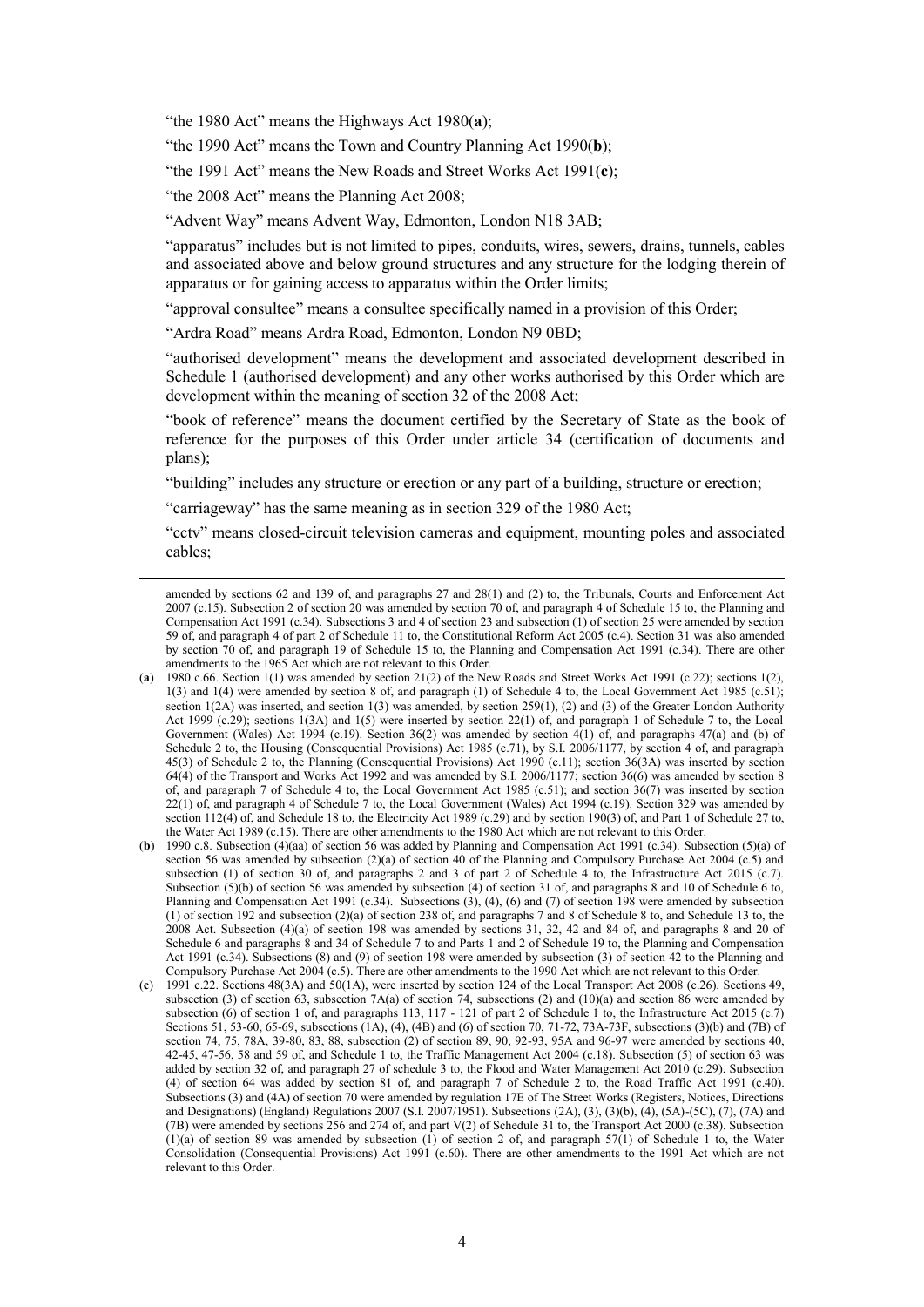"code of construction practice" means the document certified by the Secretary of State as the code of construction practice for the purposes of this Order under article 34 (certification of documents and plans);

"commence" means begin to carry out any material operation (as defined in section 56(4) of the 1990 Act) forming part of the authorised development other than operations consisting of enabling works and the temporary display of site notices or advertisements, to the extent that they do not give rise to any new significant adverse environmental effects that were not assessed in the environmental statement and "commencement" is to be construed accordingly;

"compulsory acquisition notice" means a notice served in accordance with section 134 of the 2008 Act;

"DCO Schedules 6-8 explanatory diagrams" means the explanatory diagrams relating to Schedule 6 (public rights of way to be suspended), Schedule 7 (public rights of way to be extinguished) and Schedule 8 (streets to be temporarily stopped up) certified by the Secretary of State under article 34 (certification of documents and plans);

"design code principles" means the document certified by the Secretary of State as the design code principles for the purposes of this Order under article 34 (certification of documents and plans);

"discharging authority" means the relevant authority, body or person responsible under the provisions of this Order for approving, consenting or discharging any matter;

"EcoPark House" means a new visitor, community and education centre with offices to be constructed as part of Works No. 3;

"Edmonton EcoPark" means the land at Edmonton EcoPark, Advent Way, London N18 3AG, the location of which is shown on drawing number A 0003 Rev 00;

"the electricity and heat generating station" means Works No. 1a in Schedule 1 (authorised development);

"enabling works" includes surveying, land clearance, geological testing and sampling, environmental and hazardous substance testing and sampling (including the making of trial boreholes, window sampling and test pits in connection with such testing and sampling), soil tests, pegging out, tree protection, ecological survey and mitigation works, archaeological investigation, removal of minor and re-locatable buildings and structures (other than the works described in Works No. 7 of Schedule 1), creation of enabling works accesses (other than the creation of the new accesses to the north and east of the Edmonton EcoPark and the widening of the existing access to the south of the Edmonton EcoPark), and for works falling within this definition, the erection of fencing, hoarding or any other means of temporary enclosure, temporary facilities including re-locatable buildings, connections to utilities, and in all cases similar related works which do not give rise to any new significant adverse environmental effects that were not assessed in the environmental statement;

"energy from waste facility" means all existing buildings structures and plant comprising the existing generating station at the Edmonton EcoPark and includes the waste reception hall, bunkers, cranes, grate fired boilers, ash handling system, flue gas cleaning system, waste water treatment plant, chimney stack and flues, turbine hall and electrical system and water cooled condensers;

"environmental commitments and mitigation schedule" means the document certified by the Secretary of State as the environmental commitments and mitigation schedule for the purposes of this Order under article 34 (certification of documents and plans);

"environmental statement" means the document certified by the Secretary of State as the environmental statement for the purposes of this Order under article 34 (certification of documents and plans);

"full operation" means the end of the transitional period;

"highway" and "highway authority" have the same meaning as in the 1980 Act;

"land clearance" means works to clear land of surface vegetation and to remove detritus;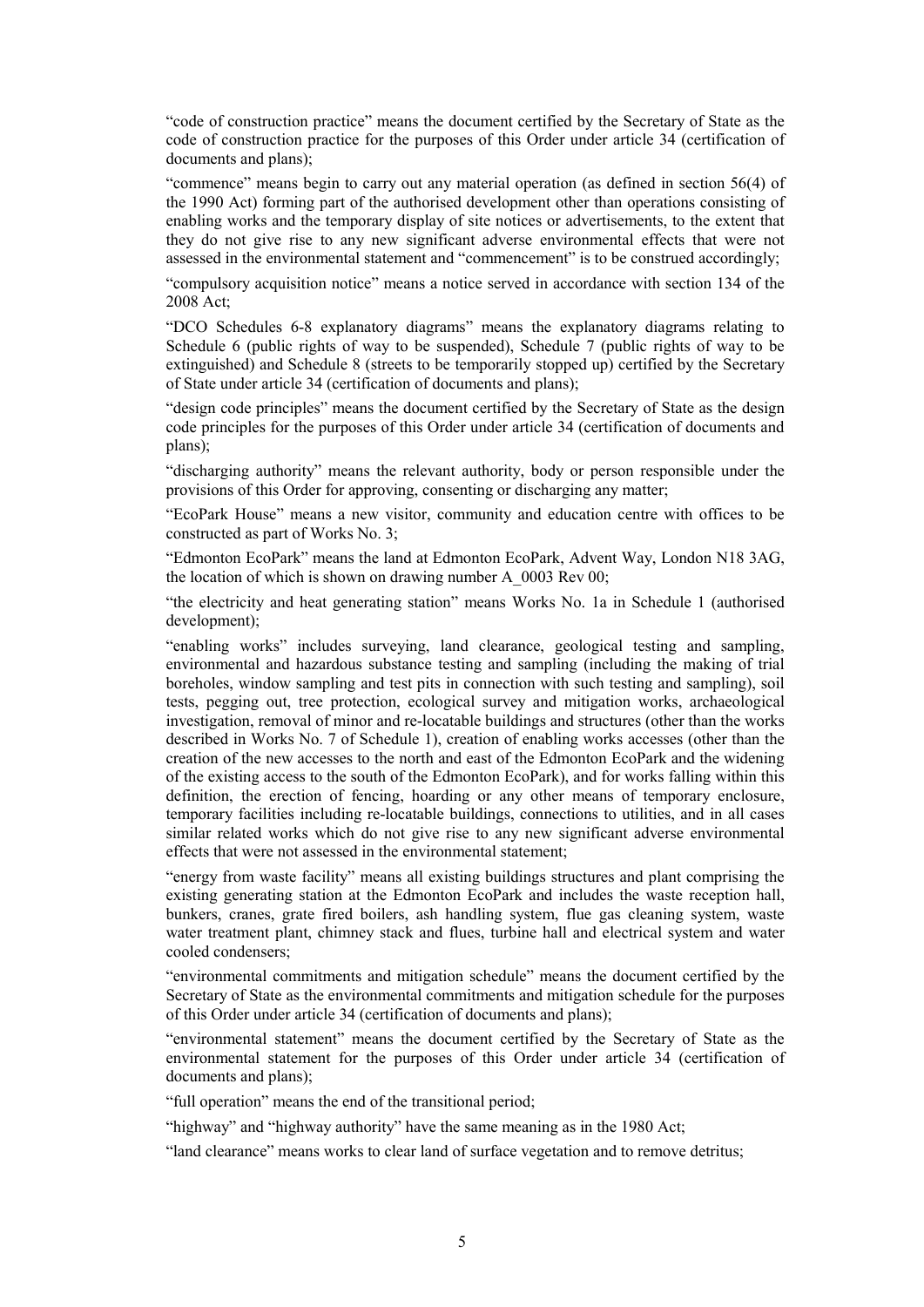"the land plans" means the plans certified by the Secretary of State as the land plans for the purposes of this Order under article 34 (certification of documents and plans);

"Lee Park Way" means Lee Park Way, Edmonton, London N18 3AB;

"maintain" has its ordinary meaning and includes, to the extent assessed in the environmental statement, to keep up, preserve, conserve, inspect, repair, landscape, plant and re-plant, adjust, alter, remove, clear, refurbish, reconstruct, replace and improve, but not so as to vary the authorised development as described in Schedule 1, and "maintenance" is to be construed accordingly;

"Meridian Way" means Meridian Way, Edmonton, London N9 0AR;

"National Grid" means National Grid Electricity Transmission Plc, National Grid Gas Plc, any other company within the National Grid group of companies that owns or maintains apparatus within the Order limits, and their successors in title, assigns and any other person exercising their powers;

"operational site" means the area shown hatched green on drawing number A\_0004 Rev 00;

"Order land" means the land required for, or affected by, the authorised development shown within the site boundary on the land plans and described in the book of reference;

"the Order limits" means the limits shown on the works plans within which the authorised development may be carried out;

"owner", in relation to land, has the same meaning as in section 7 of the Acquisition of Land Act 1981(**a**);

"relevant planning authority" means the London Borough of Enfield;

"stage" means a stage of construction of the authorised development as approved under requirement 3 of Schedule 2 (requirements) and excludes enabling works;

"statutory undertaker" means any person falling within section 127(8) of the 2008 Act;

"street" means a street within the meaning of section 48 of the 1991 Act, together with land on the verge of a street or between two carriageways, and includes part of a street;

"street authority", in relation to a street, has the same meaning as in Part 3 of the 1991 Act;

"temporary laydown area" means the land within plot numbers 16, 18, 19, 20 and 21, as shown on the land plans;

"transitional period" is the period defined in paragraph  $19(1)$  of Schedule 2;

"the tribunal" means the Lands Chamber of the Upper Tribunal;

"undertaker" means North London Waste Authority or a successor body, or such other person who has the benefit of this Order in accordance with article 8 (consent to transfer benefit of Order);

"watercourse" includes all rivers, streams, ditches, drains, canals, cuts, culverts, dykes, sluices, sewers and passages through which water flows except a public sewer or drain; and

"the works plans" means the plans certified by the Secretary of State as the works plans for the purposes of this Order under article 34 (certification of documents and plans).

(2) References in this Order to rights over land include references to rights to do or to place and maintain, anything in, on or under land or in the air-space above its surface.

(3) All distances, directions and lengths referred to in this Order are approximate.

 $\overline{a}$ 

<sup>(</sup>**a**) 1981 (c. 67). Section 4 was amended by articles 5(1), (2) and (6) of, paragraphs 149 and 150 of Schedule 1 to, and Schedule 5 to, the Transfer of Tribunal Functions (Lands Tribunal and Miscellaneous Amendments) Order 2009 (S.I. 2009/1307). Section 7 was amended by article 8 of, and paragraph 23 of part 1 of Schedule 3 to, (S.I. 1990/776), sections 70 and subsections (1), (3) and (8) of, and paragraph 9 of part 1 of Schedule 15 to, the Planning and Compensation Act 1991 (c.34); section 328 of, and paragraphs 34(1) and (2) of part 1 of Schedule 29 to, the Greater London Authority Act 1999 (c.29), article 3(1), and sub-paragraphs (1) and (2) of paragraph 54 of Schedule 1 to, the Local Government Finance (Repeals, Savings and Consequential Amendments) Order 1990 (S.I. 2001/1149); section 53(1) of, and paragraph 53 of Schedule 1 to, the Fire and Rescue Services Act 2004 (c.21); and section 91 of, and paragraph 110 of part 3 of Schedule 12 to, the Postal Services Act 2011 (c.5). There are other amendments to this Act which are not relevant to this Order.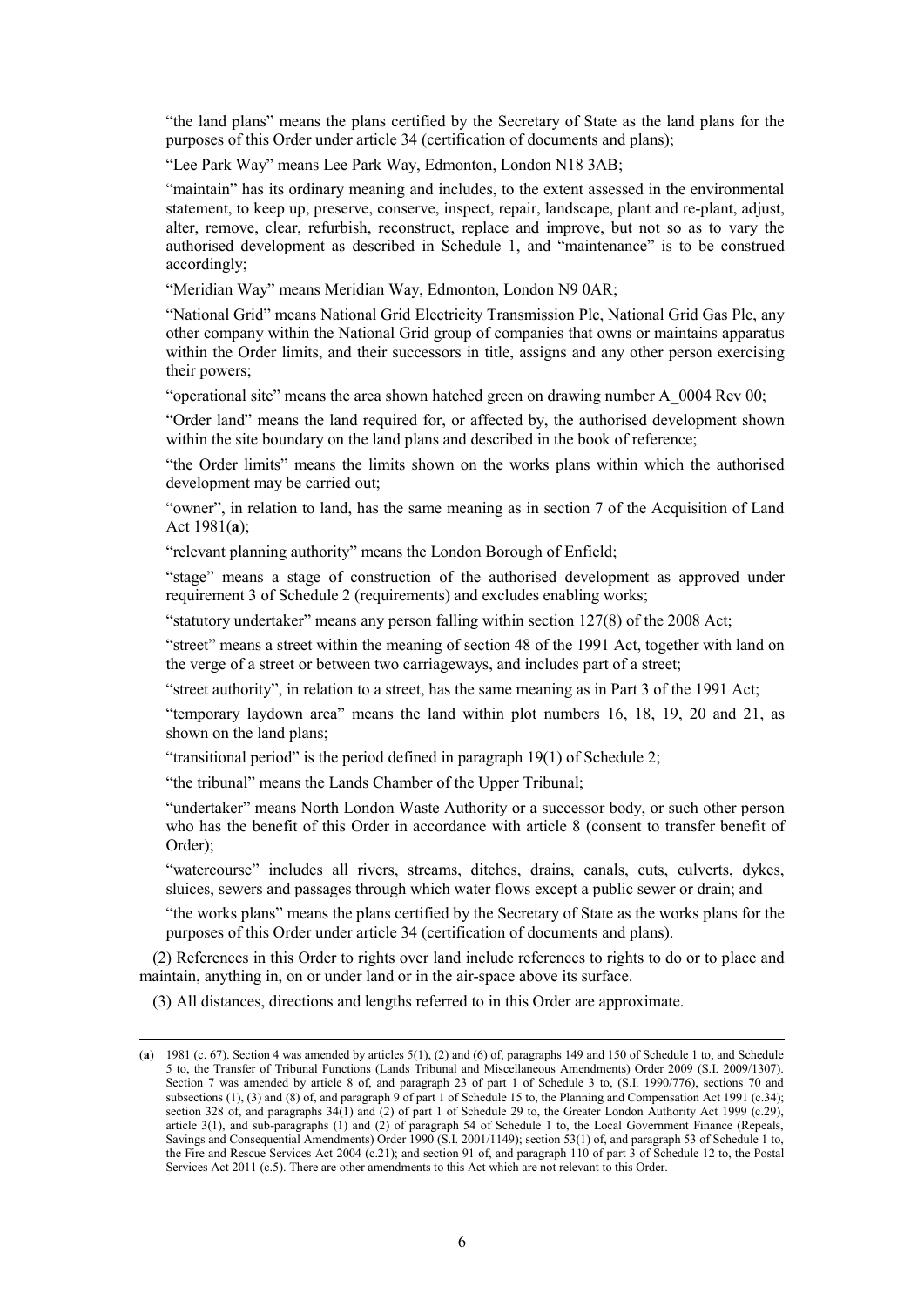#### <span id="page-6-0"></span>**Development consent etc. granted by the Order**

**3.** Subject to the provisions of this Order including Schedule 2 (requirements) and Schedule 13 (protective provisions), the undertaker is granted development consent for the authorised development (as described in Schedule 1 (authorised development)) to be constructed, operated and maintained within the Order limits.

#### <span id="page-6-1"></span>**Limits of deviation**

**4.**—(1) The development authorised by this Order must be constructed, operated and maintained in the lines or situations shown on the works plans.

(2) Subject to Schedule 2 (requirements), in constructing, operating and maintaining the authorised development, the undertaker may—

- (a) deviate laterally from the lines or situation shown on the works plans to the extent of the limits of deviation shown on the works plans; and
- (b) deviate vertically from the levels shown on the works plans—
	- (i) to any extent upwards within the limits of deviation shown on the works plans; and
	- (ii) to any extent downwards as may be necessary, convenient or expedient.

#### <span id="page-6-2"></span>**Maintenance of authorised development**

**5.** Subject to article 3 (development consent etc. granted by the Order), article 4 (limits of deviation), article 16 (discharge of water), article 28 (temporary use of land for maintaining authorised development) and Schedule 2 (requirements) of this Order, the undertaker may at any time maintain the authorised development, except as far as this Order or an agreement made under this Order provides otherwise.

#### <span id="page-6-3"></span>**Operation of the authorised development**

**6.**—(1) The undertaker is authorised to operate the authorised development.

(2) Other than as set out in this Order, this article does not relieve the undertaker of any requirement to obtain any permit or licence or any other obligation under any other legislation that may be required to authorise the operation of any part of the authorised development.

### <span id="page-6-4"></span>**Benefit of Order**

**7.** Subject to article 8 (consent to transfer benefit of Order), this Order is for the benefit of the undertaker.

#### <span id="page-6-5"></span>**Consent to transfer benefit of Order**

**8.**—(1) The undertaker may, with the consent of the Secretary of State—

- (a) transfer to another person ("the transferee") any or all of the benefit of the provisions of this Order and such related statutory rights as may be agreed between the undertaker and the transferee; or
- (b) grant to another person ("the lessee") for a period agreed between the undertaker and the lessee any or all of the benefit of the provisions of this Order and such related statutory rights as may be so agreed.

(2) Where an agreement has been made in accordance with paragraph 8(1) references in this Order to the undertaker, except in paragraph 8(3), include references to the transferee or the lessee.

(3) The exercise by a person of any benefits or rights conferred in accordance with any transfer or grant under paragraph 8(1) is subject to the same restrictions, liabilities and obligations as would apply under this Order if those benefits or rights were exercised by the undertaker.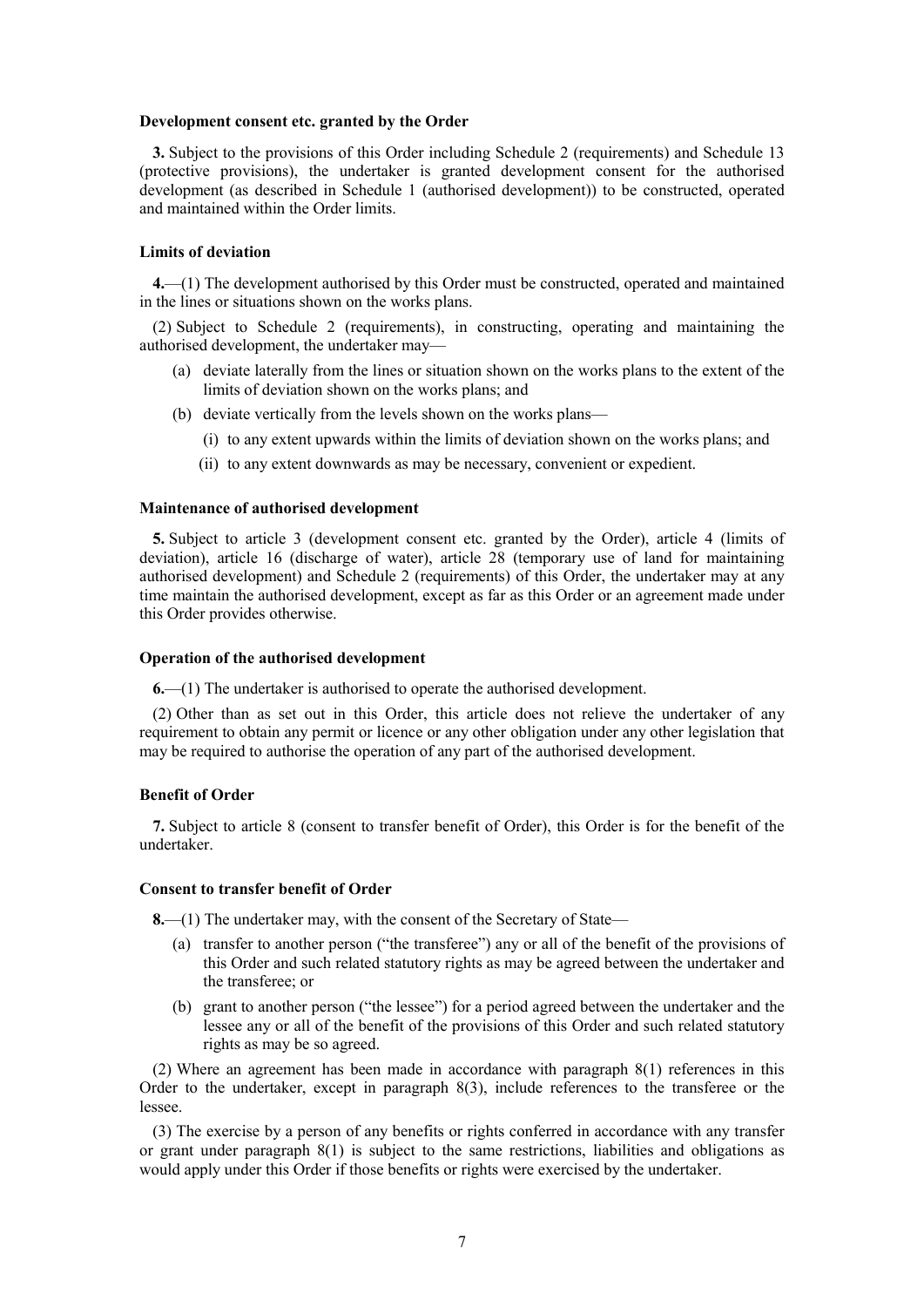(4) The consent of the Secretary of State is not required if the transferee or lessee is LondonWaste Limited provided it is wholly owned by North London Waste Authority.

#### <span id="page-7-0"></span>**Defence to proceedings in respect of statutory nuisance**

**9.**—(1) Where proceedings are brought under section 82(1) of the Environmental Protection Act 1990(**a**) (summary proceedings by person aggrieved by statutory nuisance) in relation to a nuisance falling within paragraph (g) of section 79(1) of that Act (noise emitted from premises so as to be prejudicial to health or a nuisance) no order will be made, and no fine may be imposed, under section 82(2) of that Act if—

- (a) the defendant shows that the nuisance—
	- (i) relates to premises used by the undertaker for the purposes of or in connection with the construction or maintenance of the authorised development and that the nuisance is attributable to the carrying out of the authorised development in accordance with a notice served under section 60 (control of noise on construction sites), or a consent given under section 61 (prior consent for work on construction sites) of the Control of Pollution Act 1974(**b**); or
	- (ii) is a consequence of the construction or maintenance of the authorised development and that it cannot reasonably be avoided; or
- (b) the defendant shows that the nuisance—
	- (i) relates to premises used by the undertaker for the purposes of or in connection with the use of the authorised development and that the nuisance is attributable to the use of the authorised development which is being used in accordance with a scheme of monitoring and attenuation of noise agreed with the relevant planning authority as described in requirement 17 (control of noise during operational stage) of Schedule 2 (requirements) or in accordance with noise levels set out in an environmental permit relating to the operation of the authorised development; or
	- (ii) is a consequence of the use of the authorised development and that it cannot reasonably be avoided.

(2) Section 61(9) (consent for work on construction site to include a statement that it does not of itself constitute a defence to proceedings under section 82 of the Environmental Protection Act 1990) of the Control of Pollution Act 1974 does not apply where the consent relates to the use of premises by the undertaker for the purposes of or in connection with the construction or maintenance of the authorised development.

#### <span id="page-7-1"></span>**Street works**

 $\overline{a}$ 

<span id="page-7-2"></span>**10.**—(1) The undertaker may, for the purposes of constructing and maintaining the authorised development, enter on the parts of any of the streets specified in Schedule 4 (streets subject to street works) as is within the Order limits and may—

- (a) break up or open the street, or any sewer, drain or tunnel under it;
- (b) tunnel or bore under the street;
- (c) place apparatus in the street;
- (d) maintain apparatus in the street or change its position; and

<sup>(</sup>**a**) 1990 (c.43). Subsection (1) of section 79 was amended by section 24 of the London Local Authorities Act 1996 (c.i), section 120 of, paragraphs 1 and 2(a) of Schedule 17 to, paragraph 89 of Schedule 22 to, and Schedule 24 to the Environment Act 2005 (c.25), section 101 of the Clean Neighbourhoods and Environment Act 2005 (c.16) and section 2 of the Noise and Statutory Nuisance Act 1993 (c.40). Section 82 was amended by section 107 of and paragraphs 1 and 6 of Schedule 17 to, the Environment Act 1995 (c.25), section 5 of the Noise and Statutory Nuisance Act 1993 (c.40), and section 103 of the Clean Neighbourhoods and Environment Act 2005 (c.16). There are other amendments to this Act which are not relevant to this Order.

<sup>(</sup>**b**) 1974 (c.40). Section 61(9) was amended by section 162 of, and paragraph 15 of Schedule 3 to, the Environmental Protection Act 1990 (c.25). There are other amendments to this Act which are not relevant to this Order.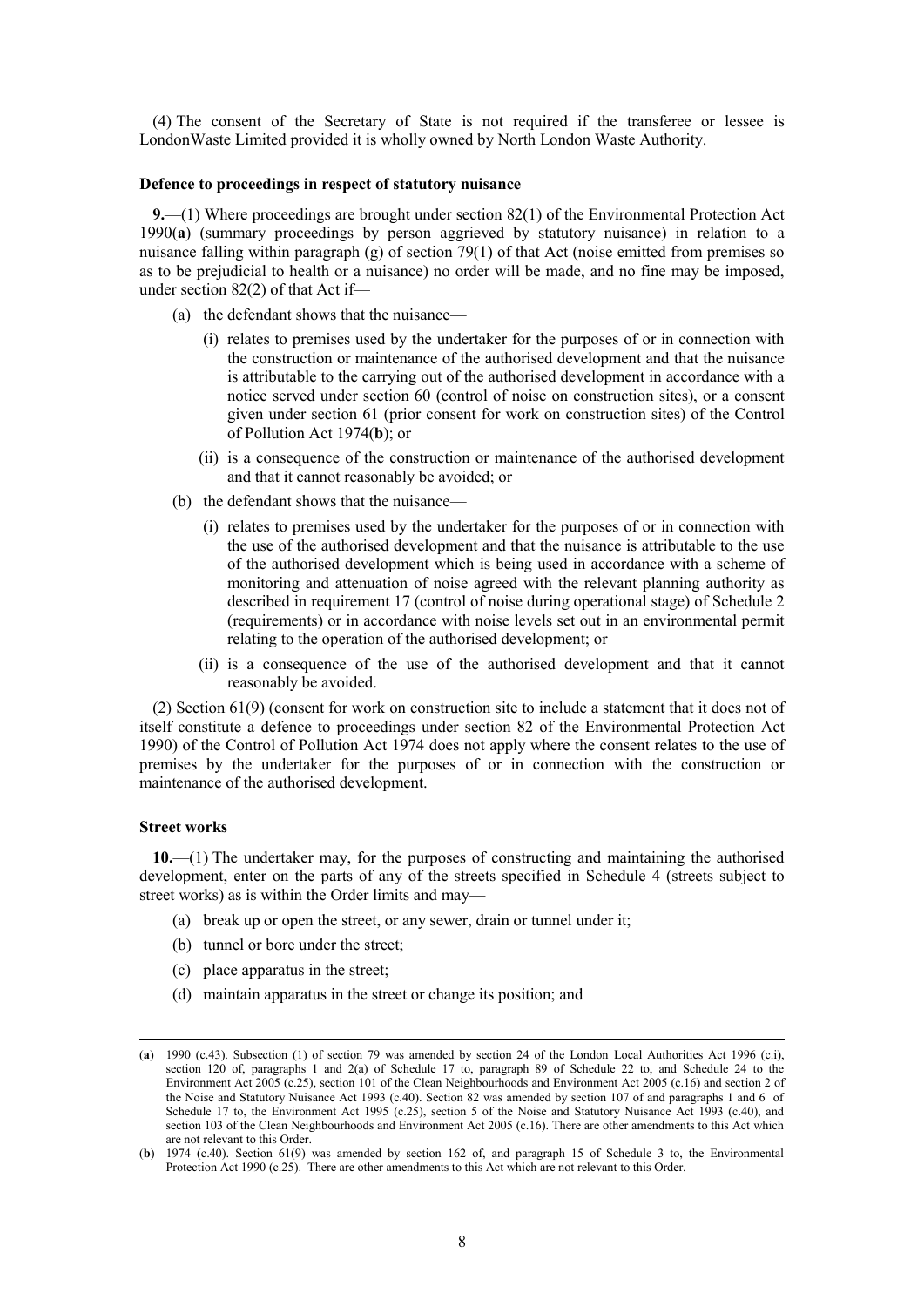(e) execute any works required for or incidental to any works referred to in paragraphs  $10(1)(a)$  to  $10(1)(d)$ .

(2) The authority given by paragraph  $10(1)$  is a statutory right for the purposes of sections  $48(3)$ (streets, street works and undertakers) and 51(1) (prohibition of unauthorised street works) of the 1991 Act.

(3) The provisions of sections 54 to 106 of the 1991 Act apply to any street works carried out under paragraph 10(1).

<span id="page-8-0"></span>(4) In this article "apparatus" has the same meaning as in Part 3 of the 1991 Act.

#### **Alteration of street layout**

**11.** The undertaker may for the purposes of constructing the authorised development, alter the layout of each of the streets specified in column (2) of Schedule 5 (streets subject to alteration of layout) (and carry out works ancillary to such alteration) in the way specified in relation to that street in column (3) of Schedule 5 (streets subject to alteration of layout).

#### <span id="page-8-1"></span>**Public rights of way**

**12.**—(1) Subject to paragraph 12(2), the undertaker may for the purposes of constructing and maintaining the authorised development, temporarily suspend the sections of the public rights of way shown on plans C\_0012 Rev 01, C\_0013 Rev 00 and C\_0014 Rev 01 and specified in columns (2) and (3) of Schedule 6 (public rights of way to be temporarily suspended) to the extent specified in column (3) of Schedule 6 (public rights of way to be temporarily suspended) for the duration of the construction of the authorised development**.**

(2) The public rights of way specified in columns (2) and (3) of Schedule 6 (public rights of way to be temporarily suspended) must not be suspended under this article unless the alternative rights of way specified in column (4) of Schedule 6 (public rights of way to be temporarily suspended) are first provided by the undertaker.

(3) The alternative rights of way referred to in paragraph 12(2) must be provided for the duration of the construction of the authorised development.

(4) Subject to paragraph 12(5), with effect from the commencement of the authorised development the section of public right of way along Lee Park Way as referred to in column (2) of Schedule 7 (public rights of way to be extinguished) will be extinguished to the extent specified in column (3) of Schedule 7 (public rights of way to be extinguished).

(5) The public right of way specified in paragraph 12(4) must not be extinguished under this article unless the alternative rights of way shown in column (4) of Schedule 7 (public rights of way to be extinguished) are first provided, to the reasonable satisfaction of the relevant planning authority.

#### <span id="page-8-2"></span>**Temporary stopping up of streets**

**13.**—(1) The undertaker, for the purposes of constructing and maintaining the authorised development, may temporarily stop up, alter or divert any street (or part of it) within the Order limits and may for any reasonable time—

- (a) divert the traffic from the street (or the relevant part of it); and
- (b) subject to paragraph 13(2), prevent all persons from passing along the street (or the relevant part of it).

(2) The undertaker must provide reasonable access for pedestrians going to or from premises abutting a street affected by the temporary stopping up, alteration or diversion of a street (or relevant part of it) if there would otherwise be no such access.

(3) Without prejudice to the generality of paragraph 13(1), the undertaker may temporarily stop up, alter or divert the streets specified in Schedule 8 (streets to be temporarily stopped up) to the extent specified in that Schedule.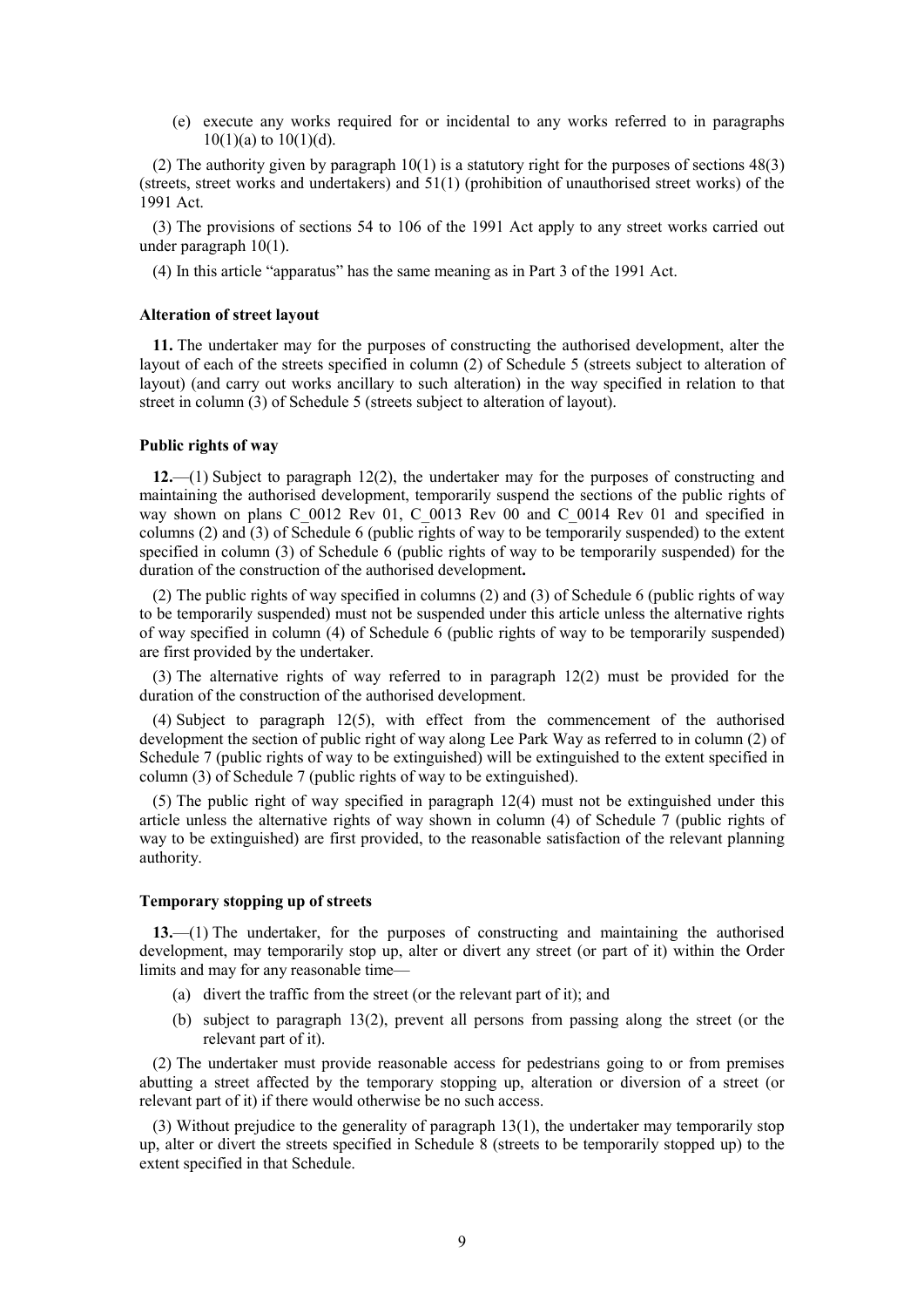- (4) The undertaker must not temporarily stop up, alter or divert—
	- (a) any street specified in Schedule 8 (streets to be temporarily stopped up) without first consulting the street authority; and
	- (b) any other street without the consent of the street authority which may attach reasonable conditions to any consent (such consent to be obtained in accordance with the provisions of Schedule 3 (procedure for approvals, consents and appeals).

(5) Any person who suffers loss by the suspension of any private right of way under this article is entitled to compensation to be determined, in case of dispute, under Part 1 of the 1961 Act.

(6) If the relevant street authority fails to notify the undertaker of its decision within 56 days beginning with the receipt of an application for consent under paragraph 13(4) that street authority will be deemed to have granted consent.

#### <span id="page-9-0"></span>**Access to works**

**14.** For the purposes of constructing the authorised development, the undertaker may—

- (a) form and lay out means of access, or improve existing means of access, in the locations specified in Schedule 9 (access to works); and
- (b) with the approval of the relevant planning authority after consultation with the highway authority, form and lay out such other means of access or improve existing means of access, at such locations within the Order limits as the undertaker reasonably requires for the purposes of constructing the authorised development.

### <span id="page-9-1"></span>**Agreements with street authorities**

**15.**—(1) A street authority and the undertaker may enter into agreements with respect to—

- (a) the construction or demolition of any structure carrying a street over a body of water;
- (b) the maintenance of the structure of any bridge carrying a street over a body of water;
- (c) the construction or alteration of any new or existing access to the authorised development;
- (d) any temporary stopping up, alteration or diversion of a street authorised by this Order; or
- (e) the carrying out in the street of any of the works referred to in article 10 (street works) or any of works referred to in article 11 (alteration of street layout).

(2) Without limiting paragraph 15(1), such an agreement may—

- (a) make provision for the street authority to carry out any function under this Order which relates to the street in question;
- (b) include an agreement between the undertaker and street authority specifying a reasonable time for the completion of the works; and
- (c) contain such terms as to payment and otherwise as the parties consider appropriate.

### <span id="page-9-2"></span>**Discharge of water**

**16.**—(1) The undertaker may use any watercourse, public sewer or drain on any land within the Order limits for the drainage of water in connection with the construction, operation or maintenance of the authorised development and for that purpose may lay down, take up and alter pipes and may make openings into, and connections with, the watercourse, public sewer or drain.

(2) The undertaker must not discharge any water into any watercourse, public sewer or drain on any land within the Order limits except with the consent of the person to whom it belongs, such consent not to be unreasonably withheld or delayed but may be given subject to such terms and conditions as that person may reasonably impose.

(3) The undertaker must not make any opening into any public sewer or drain on any land within the Order limits except—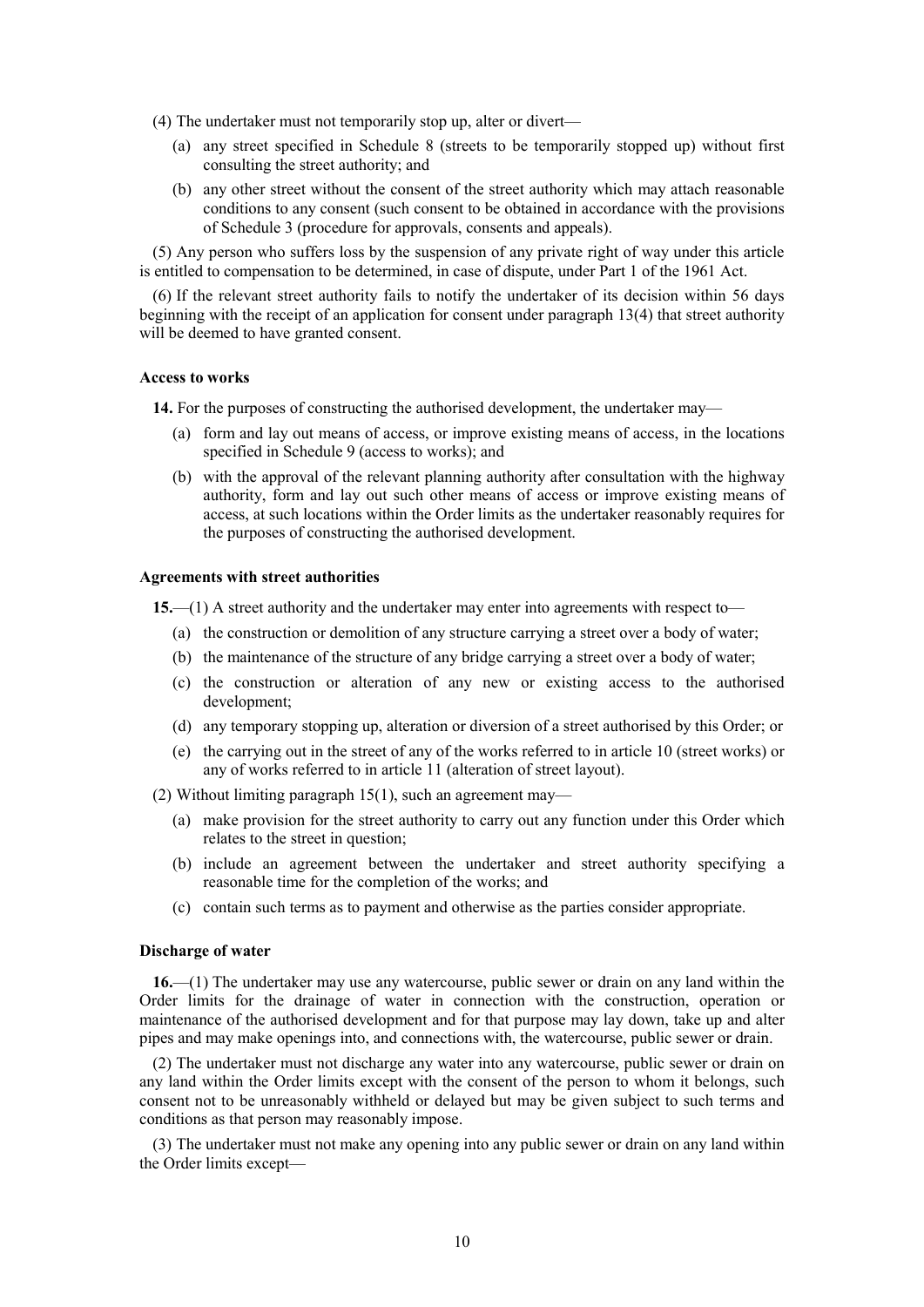- (a) in accordance with plans approved by the person to whom the sewer or drain belongs and such approval must not be unreasonably withheld or delayed; and
- (b) where that person has been given the opportunity to supervise the making of the opening.

(4) The undertaker must not, in carrying out or maintaining works under this article, damage or interfere with the bed or banks of any watercourse forming part of a main river, subject to the works that are authorised under this Order. The undertaker must take such steps as are reasonably practicable to secure that any water discharged into a watercourse, public sewer or drain under this article is as free as may be practicable from gravel, soil or other solid substance, oil or matter in suspension.

(5) Any dispute arising from the making of connections to or the use of a public sewer or drain by the undertaker pursuant to paragraph 16(1) shall be determined as if it were a dispute under section 106 of the Water Industry Act 1991(a) (right to communicate with public sewers).

(6) In this article—

- (a) "public sewer or drain" means a sewer or drain which belongs to the Environment Agency, an internal drainage board, a local authority, or a sewerage undertaker; and
- (b) other expressions, excluding watercourse, used both in this article and in the Water Resources Act 1991(**b**) have the same meaning as in that Act.

(7) This article does not relieve the undertaker of any obligation to obtain from the Environment Agency any permit, licence or any other obligation under any other legislation that may be required to authorise the making of a connection to or the use of a public sewer or drain by the undertaker under paragraph 16(1) or the discharge of any water into any watercourse, sewer or drain under paragraph 16(2).

## <span id="page-10-0"></span>**Protective work to buildings**

**17.**—(1) Subject to the following provisions of this article, the undertaker may at its own expense carry out such protective works to any building lying within the Order limits as the undertaker considers necessary or expedient.

(2) Protective works may be carried out—

- (a) at any time before or during the construction of any part of the authorised development in the vicinity of the building; or
- (b) after the completion of that part of the authorised development in the vicinity of the building at any time up to the end of the period of 5 years beginning with the day on which that part of the authorised development is first opened for use.

(3) For the purpose of determining how the functions under this article are to be exercised the undertaker may enter and survey any building falling within paragraph 17(1) and any land within its curtilage.

(4) For the purpose of carrying out protective works under this article to a building the undertaker may (subject to paragraphs  $17(5)$  and  $17(6)$ )—

- (a) enter the building and any land within its curtilage; and
- (b) where the works cannot be carried out reasonably conveniently without entering land which is adjacent to the building but outside its curtilage, enter the adjacent land (but not any building erected on it).

<span id="page-10-1"></span>(5) Before exercising—

 $\overline{a}$ 

(a) a right under paragraph 17(1) to carry out protective works to a building;

<sup>(</sup>**a**) 1991 (c.56). Section 106 has been amended by sections 35, 43 and 56 of the Competition and Service (Utilities) Act 1992 (c.43), sections 36 and 99 of the Water Act 2003 (c.37) and section 32 of, and paragraph 16(1) of Schedule 3 to, the Flood and Water Management Act 2010 (c.29). There are other amendments to this Act that are not relevant to this Order.

<sup>(</sup>**b**) 1991 (c.57). There are other amendments to this Act that are not relevant to this Order.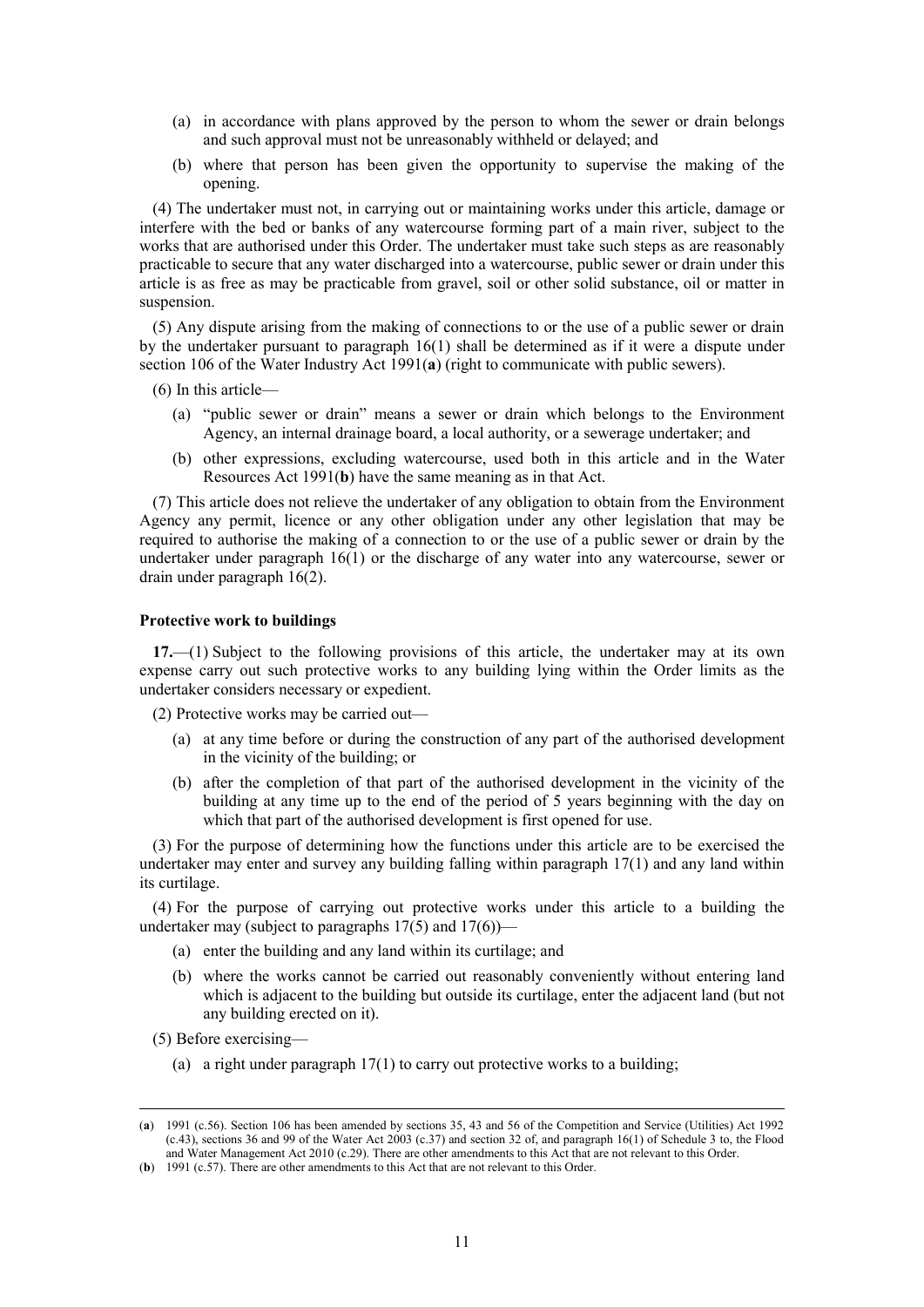- (b) a right under paragraph 17(3) to enter a building and land within its curtilage;
- (c) a right under paragraph 17(4)(a) to enter a building and land within its curtilage; or
- (d) a right under paragraph 17(4)(b) to enter land,

the undertaker must, except in the case of emergency, serve on the owners and occupiers of the building or land not less than 14 days' notice of its intention to exercise that right and, in a case falling within paragraph  $17(5)(a)$  or  $17(5)(c)$ , specifying the protective works proposed to be carried out.

(6) Where a notice is served under paragraph  $17(5)(a)$ , paragraph  $17(5)(c)$  or paragraph  $17(5)(d)$ , the owner or occupier of the building or land concerned may, by serving a counter-notice within the period of 7 days beginning with the day on which the notice was served, require the question of whether it is necessary or expedient to carry out the protective works or to enter the building or land to be referred to arbitration under article 35 (arbitration).

(7) The undertaker must compensate the owners and occupiers of any building or land in relation to which rights under this article have been exercised for any loss or damage arising to them by reason of the exercise of those rights.

(8) Where—

- (a) protective works are carried out to a building under this article; and
- (b) within 5 years beginning with the day on which the part of the authorised development carried out in the vicinity of the building is first opened for use it appears that the protective works are inadequate to protect the building against damage caused by the construction, operation or maintenance of that part of the authorised development,

the undertaker must compensate the owners and occupiers of the building for any loss or damage sustained by them.

(9) Nothing in this article relieves the undertaker from any liability to pay compensation under section 10(2) of the 1965 Act (compensation for injurious affection).

(10) Any compensation payable under paragraph 17(7) or paragraph 17(8) must be determined, in case of dispute, under Part 1 of the 1961 Act (determination of questions of disputed compensation).

(11) In this article "protective works" in relation to a building means—

- (a) underpinning, strengthening and any other works the purpose of which is to prevent damage which may be caused to the building by the construction, operation, or maintenance of the authorised development; and
- (b) any works the purpose of which is to remedy any damage which has been caused to the building by the construction, operation or maintenance of the authorised development.

#### <span id="page-11-0"></span>**Authority to survey and investigate**

<span id="page-11-1"></span>**18.**—(1) The undertaker may for the purposes of this Order enter on any land shown within the Order limits, or onto any land which may be affected by the authorised development up to 250 metres away from the Order limits, or onto land which may be affected by the authorised development which is more than 250 metres from the Order limits with the prior approval of the relevant planning authority (or the local planning authority for land outside the London Borough of Enfield), and—

- (a) survey or investigate the land;
- (b) without limiting paragraph  $18(1)(a)$ , make trial holes in such positions on the land as the undertaker thinks fit to investigate the nature of the surface layer and subsoil and remove soil samples;
- (c) without limiting paragraph  $18(1)(a)$ , carry out ecological or archaeological investigations on such land; and
- (d) place on, leave on and remove from the land apparatus for use in connection with the survey and investigation of land and making of trial holes.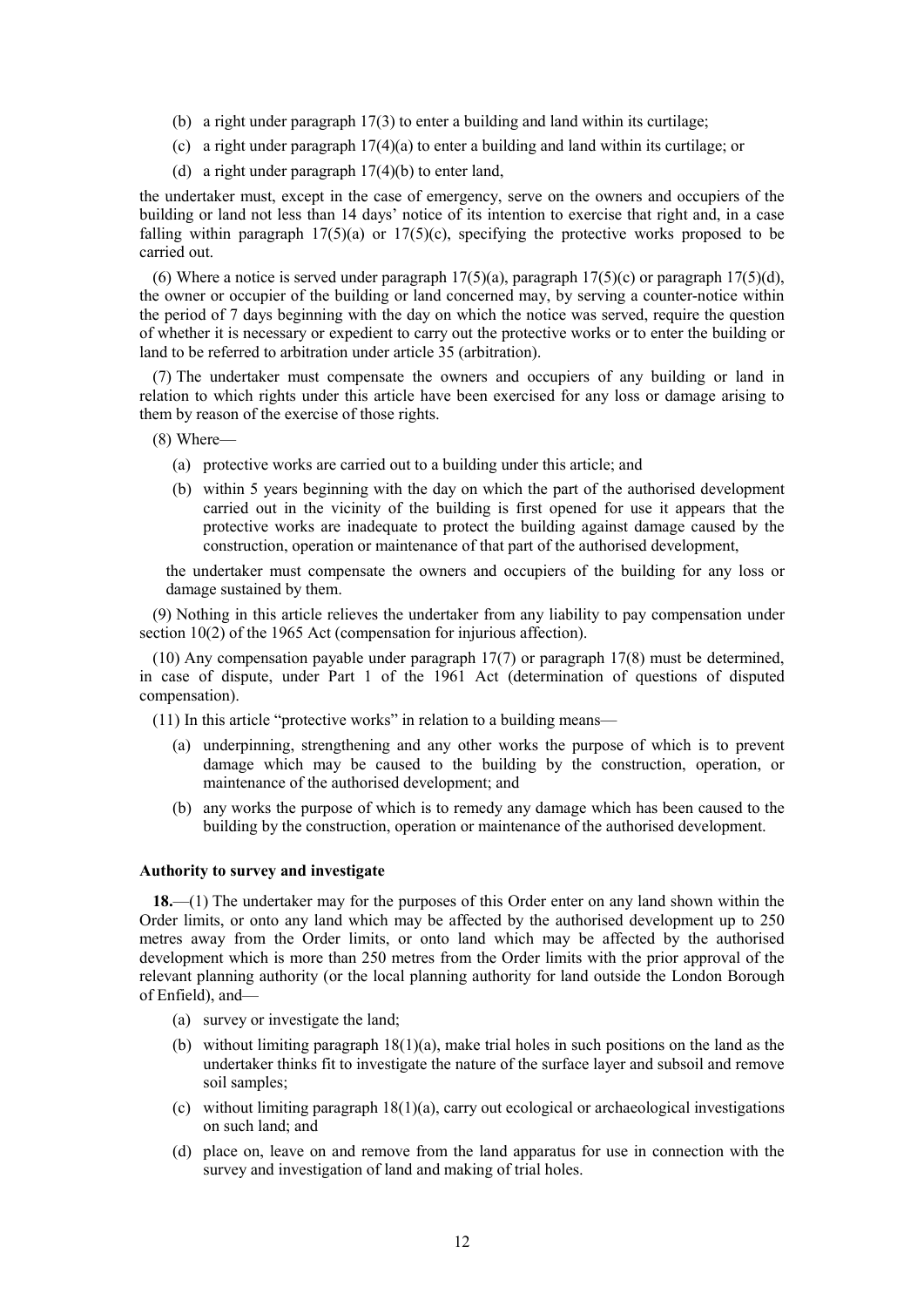(2) The undertaker must serve a notice on every owner and occupier of the land at least 14 days before any land may be entered or equipment placed or left on or removed from the land under paragraph 18(1).

(3) Any person entering land under this article on behalf of the undertaker —

- (a) must, if so required entering the land, produce written evidence of their authority to do so; and
- (b) may take with them such vehicles and equipment as are necessary to carry out the survey or investigation or to make the trial holes.

(4) No trial holes may be made under this article—

- (a) in land located within the highway boundary without the consent of the highway authority, but such consent must not be unreasonably withheld or delayed; or
- (b) in a private street without the consent of the street authority, but such consent must not be unreasonably withheld or delayed.

(5) The undertaker must compensate the owners and occupiers of the land for any loss or damage arising by reason of the exercise of the authority conferred by this article, such compensation to be determined, in case of dispute, in accordance with Part 1 (determination of questions of disputed compensation) of the 1961 Act.

#### <span id="page-12-0"></span>**Compulsory acquisition of land**

**19.**—(1) Save in relation to land to which article [23](#page-13-2) (compulsory acquisition of rights) and article [27](#page-15-3) (temporary use of land for carrying out the authorised development) applies, the undertaker may acquire compulsorily so much of the Order land as is required for or to facilitate the authorised development, or is incidental to the authorised development.

(2) From the later of the date on which a compulsory acquisition notice under section 134(3) of the 2008 Act is served or the date on which the Order land, or any part of it, is vested in the undertaker, that land or that part of it which is vested (as the case may be) will be discharged from all leases, licences, rights, easements, liberties, privileges, advantages, restrictions, covenants, trusts and incidents to which it was previously subject.

(3) Any person who suffers loss by the extinguishment of any private right of way under this article is entitled to compensation to be determined, in case of dispute, under Part 1 of the 1961 Act.

#### <span id="page-12-1"></span>**Time limit for exercise of authority to acquire land compulsorily or use land temporarily**

**20.**—(1) After the end of 7 years beginning on the day on which this Order is made—

- (a) no notice to treat may be served under Part 1 of the 1965 Act; and
- (b) no declaration may be executed under section 4 of the Compulsory Purchase (Vesting Declarations) Act 1981 as applied by article 24 (application of the Compulsory Purchase (Vesting Declarations) Act 1981).

(2) The authority conferred by article 27 (temporary use of land for carrying out the authorised development) ceases at the end of the period referred to in paragraph 20(1), save that subject to article 27(3) and article [27\(5\)](#page-16-1) nothing in this paragraph prevents the undertaker remaining in possession of land after the end of that period, if the land was entered and possession was taken before the end of that period.

### <span id="page-12-2"></span>**Power to override easements and other rights**

<span id="page-12-3"></span>**21.**—(1) Any authorised activity carried out by the undertaker is authorised if it is done in accordance with the terms of this Order, notwithstanding that it involves—

- (a) an interference with an interest or right to which this article applies; or
- (b) a breach of a restriction as to the user of land to which this article applies.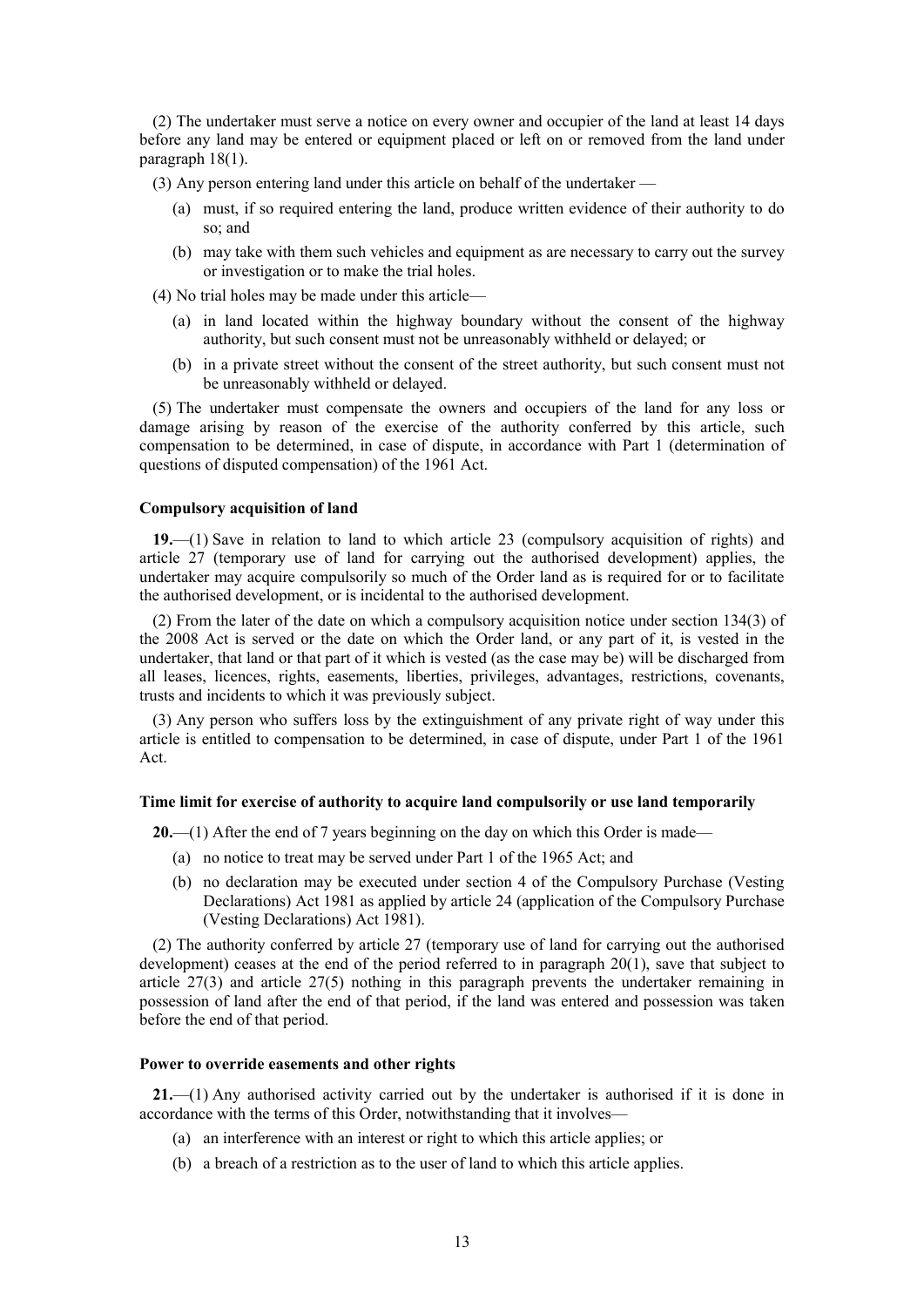(2) In this article "authorised activity" means—

- (a) the construction, operation or maintenance of the authorised development;
- (b) the exercise of any power authorised by this Order; or
- (c) the use of any land (including the temporary use of land) authorised by this Order.

(3) The interests and rights to which this article applies are any easement, liberty, privilege, right or advantage annexed to land and adversely affecting other land, including any natural right to support and right to light. The restrictions to which this article applies are restrictions as to the user of land arising by contract.

(4) Where any interest, right or restriction to which this article applies is interfered with or breached, the interest, right or restriction is extinguished, temporarily suspended or discharged at the time the interference or breach commences in respect of the authorised activity in question, to the extent required for or ancillary or incidental to the carrying out of the authorised activity.

(5) Where any interest, right or restriction to which this article applies is interfered with or breached under paragraph 2[1\(1\),](#page-12-3) compensation—

- (a) is payable under section 7 or 10 of the 1965 Act; and
- (b) is to be assessed in the same way and subject to the same rules as in the case of other compensation under those sections where—
	- (i) the compensation is to be estimated in connection with a purchase under that Act; or
	- (ii) the injury arises from the execution of works on or use of land acquired under that Act.

(6) Nothing in this article is to be construed as authorising any act or omission on the part of any person which is actionable by any person on any grounds other than such an extinguishment, temporary suspension or discharge as is mentioned in paragraph 21(4).

#### <span id="page-13-0"></span>**Statutory authority to override easements and other rights**

**22.**—(1) The construction, operation or maintenance of development authorised by this Order and the doing of anything else authorised by this Order is authorised by virtue of section 158 (nuisance: statutory authority) of the 2008 Act, notwithstanding that it involves—

- (a) an interference with an interest or right to which this article applies; or
- (b) a breach of a restriction as to user of land arising by contract.

(2) The undertaker must pay compensation to any person whose land is injuriously affected  $by-$ 

- (a) an interference with an interest or right to which this article applies; or
- (b) a breach of a restriction as to user of land arising by contract,

authorised by virtue of this Order and the operation of section 158 of the 2008 Act.

(3) The interests and rights to which this article applies are any easement, liberty, privilege, right or advantage annexed to land and adversely affecting other land, including any natural right to support. The restrictions to which this article applies are restrictions as to the user of the land arising by contract.

(4) Subsection (2) of section 10 (further provision as to compensation for injurious affection) of the 1965 Act applies to paragraph 22(2) by virtue of section 152(5) of the 2008 Act.

(5) Any rule or principle applied to the construction of section 10 of the 1965 Act must be applied to the construction of paragraph 22(2) (with any necessary modifications).

#### <span id="page-13-1"></span>**Compulsory acquisition of rights**

<span id="page-13-2"></span>**23.**—(1) The undertaker may acquire compulsorily existing rights and create and acquire compulsorily new rights (including new rights in relation to apparatus owned or operated by statutory undertakers and rights over land belonging to statutory undertakers within the Order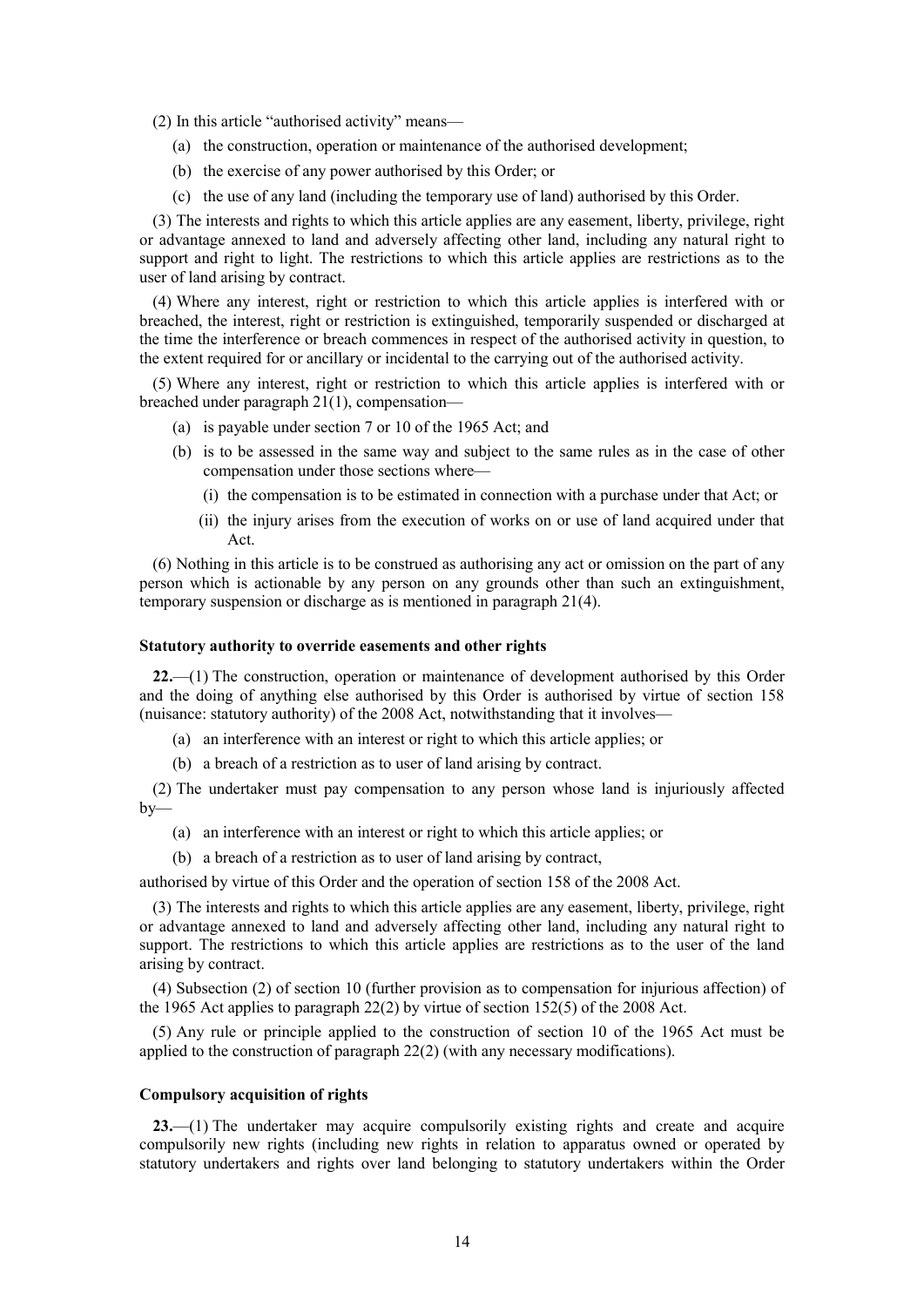land) described in the book of reference, set out in Schedule 10 (land in which rights etc., may be acquired) and shown on the land plans.

(2) From the later of—

- (a) the date on which a compulsory acquisition notice is served; or
- (b) the date on which any new right is vested in the undertaker,

the land over which any new rights are acquired will be discharged from all rights, trusts and incidents to which it was previously subject so far as their continuance would be inconsistent with the exercise of that new right.

(3) Subject to section 8 of the 1965 Act, as substituted by Schedule 11 (modification of compensation and compulsory purchase enactments for creation of new rights) where the undertaker acquires an existing right over land in paragraph 23(1) the undertaker is not required to acquire a greater interest in that land.

(4) Any person who suffers loss as a result of the extinguishment of any private right of way under this article is entitled to compensation to be determined, in case of dispute, under Part 1 of the 1961 Act.

(5) Schedule 11 (modification of compensation and compulsory purchase enactments for creation of new rights) has effect for the purpose of modifying the enactments relating to compensation and the provision of the 1965 Act in their application in relation to the compulsory acquisition under this article of a right over land by the creation of a new right.

#### <span id="page-14-0"></span>**Application of the Compulsory Purchase (Vesting Declarations) Act 1981**

**24.**—(1) The Compulsory Purchase (Vesting Declarations) Act 1981(**a**)—

- (a) applies as if this Order were a compulsory purchase order; and
- (b) as so applied, has effect with the following modifications.

(2) In section 3 (preliminary notices), for subsection (1) substitute—

"(1) Before making a declaration under section 4 with respect to any land which is subject to a compulsory purchase order, the acquiring authority must include the particulars specified in subsection (3) in a notice which is—

- (a) given to every person with a relevant interest in the land with respect to which the declaration is to be made (other than a mortgagee who is not in possession); and
- (b) published in a local newspaper circulating in the area in which the land is situated"

(3) In that section, in subsection (2), for " $(1)(b)$ " substitute " $(1)$ " and after "given" insert "and published".

(4) In that section, for subsections (5) and (6) substitute—

"(5) For the purposes of this section, a person has a relevant interest in land if—

- (a) that person is for the time being entitled to dispose of the fee simple of the land, whether in possession or in reversion; or
- (b) that person holds, or is entitled to the rents and profits of, the land under a lease or agreement, the unexpired term of which exceeds one month."

(5) In section 5 (earliest date for execution of declaration)—

 $\overline{a}$ 

<sup>(</sup>**a**) 1981 (c.66), Sections 2 and 6 and subsection (6) of section 11 have been amended by section 4 of, and paragraph 52 of Schedule 2 to, the Planning (Consequential Provisions) Act 1990 (c.11). Section 3 has been amended by section 34 of, and paragraph 37 of part 3 of Schedule 5 to, the Infrastructure Act 2015 (c.7). Section 10, subsection (4) of section 11 and paragraphs 4, 8 and 9 of Schedule 1 have been amended by article  $\hat{S}$  of, paragraphs 145 – 148 of Schedule 1 to, and Schedule 5 to, the Transfer of Tribunal Functions (Lands Tribunal and Miscellaneous Amendments) Order 2009 (S.I. 2009/1307). Section 15 and Schedule 2 have been amended by section 161 of, and paragraphs 6 and 7 of Schedule 19 to, the Leasehold Reform, Housing and Urban Development Act 1993 (c.28) and sections 56 and 321 of, paragraph 33 of Schedule 8 to, and Schedule 16 to the Housing Regeneration Act 2008 (c.17). Paragraphs 1 and 3 have also been amended by section 76 of, and paragraph 12 of part II of Schedule 9 to, the Housing Act 1988 (c.50). Schedule 3 was amended by section 277 of, and Schedule 9 to, the Inheritance Tax Act 1984 (c.51). There are other amendments to this Act that are not relevant to this Order.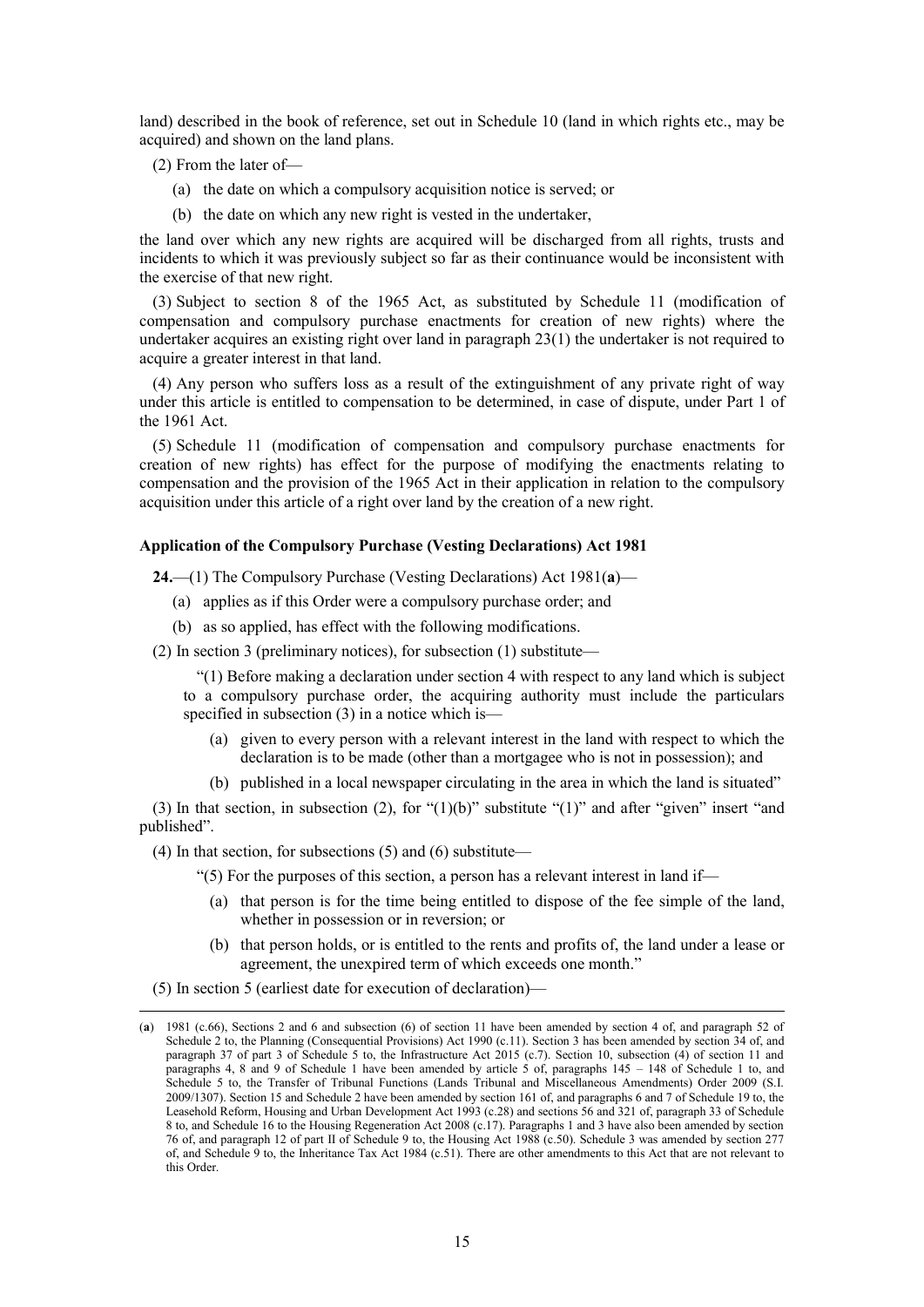- (a) in subsection (1), after "publication" insert "in a local newspaper circulating in the area in which the land is situated"; and
- (b) omit subsection (2).

(6) In section 7 (constructive notice to treat), in subsection  $(1)(a)$ , omit "(as modified by section 4 of the Acquisition of Land Act 1981)".

(7) References to the 1965 Act in the Compulsory Purchase (Vesting Declarations) Act 1981 are to be construed as references to that Act as applied by section 125 of the 2008 Act to the compulsory acquisition of land under this Order.

### <span id="page-15-0"></span>**Rights under or over streets**

**25.**—(1) The undertaker may enter on and appropriate so much of the subsoil of, or air-space over, any street within the Order limits as may be required for the construction, operation or maintenance of the authorised development and may use the subsoil or air-space for those purposes or any other purpose ancillary to the authorised development.

(2) The undertaker may exercise any power conferred by paragraph 25(1) in relation to a street without being required to acquire any part of the street or any easement or right in the street.

(3) Subject to paragraph 25(4), any person who is an owner or occupier of land appropriated under paragraph 25(1) without the undertaker acquiring any part of that person's interest in the land, and who suffers loss as a result, is entitled to compensation to be determined, in case of dispute, under Part 1 of the 1961 Act.

(4) Compensation is not payable under paragraph 25(3) to any person who is an undertaker to whom section 85 of the 1991 Act (sharing cost of necessary measures) applies in respect of measures of which the allowable costs are to be borne in accordance with that section.

#### <span id="page-15-1"></span>**Rights over land**

**26.**—(1) The undertaker may enter into and appropriate so much of the air-space over any land within the Order limits and over land indicated on drawing number E 0011 Rev 00 as may be required for the construction and maintenance of the authorised development and may use the airspace for those purposes or any other purposes ancillary to the authorised development.

(2) The undertaker may exercise any power conferred by paragraph 26(1) in relation to land without being required to acquire any part of the land or any easement or right in the land.

(3) Subject to paragraph 26(4), any person who is an owner or occupier of land appropriated under paragraph 26(1) without the undertaker acquiring any part of that person's interest in the land, and who suffers loss as a result, is entitled to compensation to be determined, in case of dispute, under Part 1 of the 1961 Act.

(4) Compensation is not payable under paragraph 26(3) to any person who is an undertaker to whom section 85 of the 1991 Act (sharing cost of necessary measures) applies in respect of measures of which the allowable costs are to be borne in accordance with that section.

#### <span id="page-15-2"></span>**Temporary use of land for construction of the authorised development**

<span id="page-15-3"></span>**27.**—(1) The undertaker may, in connection with the construction of the authorised development—

- (a) enter on and take temporary possession of the land specified in Schedule 12 (land of which temporary possession may be taken) for the purpose specified in relation to that land in that Schedule relating to the part of the authorised development specified in that Schedule;
- (b) remove any buildings, structures and vegetation from that land; and
- (c) remediate, carry out site levelling, surfacing, erect fencing and other means of enclosure, install utilities and services, and construct temporary works (including access), buildings and structures on that land.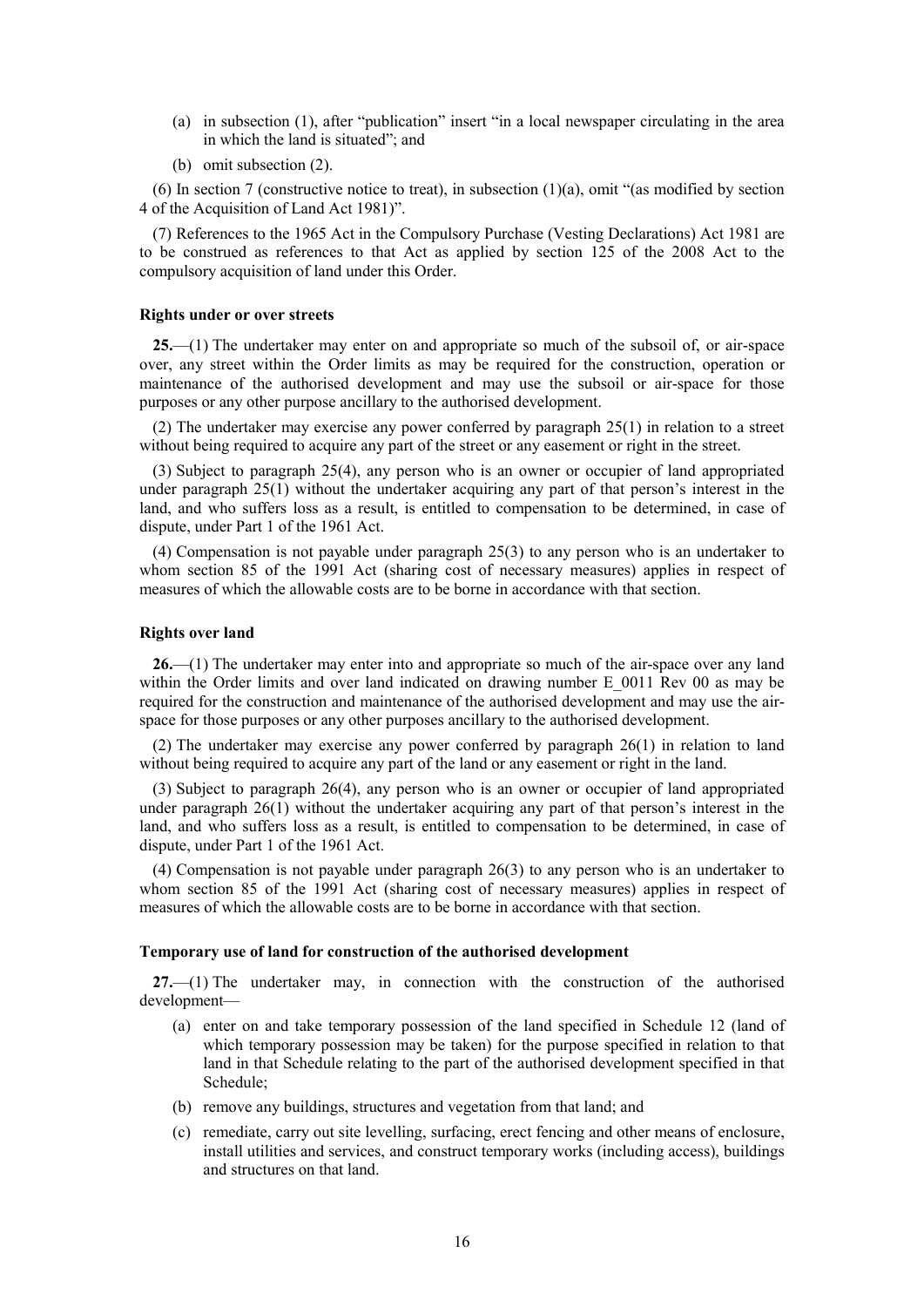(2) The undertaker must serve notice of its intended entry on the owners and occupiers of the land at least 14 days before entering on and taking temporary possession of the land under this article.

(3) Subject to paragraph 27(4), the undertaker may not, without the agreement of the owners of the land, remain in possession of any land under this article after the end of the period of one year beginning with the date of completion of the part of the authorised development specified in relation to that land in Schedule 12 (land of which temporary possession may be taken).

(4) The undertaker may remain in possession of the temporary laydown area for up to two years from the date of completion of Works No. 7.

<span id="page-16-1"></span>(5) Before giving up possession of land of which temporary possession has been taken under this article, the undertaker must remove all temporary works and restore the relevant land to—

- (a) the reasonable satisfaction of the owners of the land;
- (b) in accordance with the design code principles; and
- (c) to a condition no worse than the relevant land was in before temporary possession of the relevant land was taken pursuant to this article,

but the undertaker is not required to replace a building removed under this article.

(6) The undertaker must produce a written record of the condition of the relevant land prior to taking possession (such record to be agreed by the owner).

(7) The undertaker must pay compensation to the owners and occupiers of land of which temporary possession is taken under this article for any loss or damage arising from the exercise in relation to the land of the provisions of any power conferred by this article.

(8) Any dispute as to a person's entitlement to compensation under paragraph 27(7), or as to the amount of the compensation, must be determined under Part 1 of the 1961 Act.

(9) Nothing in this article affects any liability to pay compensation under section 10(2) of the 1965 Act (further provisions as to compensation for injurious affection) or under any other enactment in respect of loss or damage arising from the carrying out of the authorised development, other than loss or damage for which compensation is payable under paragraph 27(7).

(10) The undertaker may not compulsorily acquire under this Order the land referred to in paragraph 27(1) except that the undertaker is not precluded from acquiring new rights over any part of that land under article 23 (compulsory acquisition of rights).

(11) Where the undertaker takes possession of land under this article, the undertaker is not required to acquire the land or any interest in it.

(12) Section 13 of the 1965 Act (refusal to give possession to acquiring authority) applies to the temporary use of land under this article to the same extent as it applies to the compulsory acquisition of land under this Order by virtue of section 125 of the 2008 Act (application of compulsory acquisition provisions).

#### <span id="page-16-0"></span>**Temporary use of land for maintaining authorised development**

**28.**—(1) At any time during the maintenance period relating to any part of the authorised development, the undertaker may—

- (a) enter on and take temporary possession of any land within the Order limits if such possession is reasonably required for the purpose of maintaining the authorised development; and
- (b) construct such temporary works (including the provision of means of access) and buildings on the land as may be reasonably necessary for that purpose.

(2) The undertaker must serve notice on the owners and occupiers of the land at least 14 days before entering on and taking temporary possession of the land under this article. The requirement to serve at least 14 days' notice does not apply where the undertaker has identified a potential risk to the safety of—

(a) the authorised development or any of its parts;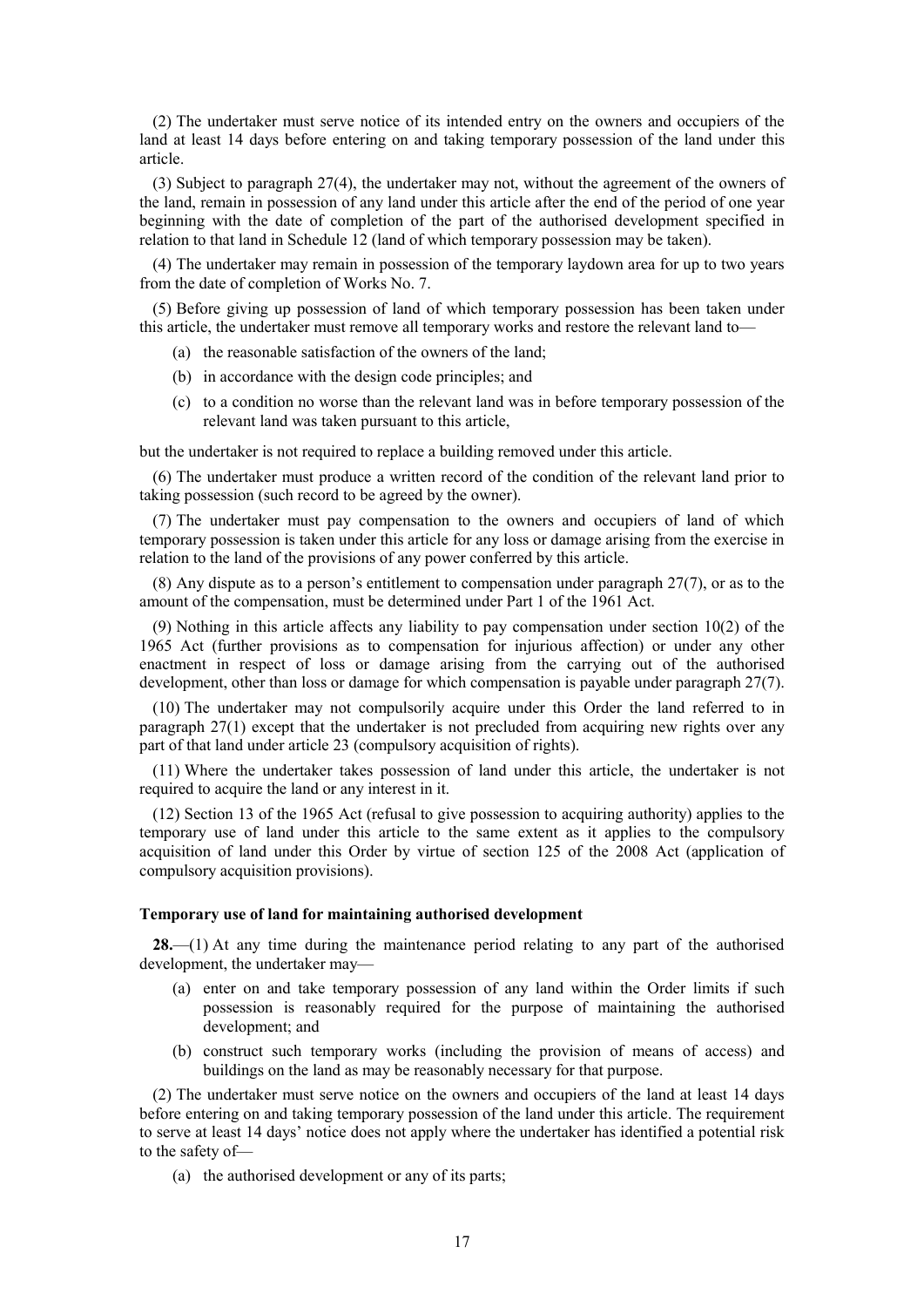- (b) the public; or
- (c) the surrounding environment,

and the undertaker may enter the land under paragraph 28(1) subject to giving such period of notice (if any) as is reasonably practicable in all the circumstances.

(3) The undertaker may only remain in possession of land under this article for so long as may be reasonably necessary to carry out the maintenance of the part of the authorised development for which possession of the land was taken.

(4) Before giving up possession of land of which temporary possession has been taken under this article, the undertaker must remove all temporary works and restore the land to the reasonable satisfaction of the owners of the land.

(5) The undertaker must pay compensation to the owners and occupiers of land of which temporary possession is taken under this article for any loss or damage arising from the exercise in relation to the land of the provisions of this article.

(6) Any dispute as to a person's entitlement to compensation under paragraph 28(5), or as to the amount of the compensation, must be determined under Part 1 of the 1961 Act.

(7) Nothing in this article affects any liability to pay compensation under section 10(2) of the 1965 Act (further provisions as to compensation for injurious affection) or under any other enactment in respect of loss or damage arising from the maintenance of the authorised development, other than loss or damage for which compensation is payable under paragraph 28(5).

(8) Where the undertaker takes possession of land under this article, the undertaker is not required to acquire the land or any interest in it.

(9) Section 13 of the 1965 Act (refusal to give possession to acquiring authority) applies to the temporary use of land under this article to the same extent as it applies to the compulsory acquisition of land under this Order by virtue of section 125 of the 2008 Act (application of compulsory acquisition provisions).

(10) In this article, "the maintenance period", in relation to any part of the authorised development with the exception of the development described in paragraph 28(11), means the period of 5 years beginning with the date on which that part of the authorised development is first opened for use.

(11) In this article, "the maintenance period" in relation to—

- (a) the operational site;
- (b) landscaping over plots 15, 17, 21, 22, 23, 24, 25, 26, 27, 28, 29 and 32 shown on the land plans; and
- (c) Lee Park Way (including plot number 14, which is the bridge over the River Lee Navigation),

means the lifetime of the authorised development beginning with the date on which those parts of the authorised development are first opened for use.

#### <span id="page-17-0"></span>**Statutory undertakers**

**29.** Subject to Schedule 13 (protective provisions), the undertaker may—

- (a) acquire compulsorily land belonging to statutory undertakers within the Order limits as described in the book of reference;
- (b) temporarily suspend or extinguish the rights of statutory undertakers within the Order limits as described in the book of reference and remove or reposition the apparatus belonging to statutory undertakers within the Order limits; and
- (c) acquire compulsorily new rights over land belonging to statutory undertakers within the Order limits as described in the book of reference.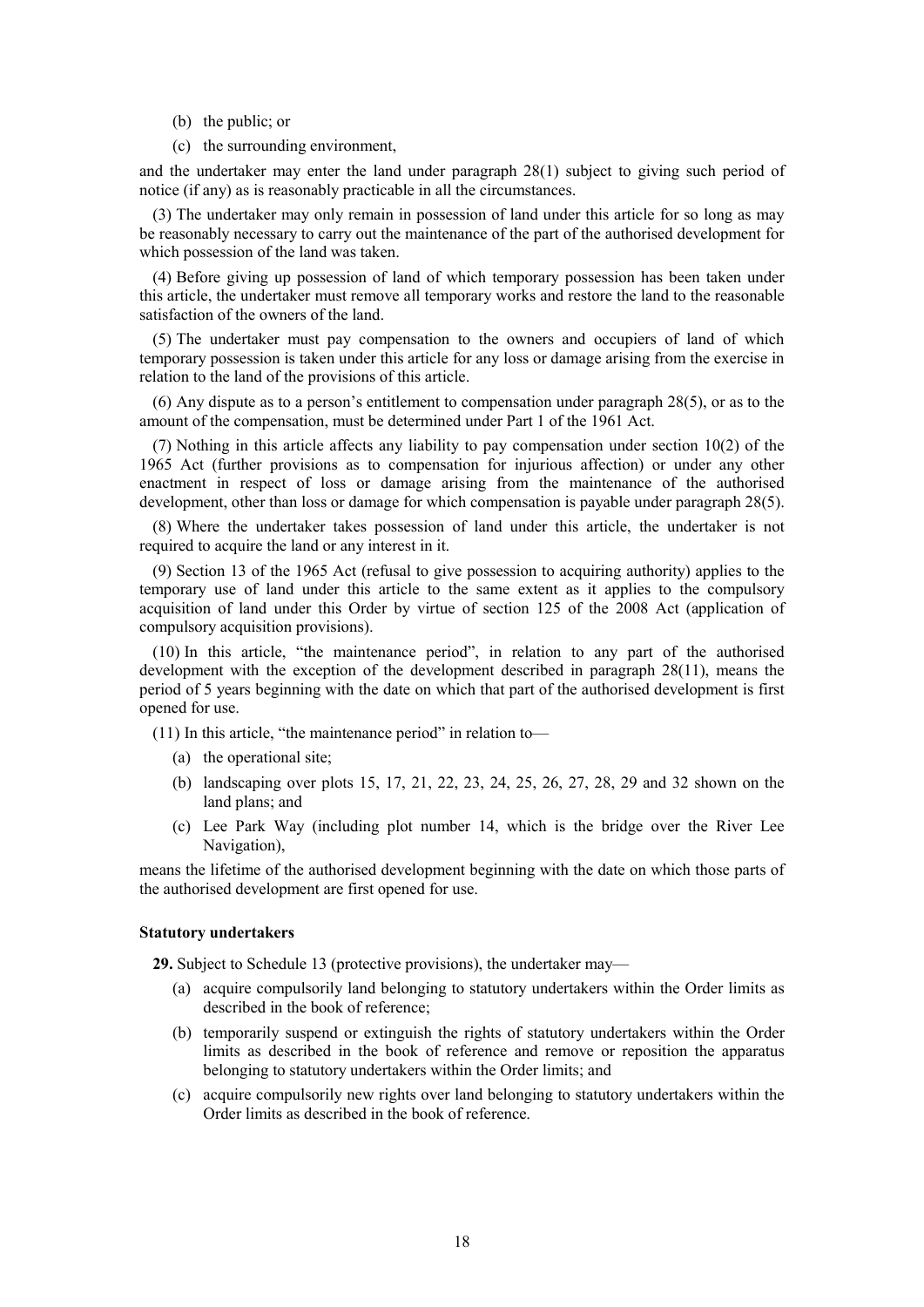#### <span id="page-18-0"></span>**Recovery of costs of new connections**

**30.**—(1) Where any apparatus of a public utility undertaker or of a public communications provider is removed under article 21(1) (power to override easements and other rights) or article 23(1) (compulsory acquisition of rights) any person who is the owner or occupier of premises to which a supply was given from that apparatus is entitled to recover from the undertaker compensation in respect of expenditure reasonably incurred by that person, in consequence of the removal, for the purpose of effecting a connection between the premises and any other apparatus from which a supply is given.

(2) Paragraph  $30(1)$  does not apply in the case of the removal of a public sewer but where such a sewer is removed under article 21(1) or article 23(1), any person who is—

- (a) the owner or occupier of premises the drains of which are connected with that sewer; or
- (b) the owner of a private sewer which is connected with that sewer,

is entitled to recover from the undertaker compensation in respect of expenditure reasonably incurred by that person, in consequence of the removal, for the purpose of making the drain or sewer belonging to that person communicate with any other public sewer or with a private sewerage disposal plant.

(3) This article does not have effect in relation to apparatus to which Part 3 of the 1991 Act applies.

(4) In this article—

 $\overline{a}$ 

- (a) "public communications provider" has the same meaning as in section 151(1) of the Communications Act 2003(**a**); and
- (b) "public utility undertaker" has the same meaning as in the 1980 Act.

#### <span id="page-18-1"></span>**Application of landlord and tenant law**

**31.**—(1) This article applies to—

- (a) any agreement for leasing to any person the whole or any part of the authorised development or the right to operate the same; and
- (b) any agreement entered into by the undertaker with any person for the construction, operation or maintenance of the authorised development, or any part of it, so far as any such agreement relates to the terms on which any land which is the subject of a lease granted by or under that agreement is to be provided for that person's use.

(2) No enactment or rule of law regulating the rights and obligations of landlords and tenants will prejudice the operation of any agreement to which this article applies.

(3) Accordingly, no such enactment or rule of law will apply in relation to the rights and obligations of the parties to any lease granted by or under any such agreement so as to—

- (a) exclude or in any respect modify any of the rights and obligations of those parties under the terms of the lease, whether with respect to the termination of the tenancy or any other matter;
- (b) confer or impose on any such party any right or obligation arising out of or connected with anything done or omitted on or in relation to land which is the subject of the lease, in addition to any such right or obligation provided for by the terms of the lease; or
- (c) restrict the enforcement (whether by action for damages or otherwise) by any party to the lease of any obligation of any other party under the lease.

<sup>(</sup>**a**) 2003 (c.21). There are other amendments to this Act that are not relevant to this Order.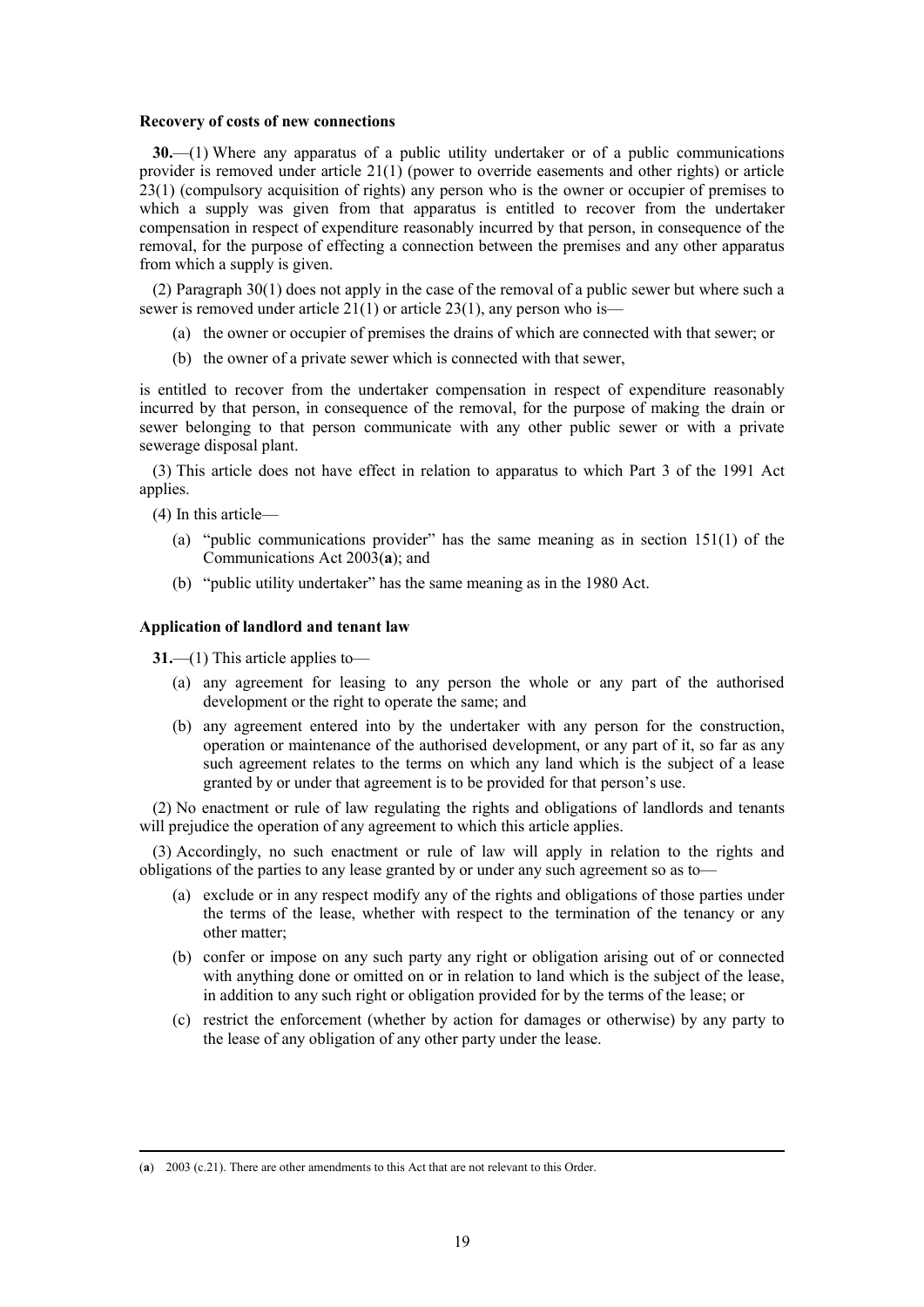#### <span id="page-19-0"></span>**Operational land for purposes of the 1990 Act**

**32.** Development consent granted by this Order is to be treated as specific planning permission for the purposes of section  $264(3)(a)$  of the 1990 Act (cases in which land is to be treated as operational land for the purposes of that Act).

#### <span id="page-19-1"></span>**Felling or lopping of trees**

**33.**—(1) The undertaker may fell or lop any tree or shrub near any part of the authorised development, or cut back its roots, if it reasonably believes it to be necessary to do so to prevent the tree or shrub from—

- (a) obstructing or interfering with the construction, operation or maintenance of the authorised development or any apparatus used in connection with the authorised development; or
- (b) constituting a danger to persons using the authorised development.

(2) In carrying out any activity authorised by paragraph 33(1), the undertaker must not do unnecessary damage to any tree or shrub and must pay compensation to any person for any loss or damage arising from such activity.

(3) Any dispute as to a person's entitlement to compensation under paragraph 33(2), or as to the amount of compensation, will be determined under Part 1 of the 1961 Act.

#### <span id="page-19-2"></span>**Certification of documents and plans**

**34.**—(1) The undertaker must, as soon as practicable after the making of this Order, submit to the Secretary of State copies of—

- (a) the works plans;
- (b) the land plans;
- (c) the book of reference;
- (d) the environmental statement;
- (e) the environmental commitments and mitigation schedule;
- (f) the code of construction practice;
- (g) the design code principles; and
- (h) the DCO Schedule 6-8 explanatory diagrams,

for certification that they are true copies of the documents referred to in this Order.

(2) A plan or document so certified will be admissible in any proceedings as evidence of the contents of the document of which it is a copy.

#### <span id="page-19-3"></span>**Arbitration**

<span id="page-19-5"></span>**35.** Any difference or dispute under any provision of this Order (other than a difference or dispute that falls to be determined by the tribunal) must, unless otherwise provided for in this Order or unless otherwise agreed between the parties, be referred to and settled by a single arbitrator to be agreed between the parties or, failing agreement, to be appointed on the application of either party (after giving notice in writing to the other) by the President of the Institution of Civil Engineers.

#### <span id="page-19-4"></span>**No double recovery**

**36.** Compensation is not payable in respect of the same matter both under this Order and under any other enactment, any contract or any rule of law.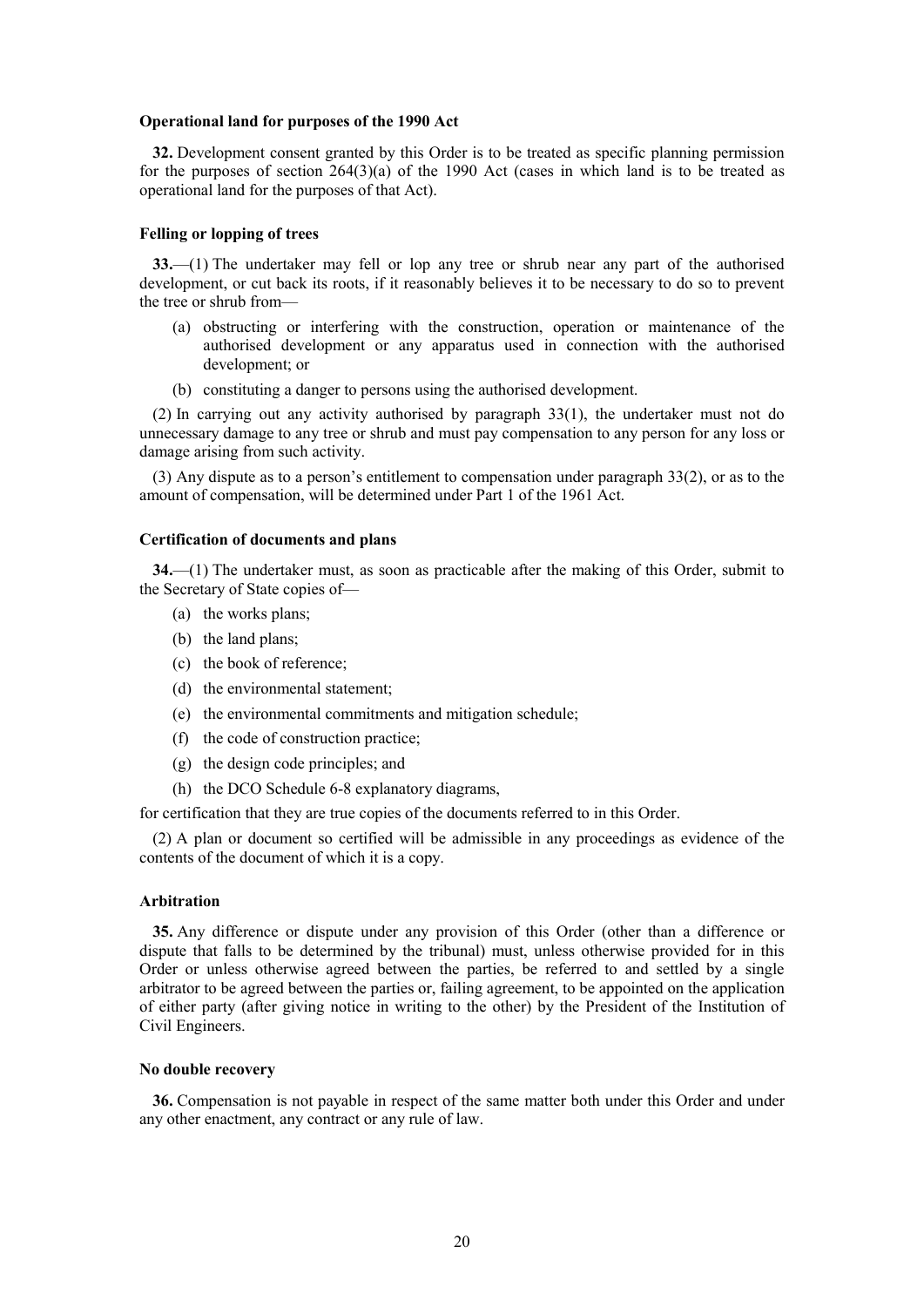#### <span id="page-20-0"></span>**Protective provisions for specified undertakers**

**37.** Schedule 13 (protective provisions) has effect.

#### <span id="page-20-1"></span>**Approvals, consents and appeals**

**38.**—(1) Save as provided otherwise by this Order, Schedule 3 (procedure for approvals, consents and appeals) has effect in relation to all applications for consents, agreements, approvals or notices in relation to—

- (a) the provisions of this Order;
- (b) any document referred to in any provision of this Order; and
- (c) the functions of the local authority set out in sections 60 and 61 of the Control of Pollution Act 1974(**a**).

(2) Where an application is made to the discharging authority for any consent, agreement, approval or notice required or contemplated by any provision of this Order, such consent, agreement, approval or notice must not be unreasonably withheld.

(3) Where any provision of this Order provides that the authorised development is to be constructed, operated or maintained in accordance with a document or details approved by the discharging authority pursuant to this Order, the document or approved details is to be taken to include any amendment or revision that may subsequently be approved or agreed by the discharging authority, or other consent, agreement or approval of the discharging authority.

Signatory text

<span id="page-20-2"></span>

*Name* Address<br>
Parliamentary Under Secretary of State<br>
Department Date Department

# SCHEDULE 1 Article 3

# AUTHORISED DEVELOPMENT

**1.** A nationally significant infrastructure project as defined in sections 14 and 15 of Part 3 of the 2008 Act in the London Borough of Enfield comprising—

(1) *Works No. 1a* — the construction of an electricity and heat generating station located at the Edmonton EcoPark, fuelled by up to 700,000 tonnes of waste and with a capacity of more than 50 megawatts of electricity  $(MW_e)$  (gross), comprising the following buildings, structures and plant, located within the limits of deviation identified on Works Plan C\_0002 Rev 01—

- (i) a main building housing:
- (a) a tipping hall;
- (b) waste bunker and waste handling equipment;
- (c) two process lines (with each line having a capacity of up to 350,000 tonnes of waste per annum), consisting of a moving grate, furnace, boiler and a flue gas treatment plant;
- (d) facilities for the recovery of incinerator bottom ash and air pollution control residue;
- (e) steam turbine(s) for electricity generation including equipment for heat off-take; and
- (f) a control room containing the operational and environmental control and monitoring systems, and offices;

 $\overline{a}$ (**a**) 1974 (c.40) Section 61 has been amended by the Building (Scotland) Act 2008; section 58 of the Building Act 1984 (c.55); Schedule 24 of the Environmental Act 1995 (c.25); section 162(i) of, and paragraph 15 of Schedule 15 to, the Environmental Protection Act 1990 (c.43).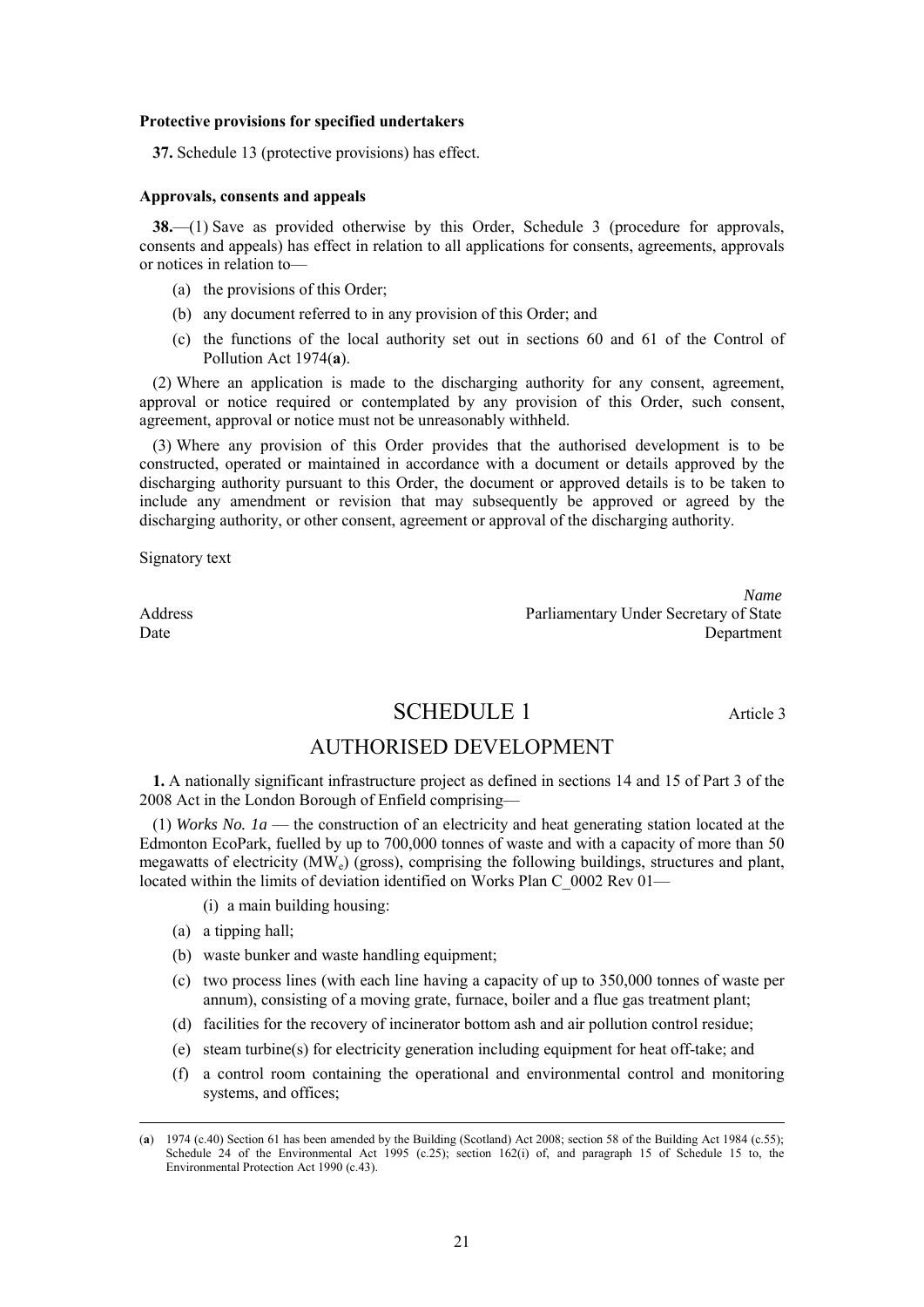- (ii) entry and exit ramps to the electricity and heat generating station;
- (iii) a stack containing flues for flue gas exhaust;
- (iv) cooling equipment; and
- (v) an observation platform enclosure.

**2.** Associated development within the meaning of section 115(2) of the 2008 Act in connection with the nationally significant infrastructure project Works No.1a as follows:

- (a) *Works No. 1b*  works required to provide buildings, structures, plant and equipment needed for the operation of the electricity and heat generating station located within the limits of deviation identified on Works Plan C\_0002 Rev 01 and as follows—
	- (i) a wastewater treatment facility;
	- (ii) a water pre-treatment plant;
	- (iii) external stores and workshops;
	- (iv) a fuelling area and fuel storage, vehicle wash, transport offices and staff facilities, toilets, natural gas intake and management compound, and fire control water tank(s); and
	- (v) electrical substation(s).
- (b) *Works No. 2* the construction of a resource recovery facility comprising the following buildings, structures and plant located within the limits of deviation identified on Works Plan C 0004 Rev 01 and as follows—
	- (i) a recycling and fuel preparation facility;
	- (ii) a reuse and recycling centre;
	- (iii) offices, and staff and visitor welfare facilities;
	- (iv) odour abatement and dust suppression plant and equipment; and
	- (v) fire control water tank(s) and pump house and equipment.
- (c) *Works No. 3* the construction of a building to provide visitor, community and education facilities, office accommodation and a boat canopy located within the limits of deviation identified on Works Plan C\_0006 Rev 01.
- (d) *Works No. 4* utilities and infrastructure works, landscaping, access, security and lighting, and weighbridges located within the limits of deviation identified on Works Plan C 0008 Rev 01 and as follows—
	- (i) with regard to potable water, waste water, surface water, foul water, raw water, electricity, gas, cctv, telecoms and data—
		- (aa) the diversion, repositioning, decommissioning, removal, replacement, modification or upgrading of existing pipes, cables, systems and associated apparatus;
		- (bb) the laying or installation of new pipes, cables, systems and associated apparatus; and
		- (cc) the creation of connections to existing or new pipes, cables, systems and associated apparatus;
	- (ii) the erection of a raw water pumping station;
	- (iii) stabilisation works to the eastern bank of Salmon's Brook;
	- (iv) the construction of surface water pumps, pipework and attenuation tanks;
	- (v) landscaping works;
	- (vi) the installation of areas of green roof and brown roof;
	- (vii) the widening of the existing entrance into the Edmonton EcoPark from Advent Way, including modification or replacement of the bridge over Enfield Ditch;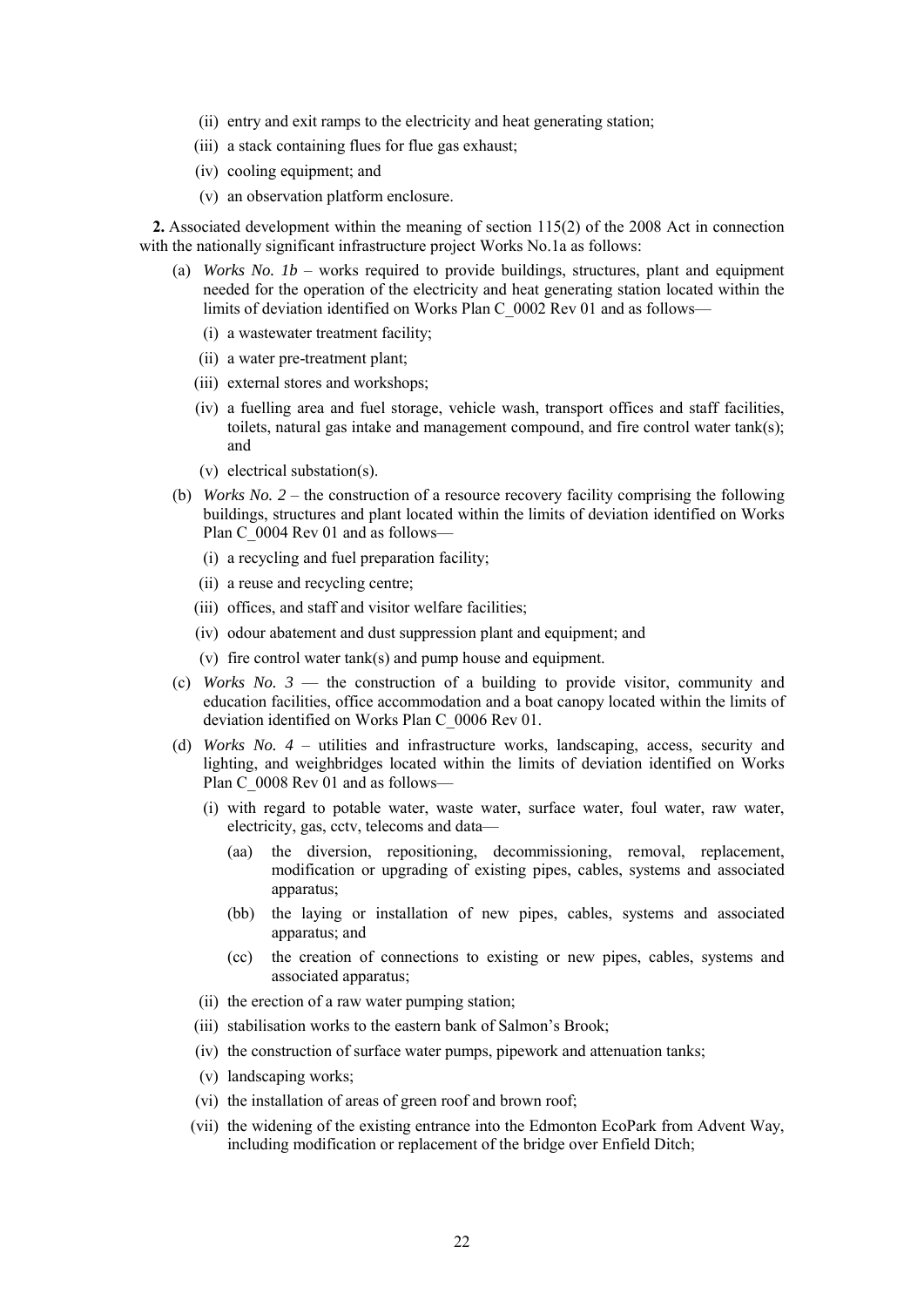- (viii) the construction within the Edmonton EcoPark of vehicle and cycle parking, vehicle, cycle and pedestrian routes, and weighbridges;
	- (ix) the construction of an access into the Edmonton EcoPark from Lee Park Way, including bridging over Enfield Ditch;
	- (x) improvements to Lee Park Way including vehicle barriers and the creation of segregated pedestrian and cycle paths or the repositioning of existing pedestrian and cycle paths;
	- (xi) improvements to Deephams Farm Road (including improvements to the existing access into Deephams Farm Road from Ardra Road) and the use of Deephams Farm Road as an access to and from the Edmonton EcoPark;
- (xii) the resurfacing of Ardra Road (if required);
- (xiii) security, fencing, and lighting works and equipment;
- (xiv) the erection of security facilities and equipment and gatehouses within the operational site at access points from Advent Way, Ardra Road, and Lee Park Way;
- (xv) the upgrade and maintenance of the existing bridge over the River Lee Navigation;
- (xvi) the installation of photovoltaic panels at roof level of the electricity and heat generating station and the resource recovery facility;
- (xvii) the modification of kerb lines and pavements within plots 28 and 29;
- (xviii) the creation of a new footpath within plot 21;
- (xix) the improvement of the existing junction between Meridian Way and Ardra Road;
- (xx) the improvement of the existing junction between Walthamstow Avenue and Lower Hall Lane; and
- (xxi) the improvement of the existing junction between Advent Way and Lee Park Way.
- (e) *Works No. 5* the creation of a temporary laydown area and its temporary use located within the limits of deviation identified on Works Plan C\_0009 Rev 01 and as follows:
	- (i) areas of hardstanding;
	- (ii) the erection of fencing, hoarding or any other means of enclosure;
	- (iii) the erection of security facilities and equipment and gatehouses;
	- (iv) vehicle parking;
	- (v) office and staff welfare accommodation;
	- (vi) storage, fabrication, laydown area;
	- (vii) foul water storage and pumps and surface water attenuation storage and pumps;
	- (viii) utility works including electricity, water, cctv, telecoms and data;
	- (ix) the creation of vehicular, cycle and pedestrian access from Lee Park Way to the temporary laydown area; and
	- (x) restoration of the temporary laydown area.
- (f) *Works No. 6* site preparation and demolition works within the area located within the limits of deviation identified on Works Plan C\_0010 Rev 01 comprising—
	- (i) the demolition of existing buildings, structures and plant excluding demolition of the energy from waste facility;
	- (ii) the construction of a temporary ash storage building;
	- (iii) the realignment of the exit ramp from the energy from waste facility; and
	- (iv) works to prepare the land shown on works plan C\_0010 Rev 01 for the construction of works numbers 1a, 1b, 2, 3, 4 and 5.
- (g) *Works No. 7* decommissioning, demolition and removal of the energy from waste facility and demolition and removal of—
	- (i) the existing stack;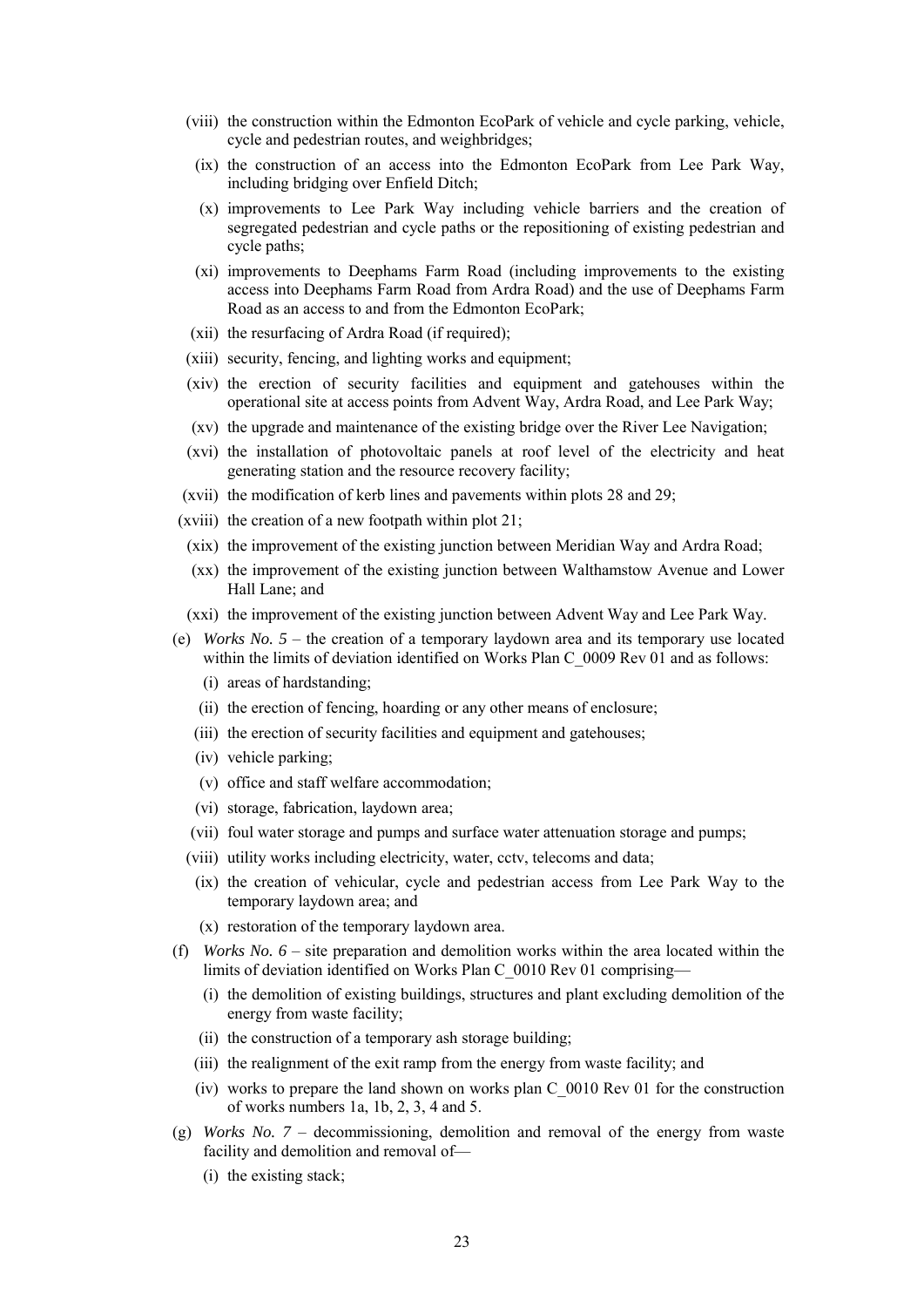- (ii) demolition of the existing water pumping station on Ardra Road; and
- (iii) making good,

located within the limits of deviation identified on Works Plan C\_0011 Rev 01.

**3.** In connection with Works No. 1 to Works No. 7 (inclusive), to the extent that they do not otherwise form part of any such work, being associated development within the meaning of section 115(2) of the 2008 Act:

- (a) the enabling works; and
- <span id="page-23-0"></span>(b) such other works as may be necessary or expedient for the purposes of or in connection with the construction, operation and maintenance of the authorised development which do not give rise to any new significant adverse environmental effects that were not assessed in the environmental statement.

# SCHEDULE 2 Article 3 REQUIREMENTS

#### **Interpretation**

**1.**—(1) Where an approval is required under the terms of any requirement or where compliance with a document referred to in a requirement is required and that requirement or document contains the wording "unless otherwise approved" or "unless otherwise agreed" by the discharging authority, such approval or agreement by the discharging authority is not to be given except in relation to minor or immaterial changes or deviations where it has been demonstrated to the satisfaction of the discharging authority that the subject-matter of the approval or agreement sought does not give rise to any new significant adverse environmental effects that were not assessed in the environmental statement.

(2) Subject to paragraph 1(1), where any requirement refers to a document or plan, that document or plan is to be taken as the version certified by the Secretary of State under the provisions of this Order or to any subsequent version of that document or plan approved or agreed by the discharging authority under a requirement of this schedule.

(3) In this schedule—

"AOD" means above ordnance datum;

"controlled waste" has the meaning given in section 75(4) Environmental Protection Act 1990; and

"hazardous waste" has the meaning given in section 75(8A) Environmental Protection Act 1990.

### **Time limits**

**2.** The authorised development must not be commenced after the expiration of 5 years from the date this Order comes into force.

#### **Stages of the authorised development**

**3.** No authorised development (except enabling works and the temporary display of site notices and advertisements) is to commence until a written scheme setting out all the stages of construction of the authorised development has been submitted to and approved by the relevant planning authority. Nothing in this requirement prevents the undertaker from submitting further written schemes revising the approved stages of development for the approval of the relevant planning authority.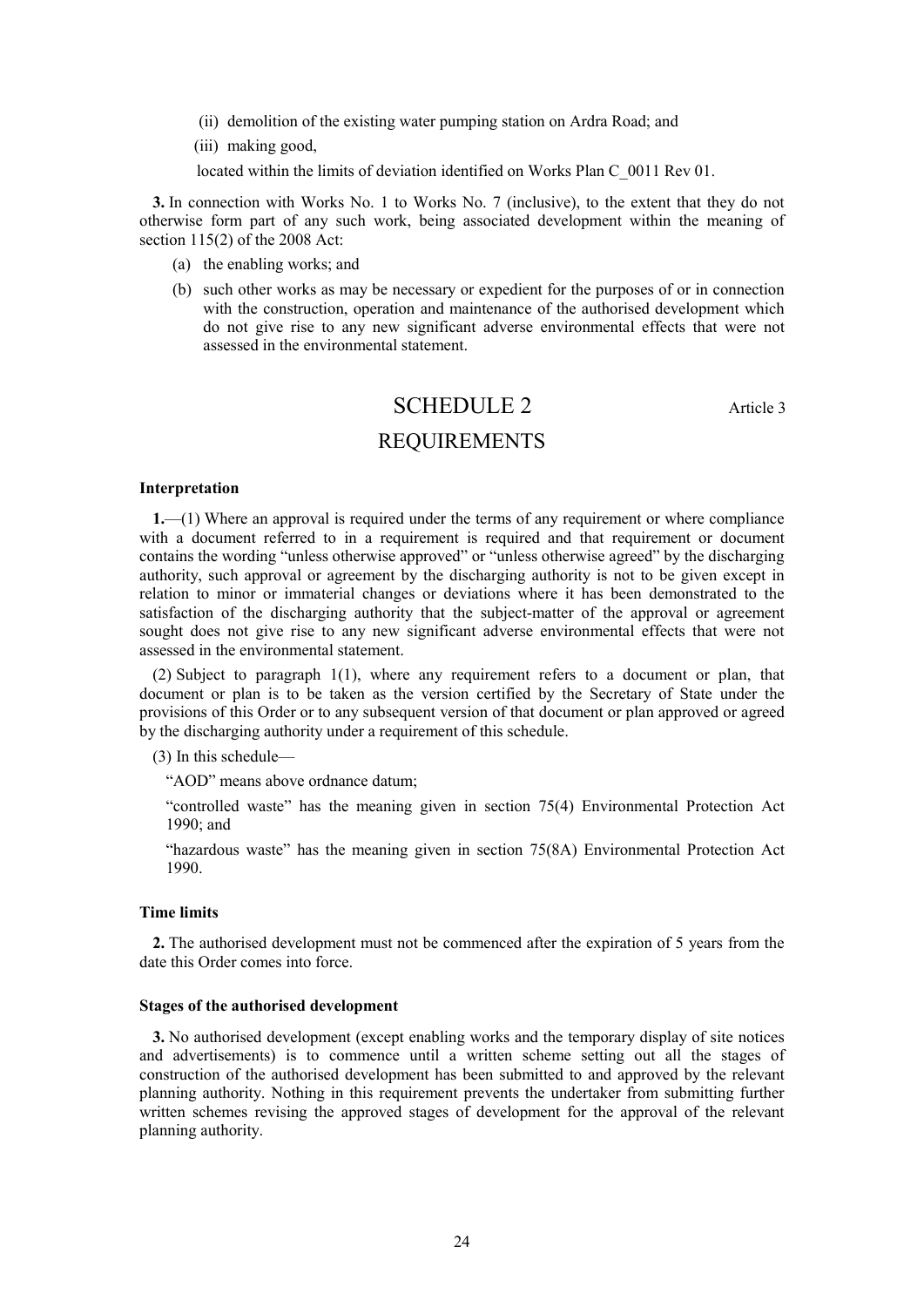#### **Detailed design approval**

**4.**—(1) No stage is to commence until, for that stage, plans and written details of (where relevant)—

- (a) the external appearance of all new buildings and structures (including details of the colour, materials and samples);
- (b) piling risk assessments and piling method statements (both of which must include lateral and vertical limits of deviation for piling, such limits to not exceed those lines or situations shown on the works plans) relating to the electricity and heat generating station (Works No. 1a), the resource and recovery facility (Works No. 2) and the building to provide visitor, community and education facilities, and office accommodation (Works No. 3);
- (c) vehicular and pedestrian access;
- (d) parking and circulation areas and hard surfacing materials;
- (e) wayfinding signage outside the operational site; and
- (f) external operational lighting and cctv on the boundary of the operational site,

have been submitted to and approved in writing by the relevant planning authority.

(2) The details submitted under paragraph 4(1) must be in accordance with the design code principles.

(3) The relevant planning authority must consult the Environment Agency in reaching its decision with respect to paragraph 4(1)(b). The approval of the relevant planning authority of the piling risk assessments and the piling method statements may only be given where the investigation and assessment report (pursuant to requirement  $14(2)$ ) has concluded there is no unacceptable risk to groundwater in the relevant part of the Order land.

(4) The authorised development must be carried out in accordance with the details approved under paragraph 4(1), unless otherwise approved by the relevant planning authority.

#### **Parameters**

**5.** The authorised development must be constructed within with the following parameters—

| Description                                                                                                                          | Work No.                                             | Length $(m)$ | Width (m) | Height(m) | Height<br>(m <sub>1</sub> )<br>$AOD$ ) |
|--------------------------------------------------------------------------------------------------------------------------------------|------------------------------------------------------|--------------|-----------|-----------|----------------------------------------|
| Tipping hall                                                                                                                         | Works No. 1a<br>paragraph<br>(i)(a)                  | 48           | 74        | 31.5      | $+44.0$ AOD                            |
| Waste bunker<br>and waste<br>handling<br>equipment                                                                                   | Works No. 1a<br>paragraph<br>(i)(b)                  | 42.3         | 85        | 44.5      | $+57.0$ AOD                            |
| Two process<br>lines<br>consisting of<br>a moving<br>grate,<br>furnace,<br>boiler and<br>flue gas<br>treatment<br>plant and<br>steam | Works No. 1a<br>paragraphs<br>$(i)(c)$ and<br>(i)(e) | 130.7        | 74        | 56.5      | $+69.0$ AOD                            |

(1) Works No. 1a (Drawing C\_0003 Rev 01)—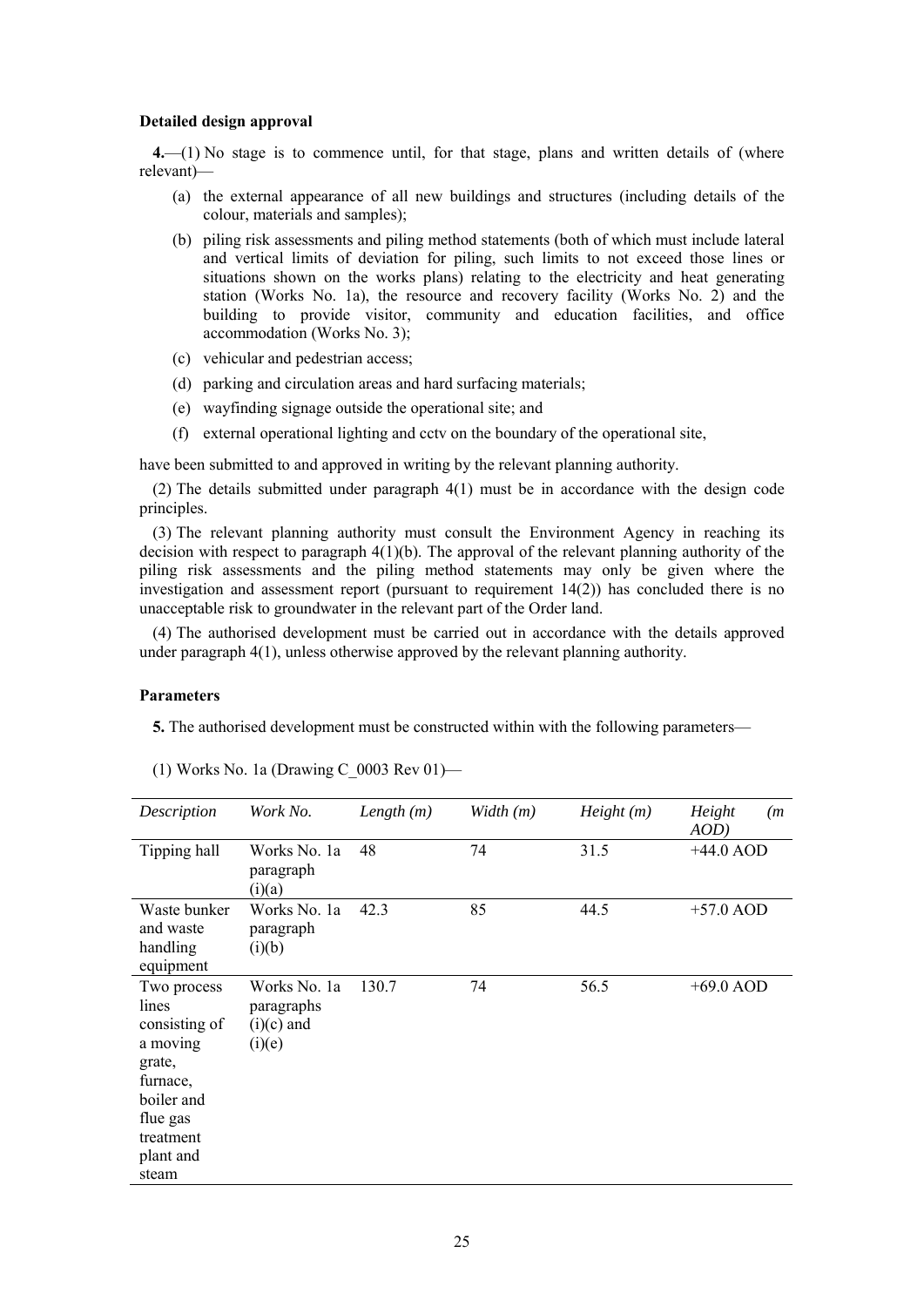| turbine(s)                                                                                                                |                                          |                      |      |                          |              |
|---------------------------------------------------------------------------------------------------------------------------|------------------------------------------|----------------------|------|--------------------------|--------------|
| <b>Facilities</b> for<br>the recovery<br>of incinerator<br>bottom ash<br>and air<br>pollution<br>control<br>residue       | Works No. 1a<br>paragraph<br>(i)(d)      | Below ground<br>only |      |                          |              |
| Control room<br>containing<br>operational<br>and<br>environmenta<br>l control and<br>monitoring<br>systems and<br>offices | Works No. 1a<br>paragraph<br>(i)(f)      | 65.6                 | 21   | 44.5                     | $+57$ AOD    |
| <b>Stack</b><br>containing<br>flues for flue<br>gas exhaust                                                               | Works No. 1a<br>paragraph<br>(i)(f)(iii) | 24                   | 12.5 | 105                      | $+117.5$ AOD |
| Cooling<br>equipment                                                                                                      | Works No. 1a<br>paragraph<br>(i)(f)(iv)  | 60                   | 24   | 28.7                     | $+41.2$ AOD  |
| Observation<br>platform<br>enclosure                                                                                      | Works No.1a<br>paragraph<br>(i)(f)(v)    | 17                   | 13   | 6 (above<br>$+44.0$ AOD) | $+50$ AOD    |

(2) Works No. 1b (Drawing C\_0002 Rev 01)—

| Description                | Work No.     | Height(m) | Height(m AOD) |
|----------------------------|--------------|-----------|---------------|
| Wastewater treatment       | Works No. 1b | 18        | 30.5          |
| facility, water pre-       |              |           |               |
| treatment plant,           |              |           |               |
| external stores and        |              |           |               |
| workshops, fuelling        |              |           |               |
| area and fuel storage,     |              |           |               |
| vehicle wash,              |              |           |               |
| transport offices and      |              |           |               |
| staff facilities, toilets, |              |           |               |
| natural gas intake and     |              |           |               |
| management                 |              |           |               |
| compound, fire             |              |           |               |
| control water $tank(s)$    |              |           |               |
| and electrical             |              |           |               |
| substation(s)              |              |           |               |

# (3) Works No. 2 (Drawing C\_0005 Rev 01)—

| <i>Description</i>               | Work No.                                        | Length $(m)$ | Width $(m)$ | Height(m) | Height<br>(m<br>AOD) |
|----------------------------------|-------------------------------------------------|--------------|-------------|-----------|----------------------|
| Resource<br>recovery<br>facility | Works No. 2<br>paragraphs<br>$(i)$ , $(ii)$ and | 127          | 180         | 20        | $+30.5$ AOD          |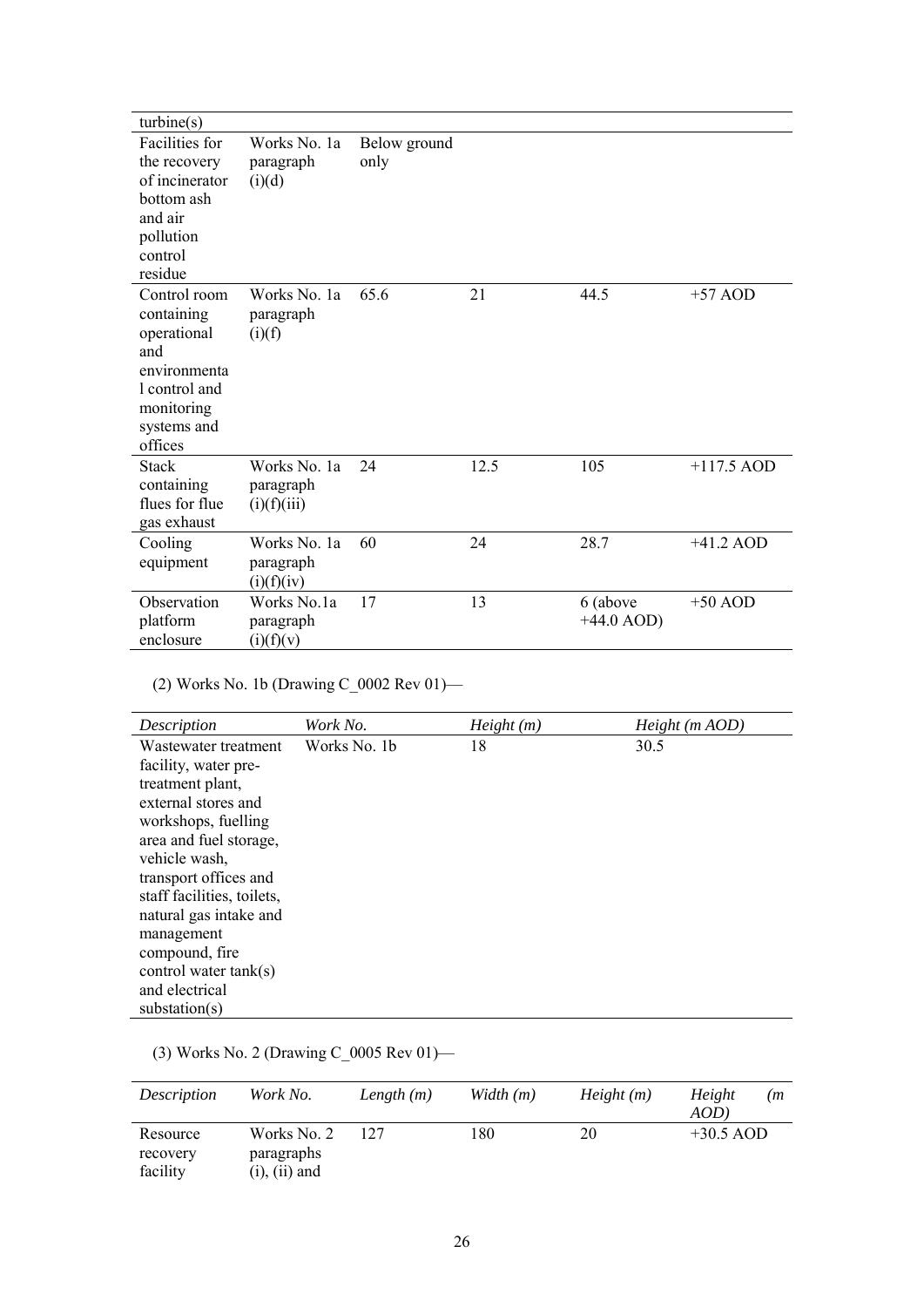### (iii) Maximum dimensions based on dimensions of enclosing rectangle oriented north-south.

| Description                                                                                             | Work No.       | Length $(m)$ | Width (m) | Height(m) | Height<br>(m <sub>1</sub> )<br>AOD |
|---------------------------------------------------------------------------------------------------------|----------------|--------------|-----------|-----------|------------------------------------|
| <i>Visitor,</i><br>community and<br>education<br>facilities, office<br>accommodation<br>and boat canopy | Works No.<br>3 | 41           | 16.7      | 14        | $+24.6$ AOD                        |

(4) Works No. 3 (Drawing C\_0007 Rev 01)—

### **Environmental commitments and mitigation schedule**

**6.** The authorised development must be implemented in accordance with the measures set out in the environmental commitments and mitigation schedule.

### **Type of waste to be managed**

**7.** The waste permitted to be managed at the authorised development must not exceed 890,000 tonnes per annum and must be limited to—

- (a) local authority collected waste;
- (b) other controlled waste;
- (c) any materials derived from the waste referred to at (a) and (b) above; and
- (d) hazardous waste delivered to the operational site.

## **Notices**

**8.** Notice of the following events must be given to the relevant planning authority where practicable prior to the date on which the relevant event is intended to first occur and in any event within 7 days of the first occurrence of such event—

- (a) the commencement of the authorised development;
- (b) the issue of the certificate of practical completion for the electricity and heat generating station; and
- (c) the commencement of the full operation of the electricity and heat generating station (following the completion of any period of testing and commissioning).

## **BREEAM Rating**

**9.**—(1) No stage is to commence until, in relation to any new buildings within that stage (excluding temporary structures and temporary buildings)—

- (a) a pre-construction stage consultation with the Building Research Establishment (BRE) (in accordance with the BRE's requirements for such construction) has been carried out; and
- (b) proposals identifying the range of options to achieve the British Research Establishment Environmental Assessment Methodology (BREEAM) rating of no less than "very good" have been submitted to and approved in writing by the relevant planning authority.

(2) The relevant stage must be carried out in accordance with the details approved under paragraph 9(1), unless otherwise approved by the relevant planning authority.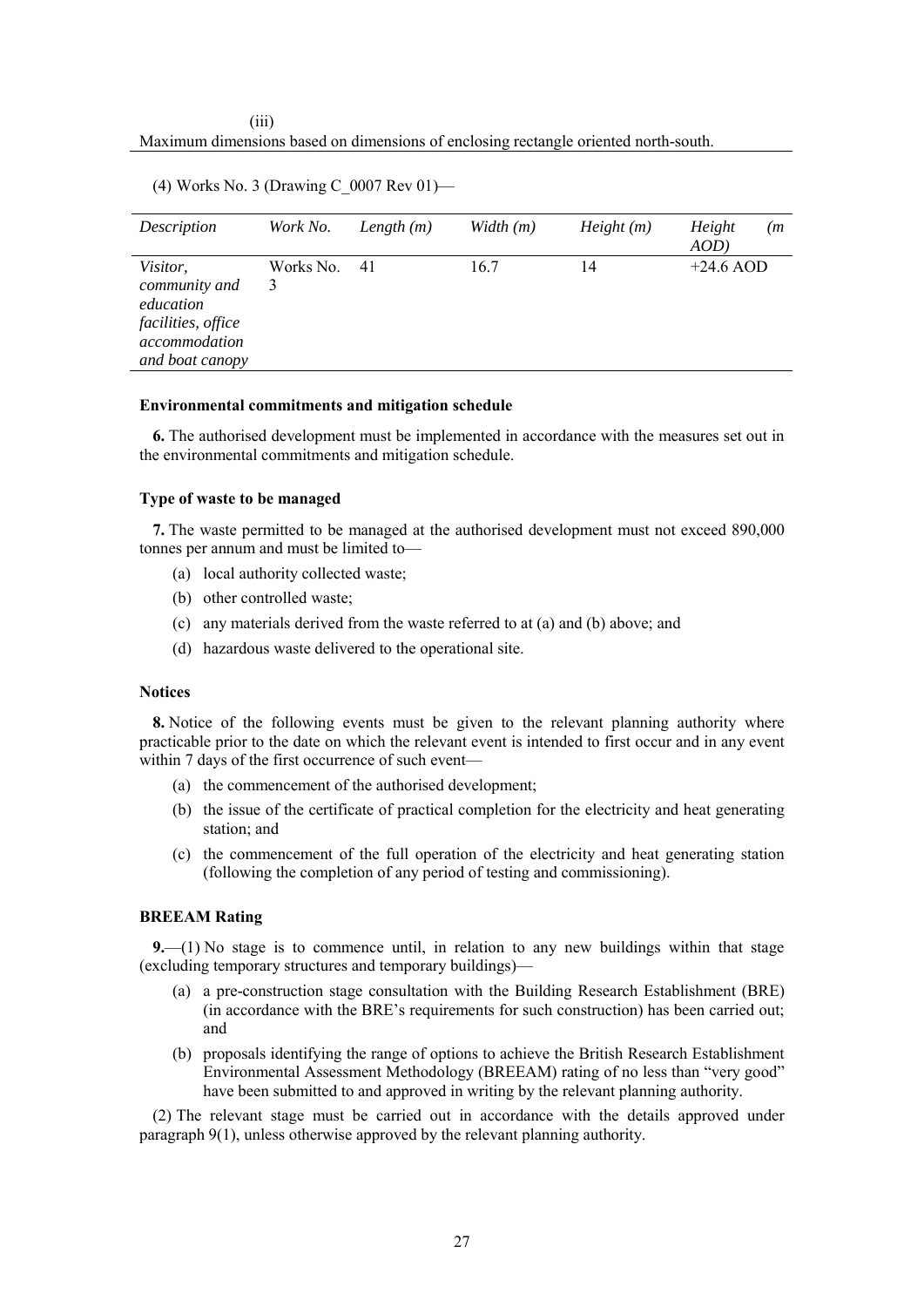#### **Provision of landscaping**

**10.**—(1) No development within any stage, other than the restoration of the temporary laydown area, is to commence until a landscaping scheme for that stage has been submitted to and approved by the relevant planning authority. The landscaping scheme submitted for approval must be in accordance with the design code principles, the environmental commitments and mitigation schedule and include details of all proposed hard and soft landscaping works in the relevant stage including—

- (a) location, number, species, size and planting density of any proposed planting;
- (b) cultivation, importing of materials and other operations to ensure plant establishment;
- (c) permanent boundary fencing or other means of permanent enclosure;
- (d) expected finished ground levels;
- (e) any trees proposed to be retained, with measures for their protection during the construction period of the relevant stages; and
- (f) implementation timetable.

(2) The authorised development must be carried out in accordance with the details approved under paragraph 10(1), unless otherwise approved by the relevant planning authority, and to a reasonable standard in accordance with the relevant recommendations of appropriate British Standards, and in all cases must comply with the measures set out in the environmental commitments and mitigation schedule.

### **Maintenance of landscaping**

**11.** Any tree or shrub planted as part of an approved landscaping scheme that, within a period of 5 years after planting, is removed, dies or becomes, in the reasonable opinion of the relevant planning authority seriously damaged or diseased, must be replaced in the first available planting season with a specimen of the same species and size as that originally planted.

#### **Access and Roads**

**12.**—(1) No stage is to commence until written details in relation to that stage of—

- (a) the design, layout and management of any relevant new permanent or temporary means of access from the Order land to a public highway to be used by vehicular traffic; or
- (b) any alteration to an existing means of access to a public highway used by vehicular traffic; and
- (c) the taking of any necessary traffic management and control measures,

have been submitted to and approved by the relevant planning authority.

(2) The construction of accesses or alteration of the street or the taking of traffic management and control measures must be carried out in accordance with the details approved under paragraph 12(1), unless otherwise approved by the relevant planning authority.

## **Operational Surface and Foul Water Drainage**

**13.**—(1) No stage is to commence until written details of the operational surface and foul water drainage system (including means of pollution control) applicable to that stage have been submitted to and approved by the relevant planning authority in consultation with the relevant sewerage and drainage authority.

(2) The operational surface and foul water drainage system must be constructed in accordance with the details approved under paragraph 13(1) before the commencement of full operation of the electricity and heat generating station.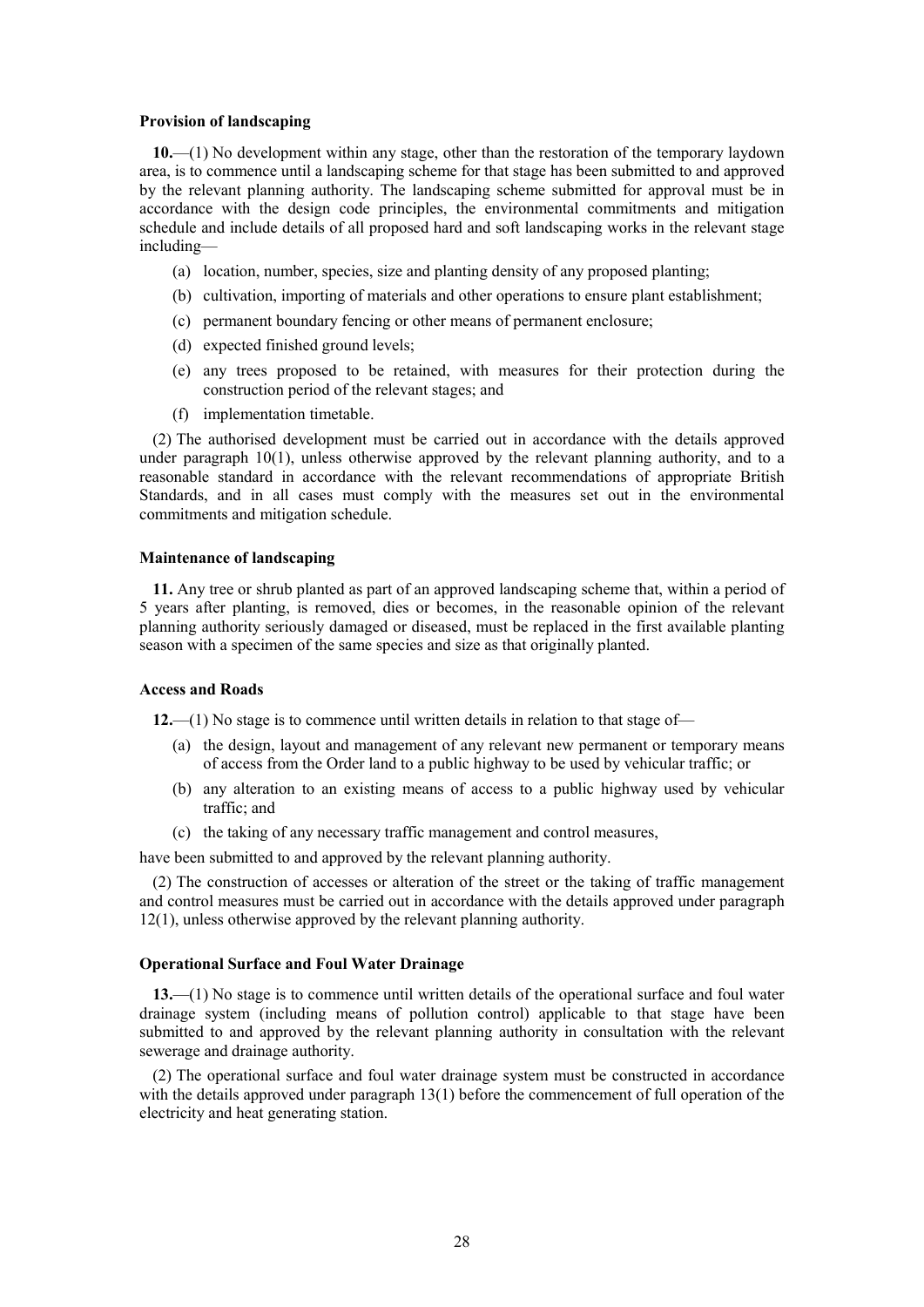#### **Contaminated land and groundwater**

**14.**—(1) No stage is to commence until a written scheme applicable to that stage to deal with any pre-existing contamination of land, including groundwater, within the Order limits which is likely to cause significant harm to persons or pollution of controlled waters or the environment has been submitted to and approved by the relevant planning authority in consultation with the Environment Agency.

(2) The undertaker must consult the Environment Agency in relation to the written scheme before submitting it to the relevant planning authority for approval. The written scheme must include an investigation and assessment report, prepared by a specialist consultant to identify the extent of any contamination and the remedial measures to be taken to render the land fit for its intended purpose (such remedial measures to include details of the data and sampling to be collected to demonstrate that the remedial measures are complete). The investigation and assessment report must be accompanied by a management plan which sets out long-term measures with respect to any contaminants remaining on the Order land (such management plan to include details of and a timetable and targets for long-term monitoring of pollutant linkages, the provision of regular reports, any maintenance measures of groundwater monitoring boreholes and equipment deemed necessary and arrangements for any contingency action deemed necessary as a consequence of the monitoring results).

(3) Remediation must be carried out in accordance with the written scheme approved under paragraph 14(1).

(4) If during any stage of the construction of the authorised development contamination not previously identified by the investigation and assessment report is found to be present which is assessed by the undertaker as likely to cause significant harm to persons or likely to cause pollution of controlled waters or the environment, then unless otherwise agreed by the relevant planning authority, no further development or works may be carried out in that part of the Order land in which contamination is identified until a remediation strategy is submitted to and approved by the relevant planning authority in consultation with the Environment Agency. The authorised development must be carried out in accordance with any remediation strategy approved pursuant to paragraph 14(4), unless otherwise approved by the relevant planning authority.

(5) A verification report must be submitted to and approved by the relevant planning authority (in consultation with the Environment Agency) demonstrating compliance with the remedial measures set out in the written scheme approved pursuant to paragraph 14(1) and any strategy approved pursuant to paragraph 14(4). The verification report must include results of the sampling required by the approved investigation and assessment report submitted as part of the written scheme.

(6) A second verification report must be submitted to and approved by the relevant planning authority (in consultation with the Environment Agency) when all long term monitoring has been completed. The second verification report must contain the results of monitoring required by the management plan pursuant to paragraph 14(2), details of any necessary contingency action undertaken as required by the management plan and confirmation that all long term remedial works approved pursuant to paragraph 14(1) and paragraph 14(4) have been carried out and that all long term remedial targets have been met.

(7) The undertaker must consult the Environment Agency in relation to the details of the piling risk assessments and piling method statements required pursuant to requirement 4(1) before submitting them to the relevant planning authority for approval. The undertaker must implement the piling design based on the approved piling risk assessments and piling method statements.

#### **Ecology**

**15.**—(1) Full operation of the electricity and heat generating station must not occur until written details of the approach to monitoring and managing the landscaping and bird and bat boxes (in accordance with the environmental commitments and mitigation schedule), including an implementation timetable, have been approved by the relevant planning authority.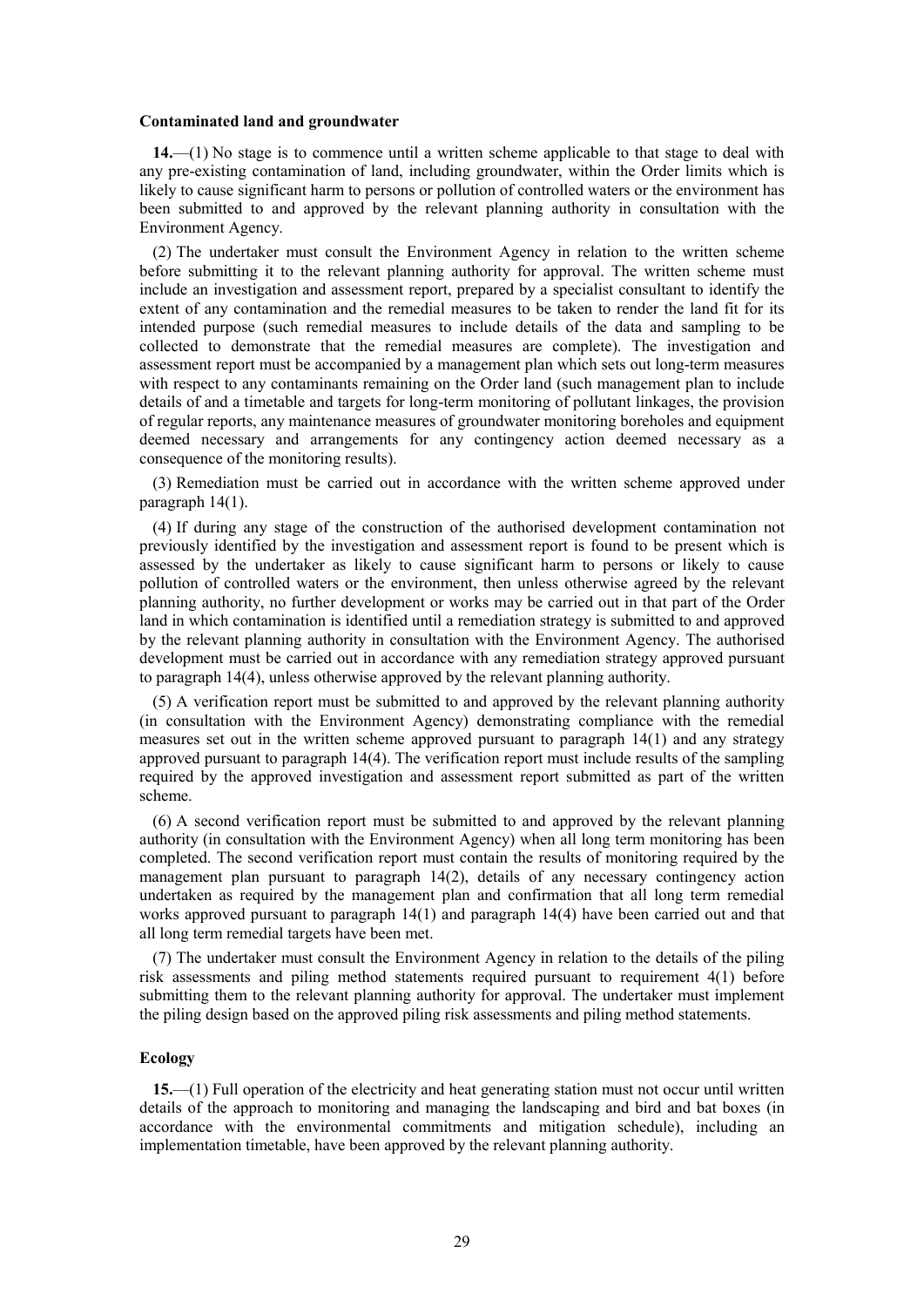(2) The authorised development must be carried out in accordance with the details approved under paragraph 15(1), unless otherwise approved by the relevant planning authority.

#### **Code of Construction Practice**

**16.**—(1) Before commencing the enabling works or any stage of the authorised development, the undertaker must review the code of construction practice to establish whether it should be updated to reflect any new relevant construction methodology or environmental guidance and, where it is to be updated, the undertaker must seek the approval in writing of the relevant planning authority to any update of the code of construction practice.

(2) The authorised development must be undertaken in accordance with the code of construction practice, unless otherwise approved by the relevant planning authority.

#### **Control of noise during operational stage**

**17.**—(1) Full operation of the electricity and heat generating station must not commence until a written scheme for noise management, including monitoring and attenuation in relation to the authorised development, and an implementation timetable, has been submitted to and approved by the relevant planning authority.

(2) The written scheme for noise management submitted pursuant to paragraph 17(1) must replicate any noise levels set out in any environmental permit relating to the authorised development.

(3) The authorised development must be carried out in accordance with the written scheme approved pursuant to paragraph 17(1), unless otherwise approved by the relevant planning authority.

#### **Combined Heat and Power**

**18.**—(1) Works No. 1a must be constructed to produce combined heat and power through the provision of steam and hot water pass-outs and the preservation of space for the future provision of water pressurisation, heating and pumping systems.

(2) A corridor of land to contain heat pipes from the proposed electricity and heat generating station to the edge of the Edmonton EcoPark must be safeguarded, the location of which must be broadly in accordance with that identified on indicative drawing number D\_0013 Rev 00 of the design code principles.

#### **Transitional period**

**19.**—(1) The energy from waste facility and the electricity and heat generating station must not operate at the same time for longer than 12 months, following which time the decommissioning and demolition of the energy from waste facility must be undertaken in accordance with the written scheme approved under requirement 20, and "transitional period" is to be construed accordingly.

(2) The amount of waste managed by the existing energy from waste facility or the electricity and heat generating station, or both during the transitional period must be no more than 700,000 tonnes per annum in aggregate.

#### **Decommissioning and demolition of the energy from waste facility**

**20.**—(1) None of the works comprising Works No. 7 are to commence until a written scheme for such works has been submitted to and approved by the relevant planning authority in consultation with the Environment Agency.

(2) The written scheme referred to in paragraph 20(1) must include details of the methods and timing for the decommissioning, demolition and removal of the energy from waste facility.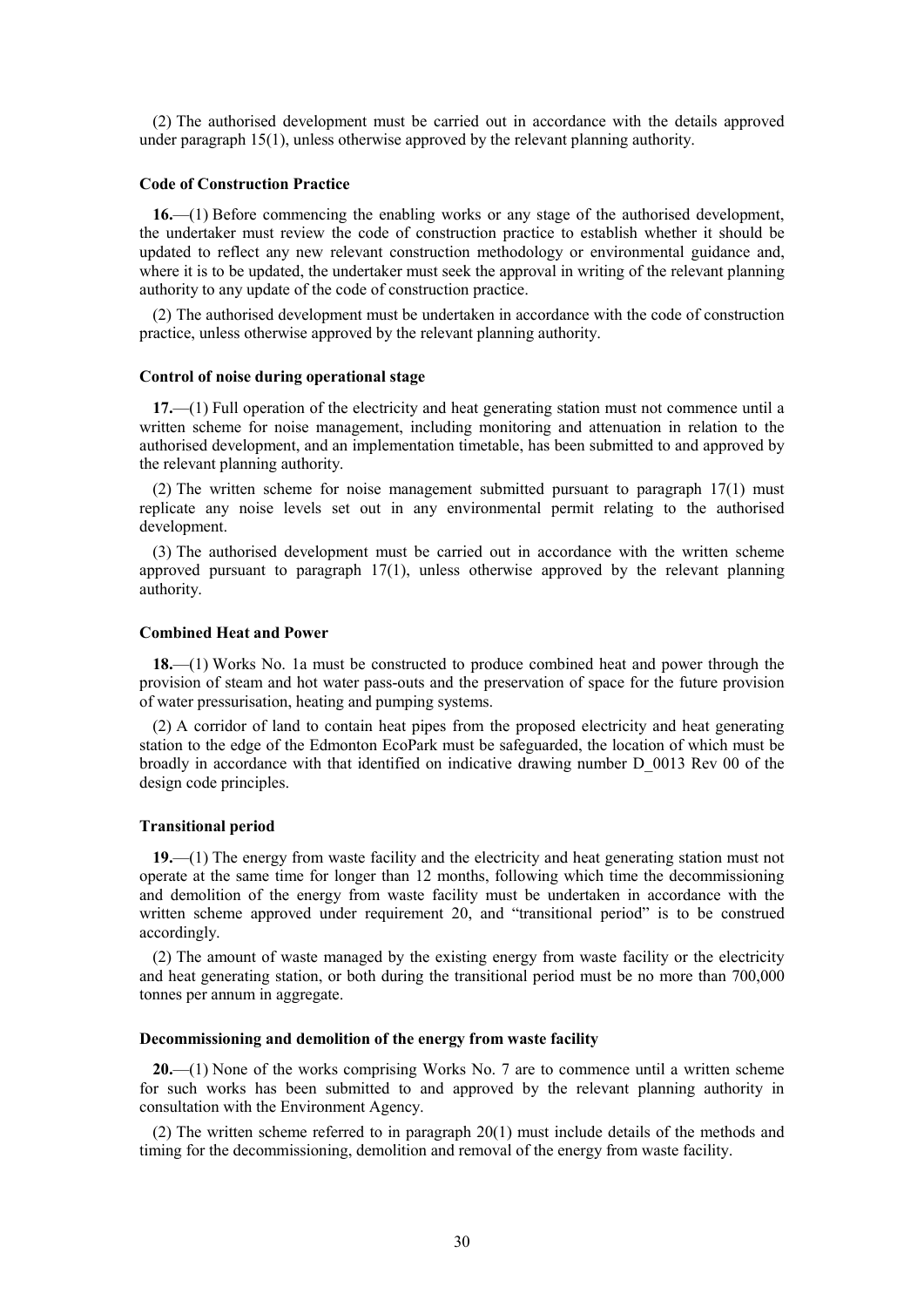#### **Decommissioning and demolition of the proposed electricity and heat generating station**

**21.**—(1) Within 24 months of the electricity and heat generating station ceasing to be used for waste management purposes, a plan for the decommissioning, demolition and removal of the electricity and heat generating station must be submitted to the relevant planning authority for approval.

(2) Subject to obtaining the necessary consents and approvals, the decommissioning, demolition and removal of the electricity and heat generating station must be implemented in accordance with the plan approved under paragraph 21(1).

(3) On the one year anniversary of the operational site ceasing to be used for waste management purposes the undertaker must notify the relevant planning authority of the same.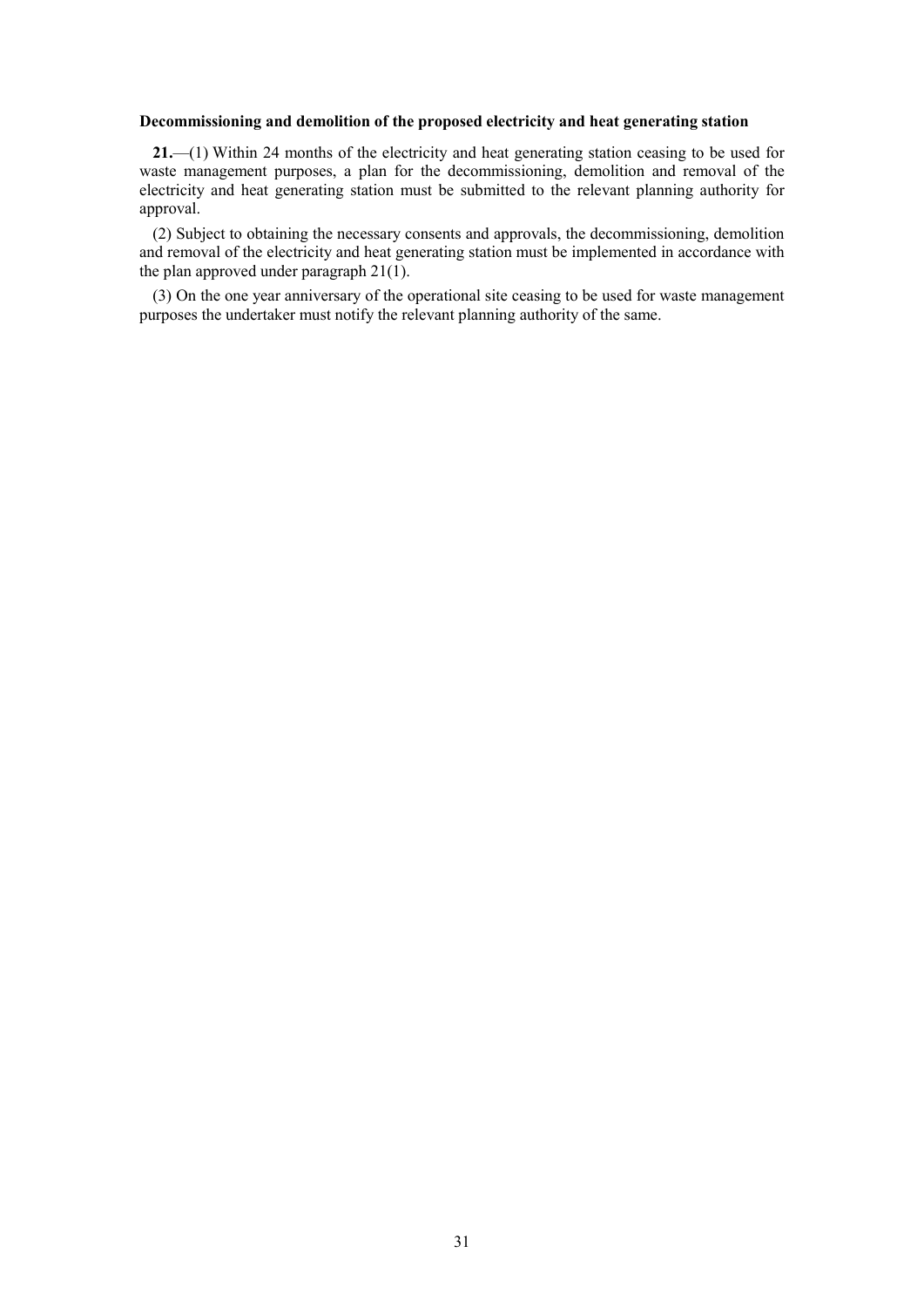# SCHEDULE 3 Article 38

# <span id="page-31-0"></span>PROCEDURE FOR APPROVALS, CONSENTS AND APPEALS

#### **Applications made for approvals and consents required by this Order**

**1.**—(1) If an application has been made to a discharging authority for any consent, agreement, approval or notice required by a provision of this Order, the discharging authority must give notice to the undertaker of its decision on the application promptly and in any event within a period of 56 days (unless another period is provided for under this Order) beginning with the working day immediately following that on which the application is received by the discharging authority.

(2) In determining any application to which paragraph 1(1) applies, the discharging authority may either grant or refuse consent in a written notice.

(3) Where consent is refused the discharging authority must provide its reasons for the refusal.

(4) If within 56 days (unless another period is provided for under this Order) after an application to which paragraph 1(1) applies the discharging authority has not notified the undertaker of its approval or refusal and the reasons for any refusal, the discharging authority will (unless the parties have agreed otherwise in writing) be deemed to have approved the application.

(5) Where the discharging authority intends to refuse an application, it must notify the undertaker of its intention to refuse as soon as such intention arises within the 56-day decision making period referred to in paragraph 1(1).

## **Further information**

**2.**—(1) In relation to any application for a consent, agreement, approval or notice in respect of a provision of this Order, subject to paragraph 2(3) the discharging authority may request such further information from the undertaker as is necessary to enable it to consider the application.

(2) Where consent, agreement, approval or notice is required under a provision in this Order or by the code of construction practice (unless this Order or the code of construction practice requires that a consent be obtained pursuant to section 61 of the Control of Pollution Act 1974), the discharging authority must, in addition to any named consultee in the relevant provision, consult all other relevant and appropriate statutory consultees before deciding whether to grant or refuse consent under paragraph 1(2).

(3) Any request by the discharging authority for further information under paragraph 2(1) must be made in writing within 24 days of receipt of the application and must specify the further information required.

(4) In the event that the discharging authority does not make a request for further information under this paragraph 2 within the 24 day period referred to in paragraph 2(3) it will be deemed to have sufficient information to consider the application and may not after that period request further information (unless agreed in writing between the undertaker and the discharging authority within that 24 day period).

#### **Fees further to requirements**

**3.**—(1) Where an application is made to the discharging authority for written consent, agreement or approval in respect of a requirement, a fee must be paid to that authority as follows—

(a) fees must be calculated in accordance with the following table—

| Category 1                                       | Category 2                                      |
|--------------------------------------------------|-------------------------------------------------|
| Subject to the cap stated below, the erection of | The carrying out of any operations not coming   |
| buildings—                                       | within Category 1, £195 for each 0.1 hectare of |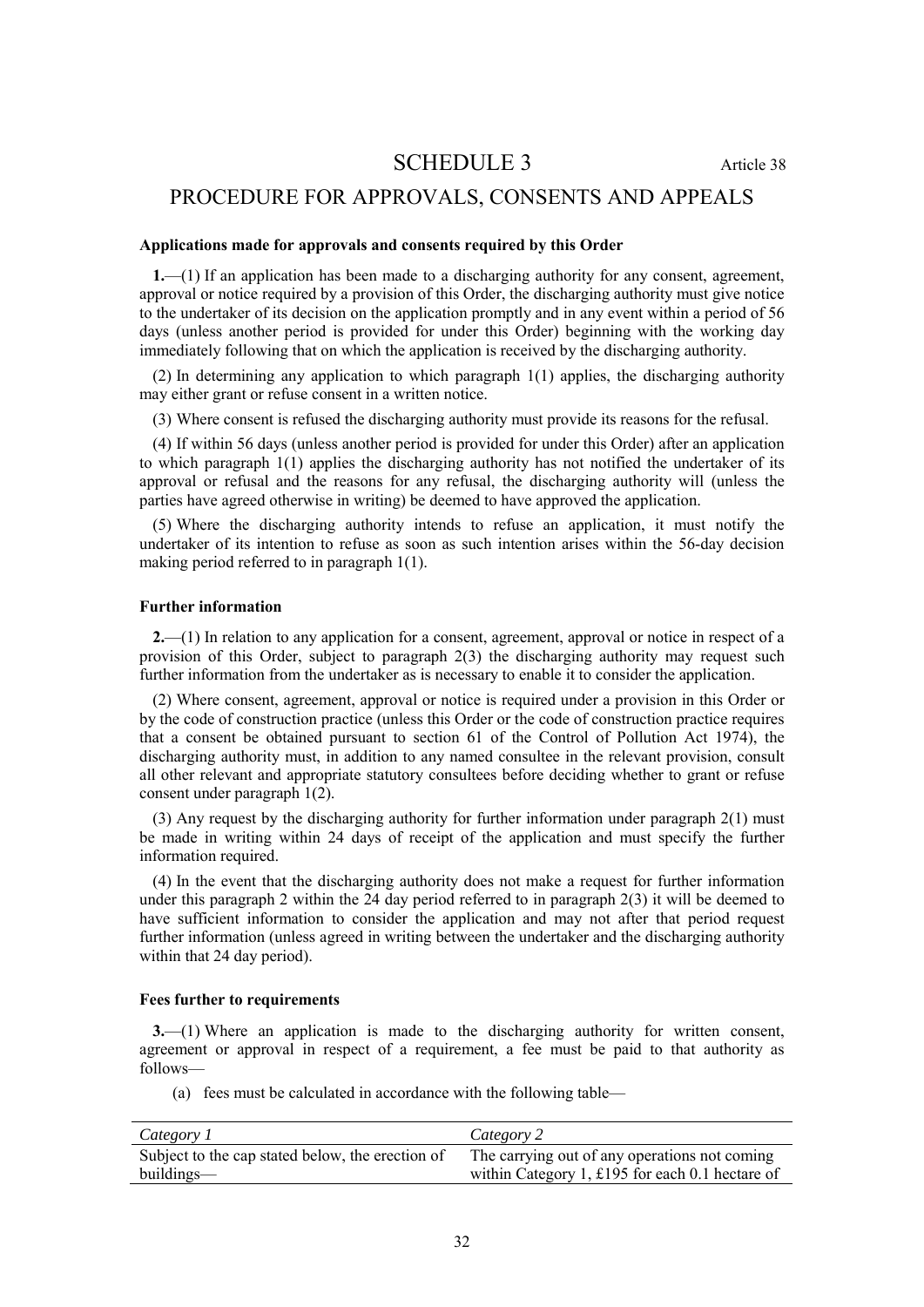where no floor space is to be created by the development, £195;

where the area of gross floor space to be created by the development does not exceed 40 square metres, £195;

where the area of the gross floor space to be created by the development exceeds 40 square metres, but does not exceed 75 square metres, £385;

where the area of the gross floor space to be created by the development exceeds 75 square metres, but does not exceed 3750 square metres, £385 for each 75 square metres of that area; and

where the area of gross floor space to be created by the development exceeds 3750 square metres, £19,449; and an additional £115 for each 75 square metres.

Total Cap: £100,000.

- (b) where an application is made for discharge of a requirement ("current application") in respect of which an application has been made previously, the fee payable in respect of the current application must be £385.
- (2) For the purpose of the calculation of fees under paragraph  $3(1)(a)$ 
	- (a) the area is to be taken as consisting of the area of land or floor space (as the case may be) to which the application relates;
	- (b) where the application relates to development within Category 1, the area of gross floor space created by the development is to be ascertained by external measurement of the floor space, whether or not it is bounded (wholly or partly) by external walls of a building;
	- (c) where the application relates to development within Category 1 and the gross floor space to be created by the development exceeds 75 square metres and is not an exact multiple of 75 square metres, the area remaining after division of the total number of square metres of gross floorspace by the figure of 75 is to be treated as being 75 metres; and
	- (d) where the application relates to development within Category 2 and the site area exceeds 0.1 hectares and is not an exact multiple of 0.1 hectares, the area remaining after division of the total number of hectares by the figure of 0.1 hectares is to be treated as being 0.1 hectares.

### **Appeals**

- **4.**—(1) Save as otherwise provided in this Order, the undertaker may appeal in the event that—
	- (a) the discharging authority refuses an application for any consent, agreement, approval or notice required or permitted by—
		- (i) a requirement included in this Order; or
		- (ii) a document referred to in any requirement included in this Order (unless such consent, agreement, approval or notice has to be obtained by virtue of any other legal requirement); or
		- (iii) any other provision of this Order;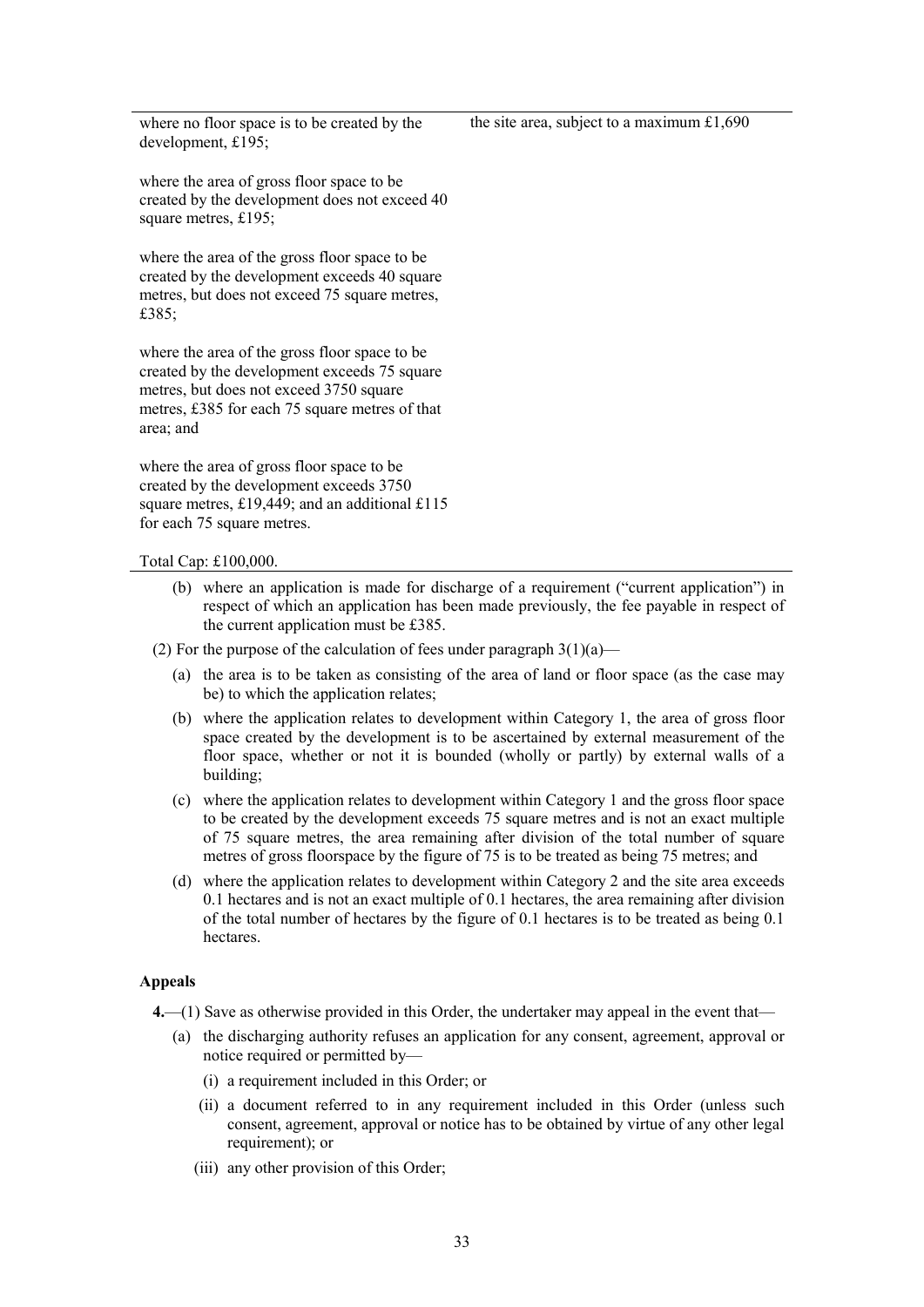- (b) the discharging authority grants an application for any consent, agreement, approval or notice required or permitted by this Order subject to conditions;
- (c) the discharging authority issues a notice further to sections 60 and or 61 of the Control of Pollution Act 1974(**a**);
- (d) on receipt of a request for further information under paragraph 2 of this Schedule, the undertaker considers that either the whole or part of the specified information requested by the discharging authority is not necessary for consideration of the application; or
- (e) on receipt of any further information requested, the discharging authority notifies the undertaker that the information provided is inadequate and requests additional information which the undertaker considers is not necessary for consideration of the application.
- (2) The appeal process is as follows—

 $\overline{a}$ 

- (a) any appeal by the undertaker must be made within 42 days of the date of the notice of the decision or determination giving rise to the appeal as referred to in paragraph  $4(1)$ ;
- (b) the undertaker must submit the appeal documentation to the Secretary of State and must on the same day provide copies of the appeal documentation to the discharging authority and any requirement consultee and must on the same date affix a notice to a conspicuous object or objects on or near the site of the works which are the subject of such appeal which must give details of the decision of the discharging authority and of the application and notice that an appeal has been made together with the address within the locality where appeal documents may be inspected;
- (c) as soon as is practicable after receiving the appeal documentation, the Secretary of State must appoint a person to consider the appeal ("the appointed person") and must notify the appeal parties of the identity of the appointed person and the address to which all correspondence for their attention should be sent;
- (d) the discharging authority and any requirement consultee (if applicable) must submit their written representations together with any other representations received by them under the notice of application referred to in paragraph  $4(2)(a)$  or the notice of appeal referred to in paragraph  $1(1)$  to the appointed person in respect of the appeal within 10 business days of the start date and must ensure that copies of their written representations and any other representations as sent to the appointed person are sent to each other and to the undertaker on the day on which they are submitted to the appointed person;
- (e) the appeal parties must make any counter-submissions to the appointed person within 10 business days of receipt of written representations pursuant to paragraph 4(2)(c); and
- (f) the appointed person must make a decision and notify it to the appeal parties, with reasons, as soon as reasonably practicable.

(3) The appointment of the person under paragraph  $4(2)(2)(c)$  may be undertaken by a person appointed by the Secretary of State for this purpose instead of by the Secretary of State.

(4) In the event that the appointed person considers that further information is necessary to enable the appointed person to consider the appeal they must as soon as practicable notify the appeal parties in writing specifying the further information required, the appeal party from whom the information is sought, and the date by which the information is to be submitted.

(5) Any further information required under paragraph 4(4) must be provided by the party from whom the information is sought to the appointed person and to other appeal parties by the date specified by the appointed person. The appointed person must notify the appeal parties of the revised timetable for the appeal on or before that day. The revised timetable for the appeal must require submission of written representations to the appointed person within 10 business days of

<sup>(</sup>**a**) 1974 (c.40). Section 61 has been amended by the Building (Scotland) Act 2008; section 58 of the Building Act 1984 (c.55); Schedule 24 of the Environment Act 1995 (c.25); and section 162(1) of, and paragraph 15 of Schedule 15 to, the Environmental Protection Act 1990 (c.25).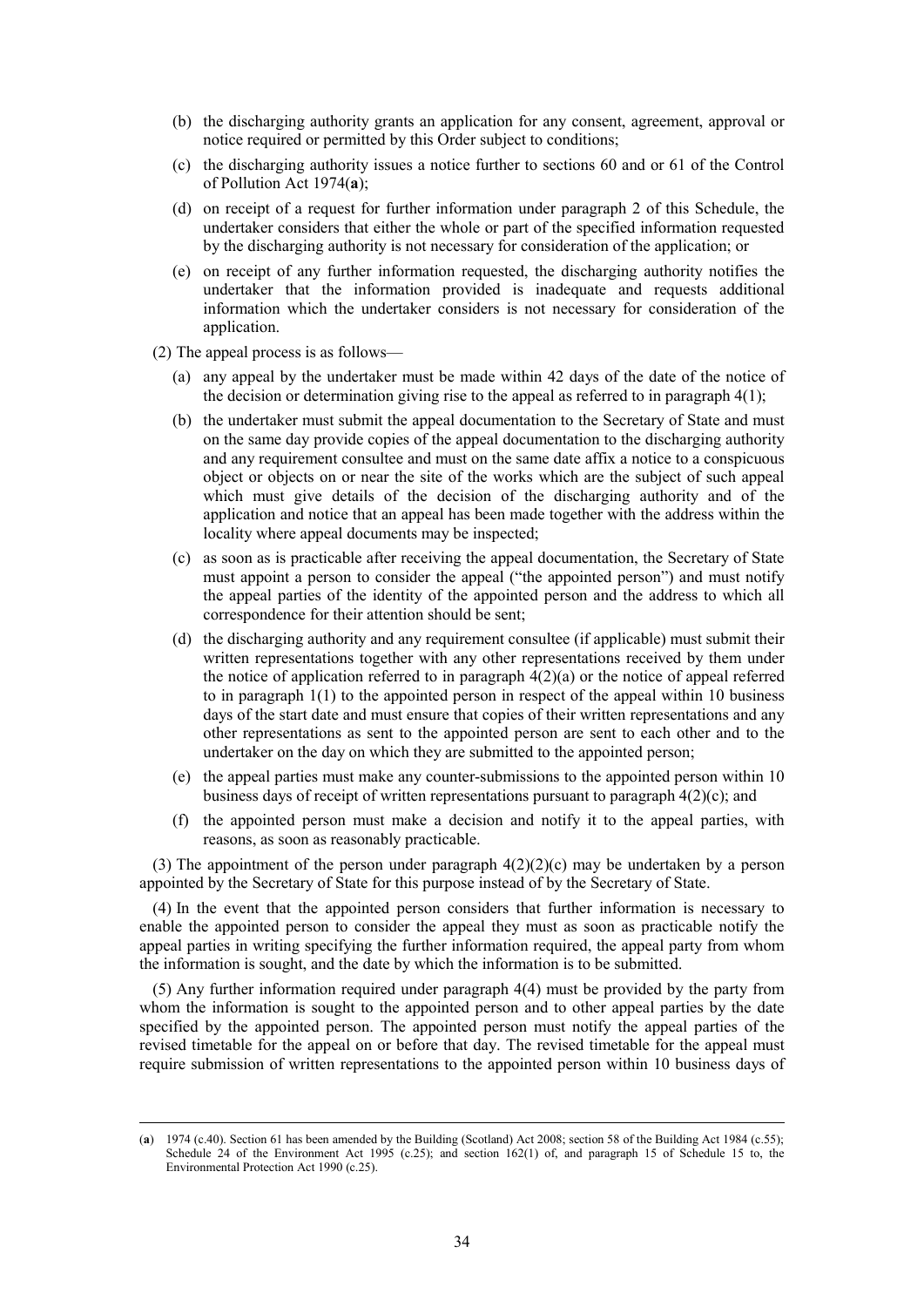the agreed date but must otherwise be in accordance with the process and time limits set out in paragraph  $4(2)(c) - 4(2)(e)$ .

(6) On an appeal under this paragraph, the appointed person may—

- (a) allow or dismiss the appeal, or
- (b) reverse or vary any part of the decision of the discharging authority (whether the appeal relates to that part of it or not),

and may deal with the application as if it had been made to him in the first instance.

(7) The appointed person may proceed to a decision on an appeal taking into account such written representations as have been sent within the relevant time limits and in its sole discretion such written representations as have been sent out with the relevant time limits.

(8) The appointed person may proceed to a decision even though no written representations have been made within the relevant time limits, if it appears to him that there is sufficient material to enable a decision to be made on the merits of the case.

(9) The decision of the appointed person on an appeal is final and binding on the parties, and a court may entertain proceedings for questioning the decision only if the proceedings are brought by a claim for judicial review.

(10) If an approval is given by the appointed person under this Schedule, it is to be treated as an approval for the purposes of this Order as if it had been given by the discharging authority. The discharging authority must confirm any determination given by the appointed person in identical form in writing but a failure to give such confirmation (or a failure to give it in identical form) is not be taken to affect or invalidate the effect of the appointed person's determination.

(11) Save where a direction is given under paragraph 4(12) requiring the costs of the appointed person to be paid by the discharging authority, the reasonable costs of the appointed person must be met by the undertaker.

<span id="page-34-0"></span>(12) On application by the discharging authority or the undertaker, the appointed person may give directions as to the costs of the appeal parties and as to the parties by whom the costs of the appeal are to be paid. In considering whether to make any such direction and the terms on which it is to be made, the appointed person must have regard to Communities and Local Government Circular 03/2009 or any circular or guidance which may from time to time replace it.

# SCHEDULE 4 Article 10

| (I)                                  | (2)                                                                                                                                                                                                                                     |
|--------------------------------------|-----------------------------------------------------------------------------------------------------------------------------------------------------------------------------------------------------------------------------------------|
| Area                                 | <b>Streets subject to Street Works</b>                                                                                                                                                                                                  |
| In the London Borough of<br>Enfield. | The section of Lee Park Way starting from the junction with<br>Advent Way, to the new access on the eastern edge of the<br>Edmonton EcoPark from Lee Park Way. This section is within<br>plots 14, 15, 21, 22 and 32 on the land plans. |
| In the London Borough of<br>Enfield. | The section of Lee Park Way to north of the new access to be<br>created on the eastern edge of the Edmonton EcoPark. This<br>section is within plot 15 on the land plans.                                                               |
| In the London Borough of<br>Enfield. | The section of Ardra Road, from its junction with Deephams<br>Farm Road, to its junction with Meridian Way. This section is<br>within plots 7 and 8 on the land plans.                                                                  |
| In the London Borough of<br>Enfield. | The section of Lower Hall Lane, from its junction with<br>Walthamstow Avenue leading to proposed the temporary<br>laydown area. This section is within plots 18, 19 and 20 on the<br>land plans.                                        |
| In the London Borough of             | The section of Advent Way at the entrance south of the                                                                                                                                                                                  |

## STREETS SUBJECT TO STREET WORKS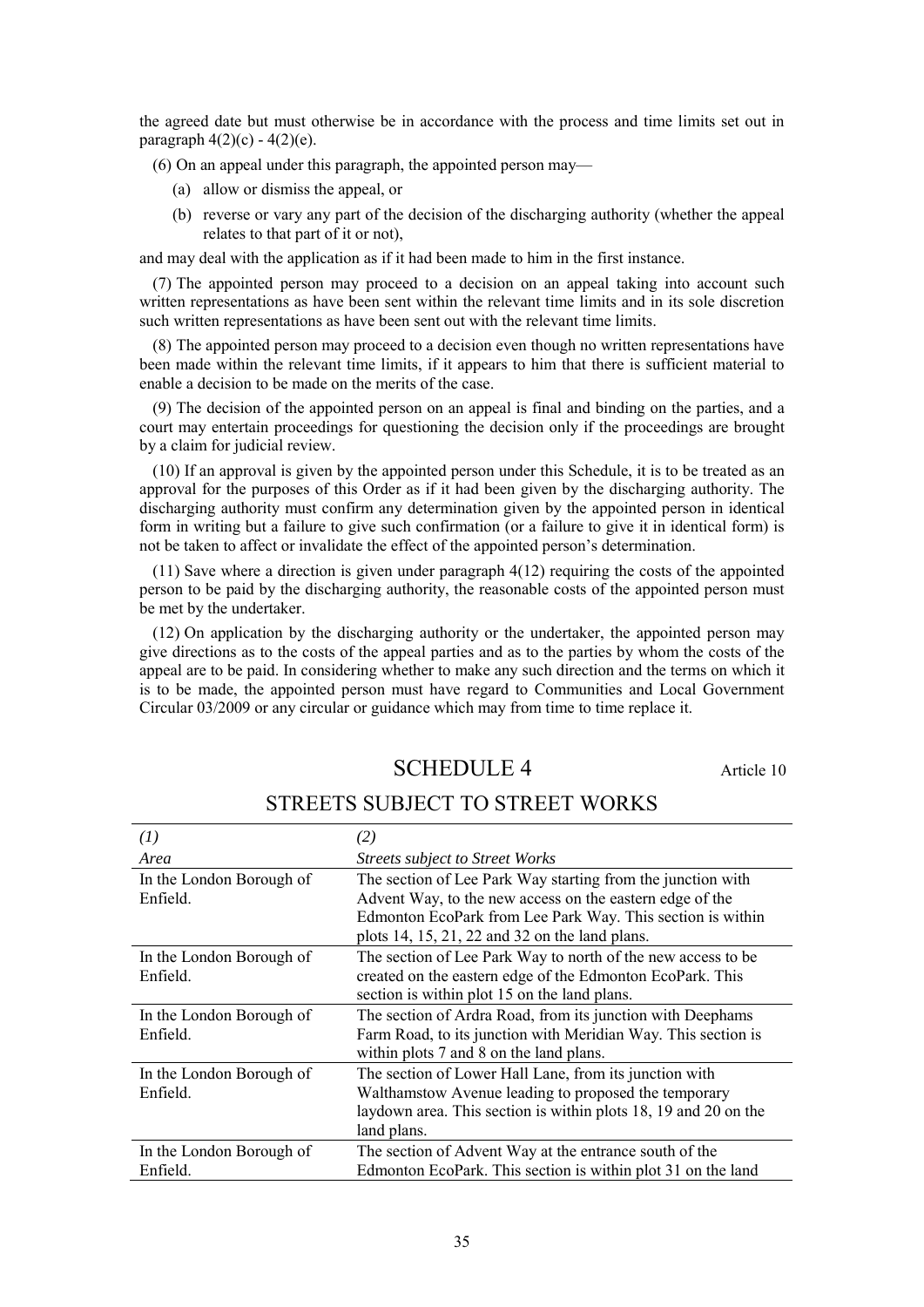|                          | plans.                                                              |
|--------------------------|---------------------------------------------------------------------|
| In the London Borough of | The sections of cycle path within plots 14, 15, 17, 20, 21, 22, 24, |
| Enfield.                 | 26, 27, and 32 on the land plans and also as shown on plan          |
|                          | numbers C 0012 Rev 01, C 0013 Rev 00 and C 0014 Rev 01.             |
| In the London Borough of | The sections of footpaths within plots 8, 14, 15, 17, 21, 22, 24,   |
| Enfield.                 | 27, 28, 29, 30, 31 and 32 on the land plans and also as shown on    |
|                          | plan numbers C 0012 Rev 01, C 0013 Rev 00 and C 0014 Rev            |
|                          | 01.                                                                 |
| In the London Borough of | The section of the tow path running along the eastern side of the   |
| Enfield.                 | River Lee Navigation, within plot 17 on the land plans.             |
| In the London Borough of | Deephams Farm Road, which is plot 6 on the land plans.              |
| Enfield.                 |                                                                     |

# SCHEDULE 5 Article 11

# <span id="page-35-0"></span>STREETS SUBJECT TO ALTERATION OF LAYOUT

| $(1)$ Area                           | (2) Street to be altered                                                                             | Description<br>(3)<br>οf<br>alteration                                                                                                                                                                                                                                                                                                                                                                                                                                                                  | $(4)$ Works number      |
|--------------------------------------|------------------------------------------------------------------------------------------------------|---------------------------------------------------------------------------------------------------------------------------------------------------------------------------------------------------------------------------------------------------------------------------------------------------------------------------------------------------------------------------------------------------------------------------------------------------------------------------------------------------------|-------------------------|
| In the London<br>Borough of Enfield. | The section of Advent<br>Way shown within<br>plot 31 on the land<br>plans.                           | Works to widen the<br>existing access from<br>Advent Way into the<br>Edmonton EcoPark,<br>including<br>modification to kerb<br>lines and pavements<br>within plot 31.                                                                                                                                                                                                                                                                                                                                   | 4(vii)                  |
| In the London<br>Borough of Enfield. | The section of Lee<br>Park Way shown<br>within plots 14, 15,<br>21, 22, and 32 on the<br>land plans. | Works to reposition<br>footpaths and cycle<br>paths that run along<br>the section of Lee<br>Park Way falling<br>within plots $14, 15$ ,<br>21, 22 and 32.<br>Works to create a new<br>access branching off<br>the section of Lee<br>Park within plot 15,<br>into the Edmonton<br>EcoPark. The<br>installation of vehicle<br>barriers on Lee Park<br>Way near the new<br>access from Lee Park<br>Way into the<br><b>Edmonton EcoPark</b><br>and on Lee Park Way<br>near its junction with<br>Advent Way. | $4(ix)$ and $4(x)$      |
| In the London                        | Deephams Farm                                                                                        | Works to upgrade                                                                                                                                                                                                                                                                                                                                                                                                                                                                                        | $4(xi)$ , $4(xiii)$ and |
| Borough of Enfield.                  | Road.                                                                                                | Deephams Farm Road<br>to make it suitable for<br>operational and                                                                                                                                                                                                                                                                                                                                                                                                                                        | 4(xiv)                  |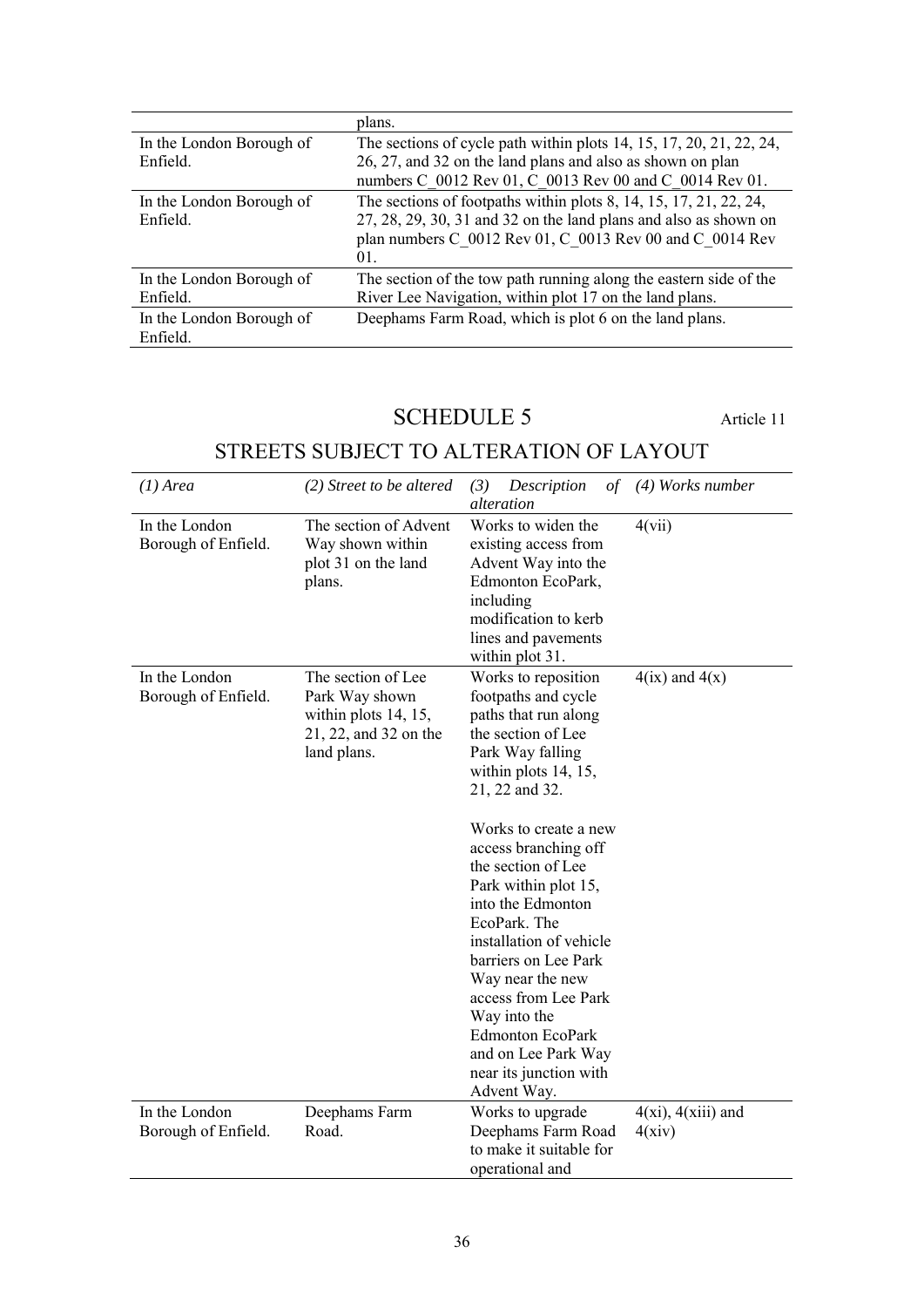|                                      |                                                                                                  | construction traffic,<br>including provision of<br>a new security barrier<br>and gatehouse, works<br>to improve the road<br>surface, and new<br>fencing. |          |
|--------------------------------------|--------------------------------------------------------------------------------------------------|----------------------------------------------------------------------------------------------------------------------------------------------------------|----------|
| In the London<br>Borough of Enfield. | Land on the verge of<br>Lee Park Way within<br>plots 28 and 29 as<br>shown on the land<br>plans. | Modification to kerb<br>lines and pavements<br>within these verges<br>that fall within plots<br>28 and 29.                                               | 4(xvii)  |
| In the London<br>Borough of Enfield. | Footpath within plot<br>21 as shown on the<br>land plans.                                        | Creation of a new<br>footpath to branch out<br>from the existing<br>footpath within this<br>plot 21 south east<br>towards Advent Way.                    | 4(xviii) |

# SCHEDULE 6 Article 12

# <span id="page-36-0"></span>PUBLIC RIGHTS OF WAY TO BE TEMPORARILY SUSPENDED

| (1)                                     | (2)                                                                                                                                                                                                                                                                                                                                      | (3)                                                                                                                               | (4)                                                                                                                                                                                                                           |
|-----------------------------------------|------------------------------------------------------------------------------------------------------------------------------------------------------------------------------------------------------------------------------------------------------------------------------------------------------------------------------------------|-----------------------------------------------------------------------------------------------------------------------------------|-------------------------------------------------------------------------------------------------------------------------------------------------------------------------------------------------------------------------------|
| Area                                    | Public right of way to be<br>temporarily suspended                                                                                                                                                                                                                                                                                       | Extent of temporary<br>suspension                                                                                                 | Temporary new public<br>right of way to be<br>provided<br>in<br>substitution                                                                                                                                                  |
| In the London<br>Borough of<br>Enfield. | The section of pavement on<br>the north side of Advent<br>Way within plots 30 and 31,<br>as shown on the land plans,<br>plan C_0013 Rev 00 and in<br>more detail on diagram 1 on<br>page 2 of the DCO<br>Schedules 6-8 explanatory<br>diagrams.                                                                                          | For approximately 41<br>metres on Advent<br>Way and into the<br>southern entrance to<br>the Edmonton<br>EcoPark.                  | Approximately 42<br>metres of temporary<br>footpath in the area<br>shown cross hatched<br>at the southern exit<br>entrance to the<br><b>Edmonton EcoPark</b><br>leading onto Advent<br>Way as shown on plan<br>C_0013 Rev 00. |
| In the London<br>Borough of<br>Enfield. | The section of footpath and<br>pavement running parallel<br>with Advent Way to after<br>the junction of Advent Way<br>with Lee Park Way within<br>plots 22, 24, 27, 28 and 29,<br>as shown on the land plans,<br>plan C_0014 Rev 01 and in<br>more detail on diagram 2 on<br>page 3 of the DCO<br>Schedules 6-8 explanatory<br>diagrams. | For approximately<br>130 metres within<br>plots 27, 24, 28, 22<br>and 29 shown on the<br>land plans and on plan<br>C_0014 Rev 01. | Approximately 130<br>metres of temporary<br>footpath in the area<br>shown cross hatched<br>bordering the northern<br>edge of Advent Way<br>and the southern<br>section of Lee Park<br>Way as shown on plan<br>C_0014 Rev 01.  |
| In the London                           | The section of footpath and                                                                                                                                                                                                                                                                                                              | For approximately                                                                                                                 | Approximately 315                                                                                                                                                                                                             |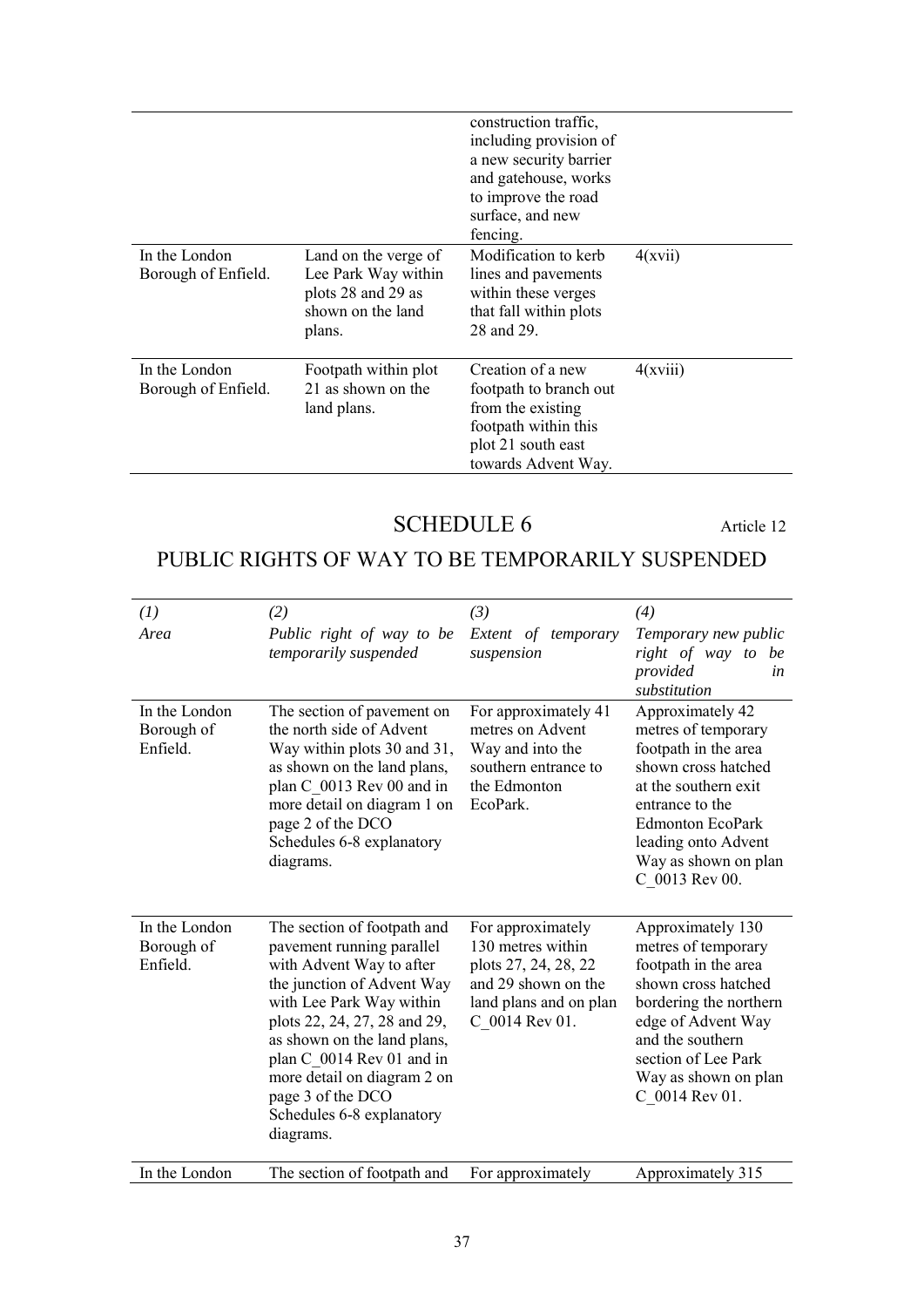| (1)                                     | (2)                                                                                                                                                                                                                                                                                                   | (3)                                                                                                                                                                                                                                                                 | (4)                                                                                                                                                                                                           |
|-----------------------------------------|-------------------------------------------------------------------------------------------------------------------------------------------------------------------------------------------------------------------------------------------------------------------------------------------------------|---------------------------------------------------------------------------------------------------------------------------------------------------------------------------------------------------------------------------------------------------------------------|---------------------------------------------------------------------------------------------------------------------------------------------------------------------------------------------------------------|
| Area                                    | Public right of way to be<br>temporarily suspended                                                                                                                                                                                                                                                    | Extent of temporary<br>suspension                                                                                                                                                                                                                                   | Temporary new public<br>right of way to be<br>provided<br>in<br>substitution                                                                                                                                  |
| Borough of<br>Enfield.                  | cycle path running from the<br>junction of Advent Way<br>with Lee Park Way and<br>along Lee Park Way within<br>plots 14, 15, 21, 22 and 32,<br>as shown on the land plans,<br>plan C 0014 Rev 01 and in<br>more detail on diagram 3 on<br>page 4 of the DCO<br>Schedules 6-8 explanatory<br>diagrams. | 315 metres within<br>plots 14, 15, 21, 22<br>and 32 from the<br>junction of Advent<br>Way with Lee Park<br>Way and along Lee<br>Park Way.                                                                                                                           | metres of temporary<br>footpath and cycle<br>path in the area shown<br>cross hatched to the<br>north of Advent Way<br>and the east of the<br>Edmonton EcoPark as<br>shown on plan<br>C 0014 Rev 01.           |
| In the London<br>Borough of<br>Enfield. | Footpath leading from Lee<br>Park Way to the tow path<br>on the River Lee<br>Navigation within plot 21,<br>as shown on the land plans,<br>plan C 0014 Rev 01 and in<br>more detail on diagram 4 on<br>page 5 of the DCO<br>Schedules 6-8 explanatory<br>diagrams.                                     | For approximately 41<br>metres at the point of<br>the access to be<br>constructed to the<br>temporary laydown<br>area from Lee Park<br>Way towards the<br>eastern bank of the<br>River Lee Navigation<br>(north of the bridge<br>over the River Lee<br>Navigation). | Approximately 41<br>metres of temporary<br>footpath in the area<br>shown cross hatched<br>to the north of Lee<br>Park Way and the east<br>of the River Lee<br>Navigation on plan<br>C_0014 Rev 01.            |
| In the London<br>Borough of<br>Enfield. | Towpath, footpath and<br>cycle path on the eastern<br>bank of the River Lee<br>Navigation within plots 13<br>and 17, as shown on the<br>land plans, plan C_0014<br>Rev 01 and in more detail<br>on diagram 5 on page 6 of<br>the DCO Schedules 6-8<br>explanatory diagrams.                           | For approximately 26<br>metres under the<br>bridge over the River<br>Lee Navigation<br>forming part of Lee<br>Park Way.                                                                                                                                             | Approximately 201<br>metres of temporary<br>footpath in the area<br>shown on plan<br>C 0014 Rev 01.                                                                                                           |
| In the London<br>Borough of<br>Enfield. | Cycle path on Lower Hall<br>Lane within plot 20, as<br>shown on the land plans,<br>plan C_0014 Rev 01 and in<br>more detail on diagram 6 on<br>page 7 of the DCO<br>Schedules 6-8 explanatory<br>diagrams.                                                                                            | For approximately 59<br>metres across the part<br>of Lower Hall Lane<br>bordering the access<br>from Lower Hall Lane<br>to the temporary<br>laydown area.                                                                                                           | Approximately 59<br>metres of temporary<br>footpath in the area<br>shown cross hatched<br>across Lower Hall<br>Lane leading to the<br>junction with<br><b>Walthamstow Avenue</b><br>on plan C_0014 Rev<br>01. |
| In the London<br>Borough of<br>Enfield. | Cycle path running parallel<br>with Advent Way to after<br>the junction of Advent Way<br>with Lee Park Way, within<br>plots 17, 27, 24, 22 and 21,<br>as shown on the land plans,<br>plan C_0014 Rev 01 and in<br>more detail on diagram 7 on                                                         | For approximately<br>131 metres across<br>plots 17, 27, 24, 22,<br>21 on the land plans,<br>running to the north of<br>Advent Way, east of<br>the tow path running<br>along the western                                                                             | Approximately 131<br>metres of temporary<br>footpath in the area<br>shown cross hatched<br>across plots 17, 27,<br>24, 22, 21 on the land<br>plans on the land to<br>the east of the River                    |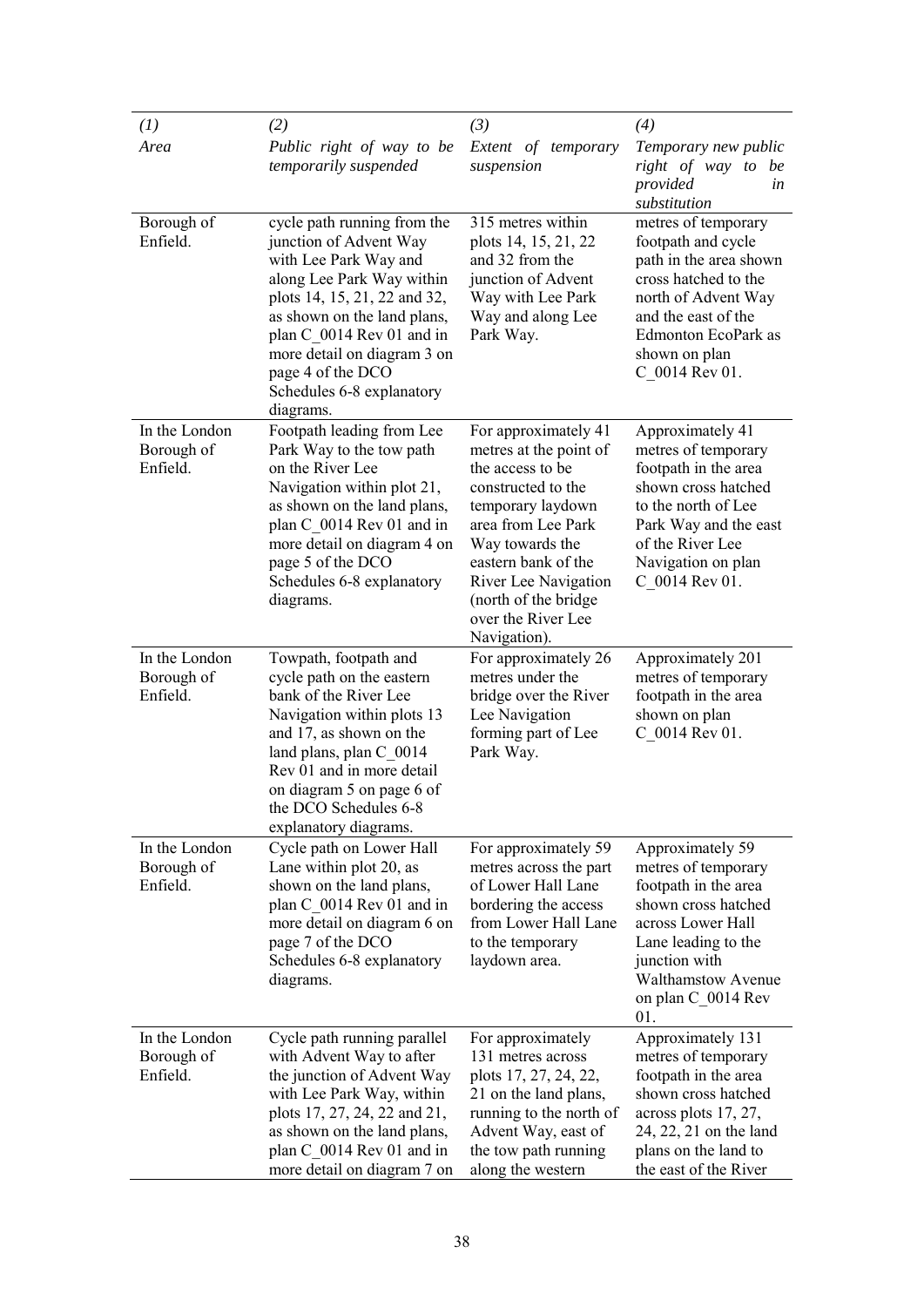| $^{(1)}$ | $\left( 2\right)$                                           | $\mathcal{F}(\mathcal{S})$                                                                             | $\left( 4\right)$                                                                  |
|----------|-------------------------------------------------------------|--------------------------------------------------------------------------------------------------------|------------------------------------------------------------------------------------|
| Area     | Public right of way to be<br>temporarily suspended          | Extent of temporary<br>suspension                                                                      | Temporary new public<br>right of way<br>be<br>to<br>provided<br>in<br>substitution |
|          | page 8 of the DCO<br>Schedules 6-8 explanatory<br>diagrams. | edge of the River Lee<br>Navigation, cutting<br>across Lee Park Way<br>and towards Lower<br>Hall Lane. | Lee Navigation and<br>north of Advent Way,<br>as shown on plan<br>C 0014 Rev 01.   |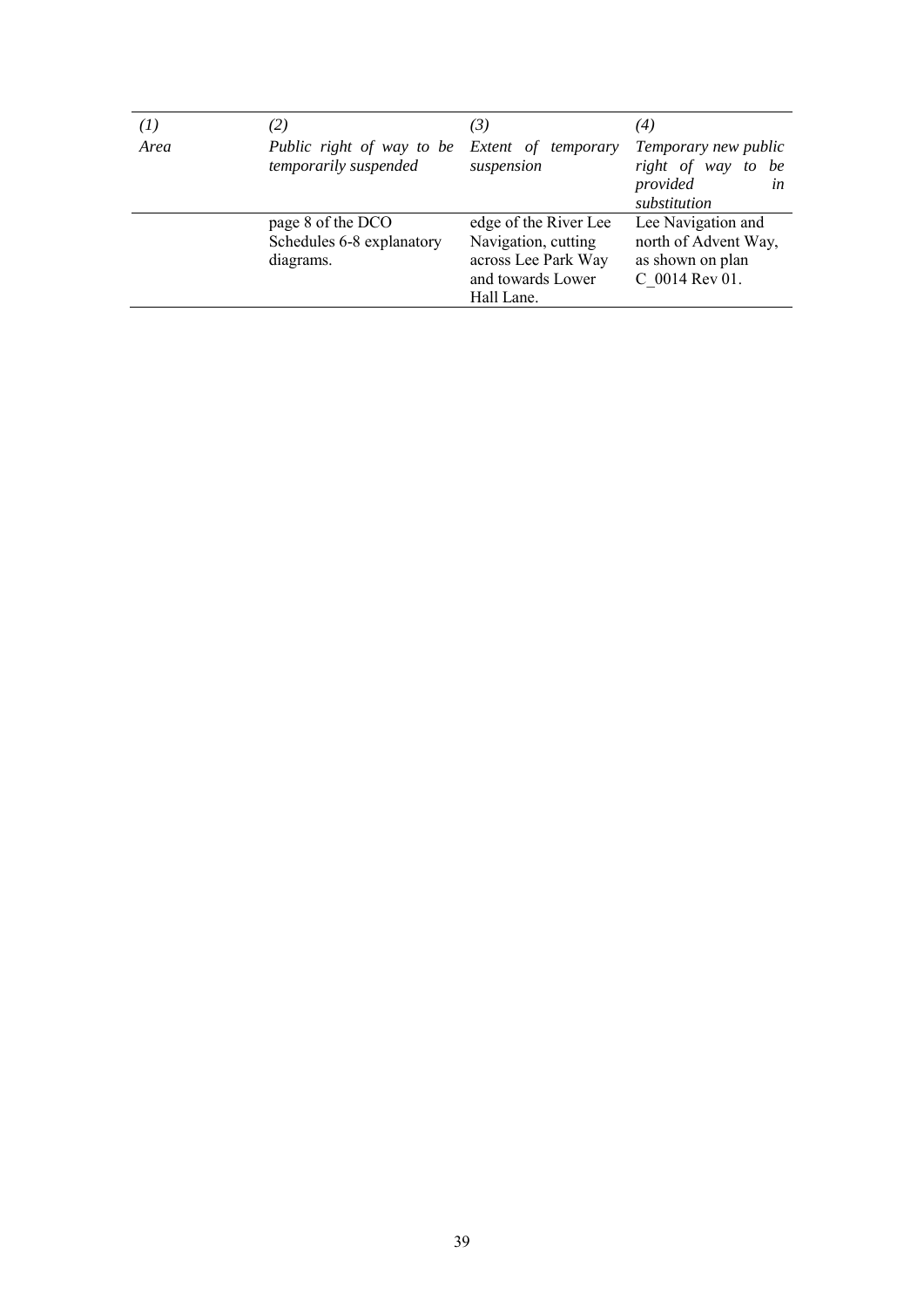# SCHEDULE 7 Article 12

<span id="page-39-0"></span>

| (1)<br>Area                             | (2)<br>Public right of way to be                                                                                                                                                                                                   | (3)                                                                                                                                                                          | $\left( 4\right)$<br>New public right of                                                                                                                                                                                                       |
|-----------------------------------------|------------------------------------------------------------------------------------------------------------------------------------------------------------------------------------------------------------------------------------|------------------------------------------------------------------------------------------------------------------------------------------------------------------------------|------------------------------------------------------------------------------------------------------------------------------------------------------------------------------------------------------------------------------------------------|
|                                         | extinguished                                                                                                                                                                                                                       | Extent of public right<br>be<br>to<br>οf<br>way<br>extinguished                                                                                                              | way to be substituted                                                                                                                                                                                                                          |
| In the London<br>Borough of<br>Enfield. | The section of footpath and<br>cycle path on Lee Park Way<br>within plots 14, 15, 21, 22<br>and 32 as shown on the land<br>plans and in more detail on<br>diagram 8 on page 9 of the<br>DCO Schedules 6-8<br>explanatory diagrams. | For approximately<br>315 metres from the<br>junction of Advent<br>Way and Lee Park<br>Way leading north as<br>shown hatched red on<br>plan C 0014 Rev 01<br>on Lee Park Way. | Approximately 315<br>metres of footpath<br>along Lee Park Way<br>and approximately<br>314.5 metres of cycle<br>path along Lee Park<br>Way within plots 14,<br>15, 21, 22 and 32 on<br>the land plans and as<br>shown on plan<br>C 0014 Rev 01. |

# PUBLIC RIGHTS OF WAY TO BE EXTINGUISHED

# SCHEDULE 8 Article 13

# STREETS TO BE TEMPORARILY STOPPED UP

<span id="page-39-1"></span>

| $(1)$ Area                              | (2) Street to be temporarily stopped up                                                                       | (3)<br>Extent<br>temporary<br>οf<br>stopping up                                                                                                                                                                                                                                          |
|-----------------------------------------|---------------------------------------------------------------------------------------------------------------|------------------------------------------------------------------------------------------------------------------------------------------------------------------------------------------------------------------------------------------------------------------------------------------|
| In the London<br>Borough of<br>Enfield. | Advent Way, within plot 31, as shown on<br>the land plans and on plan C_0013 Rev 00.                          | For approximately 42 metres<br>at the entrance to the south of<br>the Edmonton EcoPark within<br>plot 31, as shown on the land<br>plans, plan C 0013 Rev 00<br>and in more detail on diagram<br>9 on page 10 of the DCO<br>Schedules 6-8 explanatory<br>diagrams.                        |
| In the London<br>Borough of<br>Enfield. | Lee Park Way, within plots 14, 15, 21, 22<br>and 32, as shown on the land plans and on<br>plan C_0014 Rev 01. | For approximately 315 metres<br>from the junction of Advent<br>Way and along Lee Park Way<br>within plots 14, 15, 21, 22 and<br>32 as shown on the land plans,<br>plan C 0014 Rev 01 and in<br>more detail on diagram 10 on<br>page 11 of the DCO Schedules<br>6-8 explanatory diagrams. |
| In the London<br>Borough of<br>Enfield. | Lower Hall Lane, within plots 18, 19 and 20<br>as shown on the land plans and on plan<br>C_0014 Rev 01.       | For approximately 41 metres<br>from the junction of Lower<br>Hall Lane and Walthamstow<br>Avenue to the entrance to the<br>temporary laydown area from<br>Lower Hall Lane, within plots<br>18, 19 and 20 as shown on the<br>land plans, plan C_0014 Rev<br>01 and in more detail on      |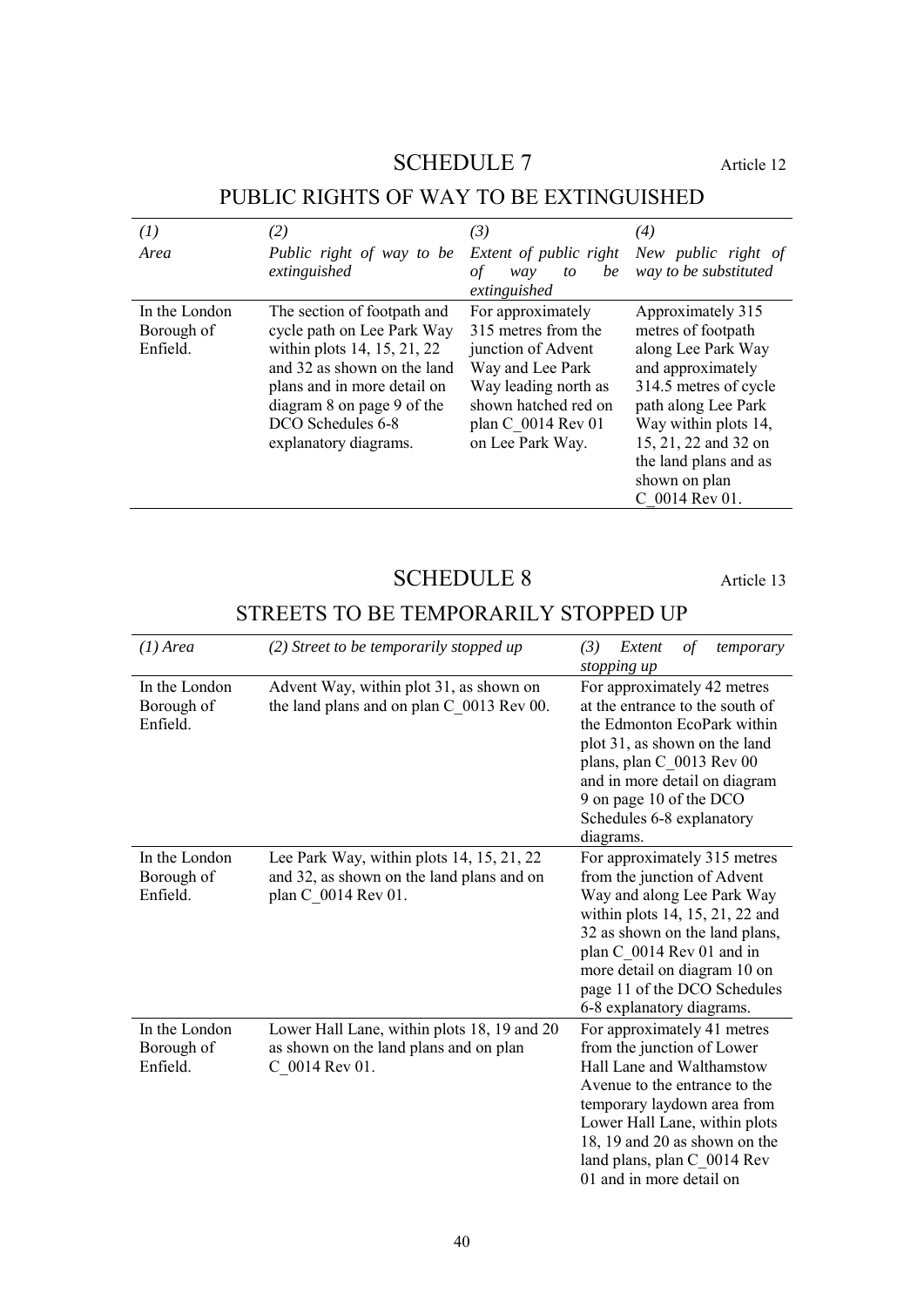| $(1)$ Area                  | (2) Street to be temporarily stopped up                                                 | (3)<br>Extent<br>οf<br>temporary<br>stopping up             |
|-----------------------------|-----------------------------------------------------------------------------------------|-------------------------------------------------------------|
|                             |                                                                                         | diagram 11 on page 12 of the<br>DCO Schedules 6-8           |
|                             |                                                                                         | explanatory diagrams.                                       |
| In the London               | Ardra Road, within plots 7 and 8, as shown                                              | For approximately 470 metres                                |
| Borough of                  | on the land plans and on plan C_0012 Rev                                                | on plots 7 and 8 between the                                |
| Enfield.                    | 01.                                                                                     | junction between Ardra Road                                 |
|                             |                                                                                         | and Meridian Way and the                                    |
|                             |                                                                                         | junction between Ardra Road                                 |
|                             |                                                                                         | and Deephams Farm Road as                                   |
|                             |                                                                                         | shown on the land plans, plan                               |
|                             |                                                                                         | C_0012 Rev 01 and in more                                   |
|                             |                                                                                         | detail on diagram 12 on page<br>13 of the DCO Schedules 6-8 |
|                             |                                                                                         |                                                             |
|                             |                                                                                         | explanatory diagrams.                                       |
| In the London<br>Borough of | Tow path, footpath and cycle path along the<br>eastern side of the River Lee Navigation | For approximately 26 metres<br>within plots 13 and 17 from  |
| Enfield.                    | within plots 13 and 17, as shown on the land                                            | Advent Way, running north                                   |
|                             | plans and plan C_0014 Rev 01.                                                           | along the eastern bank of the                               |
|                             |                                                                                         | River Lee Navigation towards                                |
|                             |                                                                                         | the northern end of the                                     |
|                             |                                                                                         | temporary laydown area, as                                  |
|                             |                                                                                         | shown on the land plans, plan                               |
|                             |                                                                                         | C 0014 Rev 01 and in more                                   |
|                             |                                                                                         | detail on diagram 13 on page<br>14 of the DCO Schedules 6-8 |
|                             |                                                                                         | explanatory diagrams.                                       |
| In the London               | Cycle path running parallel with Advent                                                 | For approximately 131 metres                                |
| Borough of                  | Way to the junction of Advent Way with                                                  | within plots 17, 21, 22, 24 and                             |
| Enfield.                    | Lee Park Way, within plots 17, 27, 24, 22,                                              | 27, as shown on the land plans,                             |
|                             | 21 as shown on the land plans and plan                                                  | plan C_0014 Rev 01 and in                                   |
|                             | C_0014 Rev 01.                                                                          | more detail on diagram 14 on                                |
|                             |                                                                                         | page 15 of the DCO Schedules                                |
|                             |                                                                                         | 6-8 explanatory diagrams.                                   |
| In the London               | Cycle path on Lower Hall Lane within plot                                               | For approximately 59 metres                                 |
| Borough of<br>Enfield.      | 20, as shown on the land plans and on plan                                              | across the part of Lower Hall                               |
|                             | C 0014 Rev 01.                                                                          | Lane bordering the access<br>from Lower Hall Lane to the    |
|                             |                                                                                         | temporary laydown area,                                     |
|                             |                                                                                         | within plot 20, as shown on                                 |
|                             |                                                                                         | the land plans, plan C_0014                                 |
|                             |                                                                                         | Rev 01 and in more detail on                                |
|                             |                                                                                         | diagram 15 on page 16 of the                                |
|                             |                                                                                         | DCO Schedules 6-8                                           |
|                             |                                                                                         | explanatory diagrams.                                       |
| In the London               | The section of pavement on the north side of                                            | For approximately 41 metres                                 |
| Borough of<br>Enfield.      | Advent Way, within plots 30 and 31, as<br>shown on the land plans and on plan C_0013    | on Advent Way and into the<br>southern entrance to the      |
|                             | Rev 00.                                                                                 | Edmonton EcoPark, within                                    |
|                             |                                                                                         | plots 30 and 31, as shown on                                |
|                             |                                                                                         | the land plans, plan $C_{0013}$                             |
|                             |                                                                                         | Rev 00 and in more detail on                                |
|                             |                                                                                         | diagram 16 on page 17 of the                                |
|                             |                                                                                         | DCO Schedules 6-8                                           |
|                             |                                                                                         | explanatory diagrams.                                       |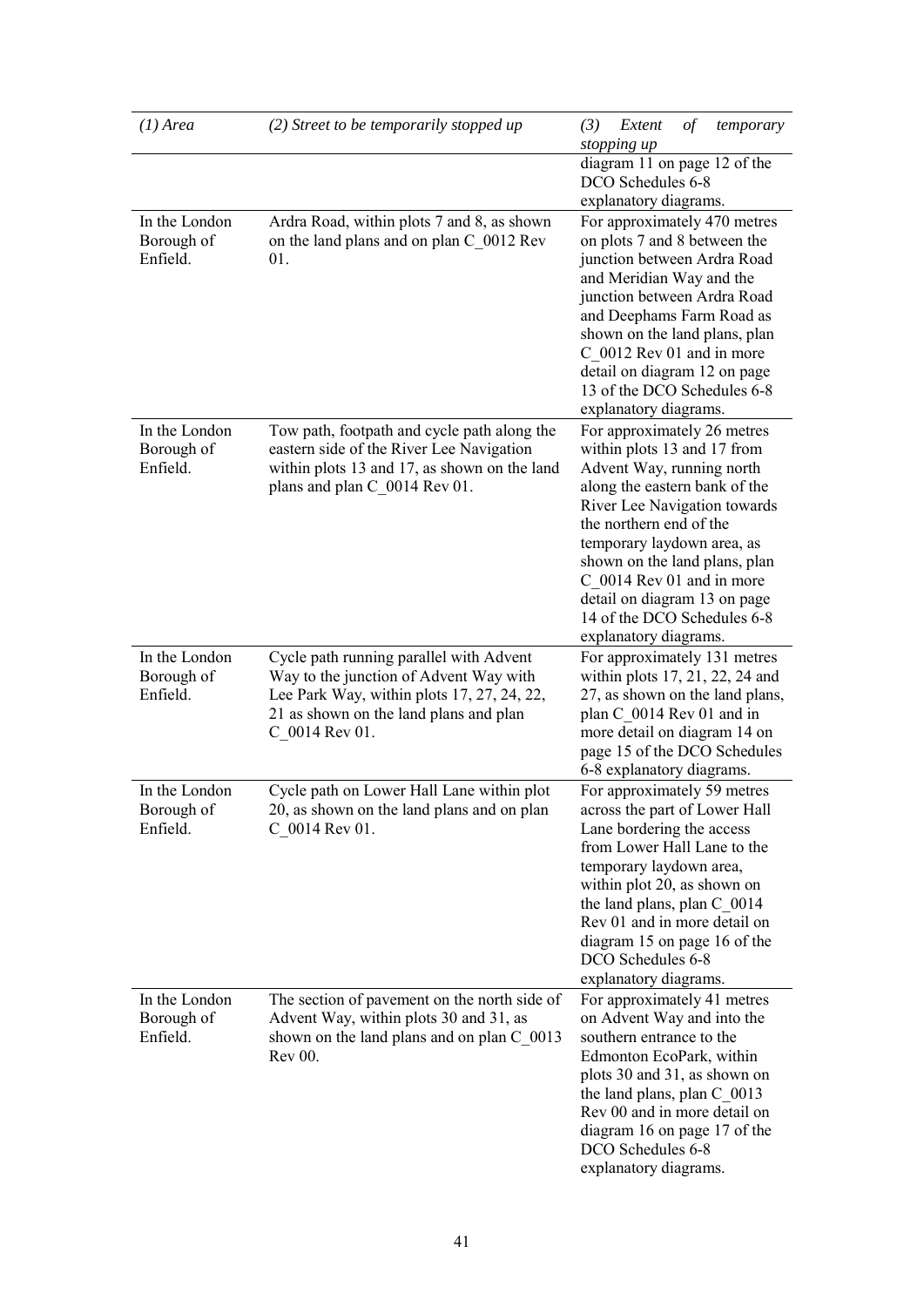| $(1)$ Area                              | (2) Street to be temporarily stopped up                                                                                                                                                                                                | (3)<br>Extent<br>of<br>temporary<br>stopping up                                                                                                                                                                                                                                                                                                                                                                                       |
|-----------------------------------------|----------------------------------------------------------------------------------------------------------------------------------------------------------------------------------------------------------------------------------------|---------------------------------------------------------------------------------------------------------------------------------------------------------------------------------------------------------------------------------------------------------------------------------------------------------------------------------------------------------------------------------------------------------------------------------------|
| In the London<br>Borough of<br>Enfield. | The section of footpath and pavement<br>running parallel with Advent Way to the<br>junction of Advent Way with Lee Park Way<br>within plots $22$ , $24$ , $27$ , $28$ and $29$ , as shown<br>on the land plans and plan C 0014 Rev 01. | For approximately 130 metres<br>within plots 27, 24, 28, 22 and<br>29, as shown on the land plans,<br>plan C 0014 Rev 01 and in<br>more detail on diagram 17 on<br>page 18 of the DCO Schedules<br>6-8 explanatory diagrams.                                                                                                                                                                                                          |
| In the London<br>Borough of<br>Enfield. | Footpath leading from Lee Park Way to the<br>tow path on the River Lee Navigation within<br>plot 21 as shown on the land plans and plan<br>C 0014 Rev 01.                                                                              | For approximately 37 metres<br>from the point of the access to<br>be constructed to the<br>temporary laydown area from<br>Lee Park Way towards the<br>eastern bank of the River Lee<br>Navigation (north of the bridge<br>over the River Lee<br>Navigation), within plot 21, as<br>shown on the land plans, plan<br>C 0014 Rev 01 and in more<br>detail on diagram 18 on page<br>19 of the DCO Schedules 6-8<br>explanatory diagrams. |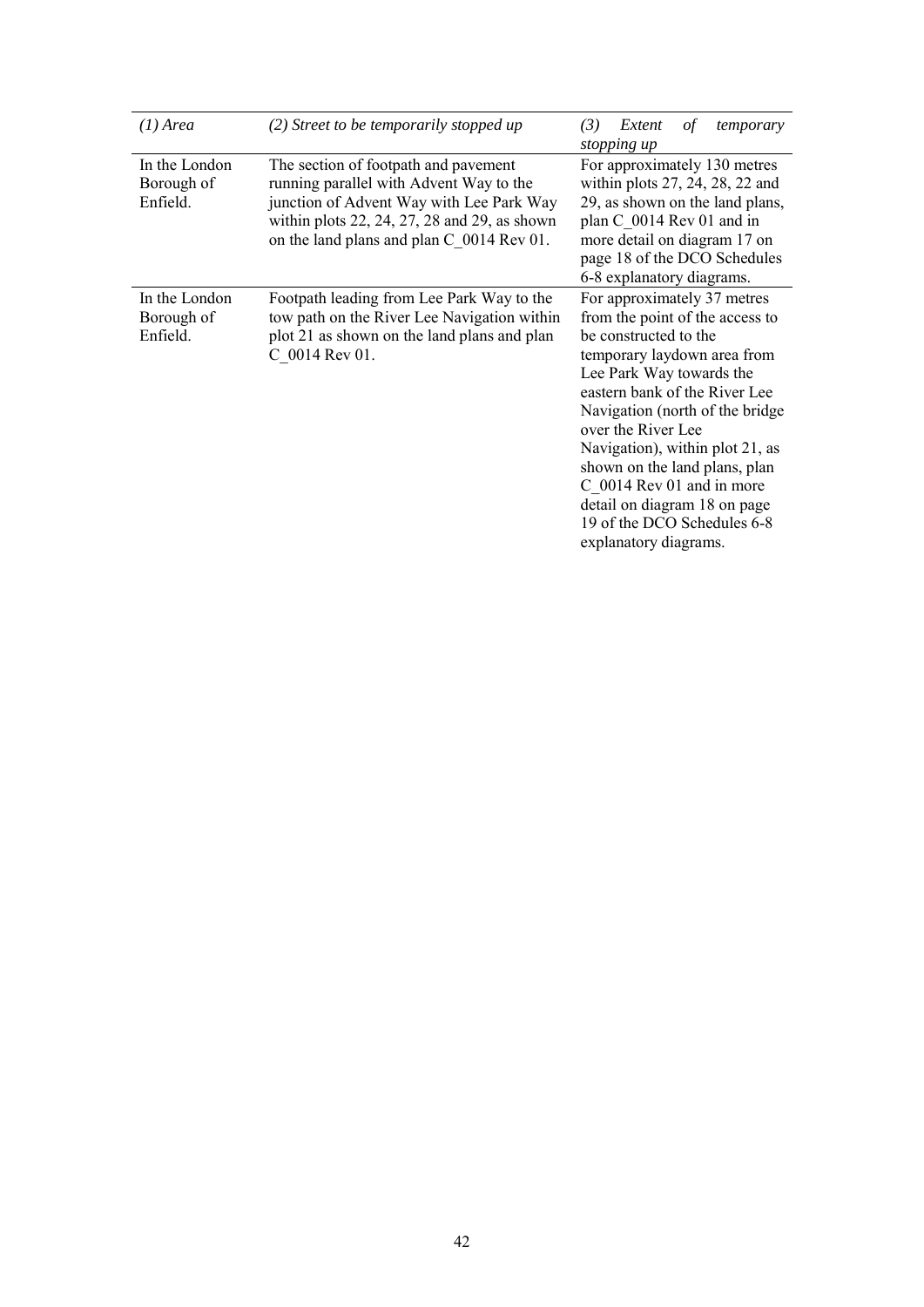# SCHEDULE 9 Article 14

# ACCESS TO WORKS

<span id="page-42-0"></span>

| (1)                                  | (2)                                                                                                                                                                     | (3)                 |
|--------------------------------------|-------------------------------------------------------------------------------------------------------------------------------------------------------------------------|---------------------|
| Area                                 | <b>Description of Access</b>                                                                                                                                            | <b>Works Number</b> |
| In the London Borough of<br>Enfield. | Access from Advent Way to<br>the south of the Edmonton<br>EcoPark as shown on plans<br>C_0012 Rev 01 and C_0013<br><b>Rev 00.</b>                                       | 4(vii)              |
| In the London Borough of<br>Enfield. | Access from Meridian Way to<br>Ardra Road as shown on plan<br>C 0013 Rev 00.                                                                                            | 4(xix)              |
| In the London Borough of<br>Enfield. | <b>Access from Walthamstow</b><br>Avenue to the south of Lower<br>Hall Lane into the temporary<br>laydown area as shown on<br>plans C 0012 Rev 01 and<br>C 0014 Rev 01. | 4(xx)               |
| In the London Borough of<br>Enfield. | Access from Advent Way to<br>the south of Lee Park Way as<br>shown on plans C_0012 Rev<br>01 and C 0014 Rev 01.                                                         | 4(xxi)              |
| In the London Borough of<br>Enfield. | Access from Lee Park Way to<br>the south of the temporary<br>laydown area shown on plans<br>C 0012 Rev 01 and C 0014<br>Rev 01.                                         | 5(ix)               |
| In the London Borough of<br>Enfield. | Access from the northern end<br>of Deephams Farm Road as<br>shown on plan C_0012 Rev<br>01                                                                              | 4(xi)               |
| In the London Borough of<br>Enfield. | Access from Lee Park Way<br>into the Edmonton EcoPark as<br>shown on plans C 0012 Rev<br>01 and C 0014 Rev 01.                                                          | 4(ix)               |

# SCHEDULE 10 Article 23

# <span id="page-42-1"></span>LAND IN WHICH RIGHTS ETC., MAY BE ACQUIRED

| (1)                                                                                                         |                                                                                                                                                                                                                                |
|-------------------------------------------------------------------------------------------------------------|--------------------------------------------------------------------------------------------------------------------------------------------------------------------------------------------------------------------------------|
| shown on land plans                                                                                         | Plot number of land Purpose for which rights may be acquired                                                                                                                                                                   |
| 1, 2, 4, 7, 8, 11, 12, 13,<br>14, 15, 16, 17, 18, 19,<br>20, 21, 22, 23, 24, 25,<br>26, 27, 28, 29, 30, 31, | Right of access with or without vehicles, plant, apparatus and materials<br>to execute any works for the purposes of or incidental to the<br>construction, operation and maintenance of the authorised development.            |
| 32 and 34.                                                                                                  | Right to divert, reposition, decommission, remove, replace, modify or<br>upgrade existing pipes, cables, systems and associated apparatus with<br>regard to those utilities listed in Works No. $4(i)(a)$ to (h) in Schedule 1 |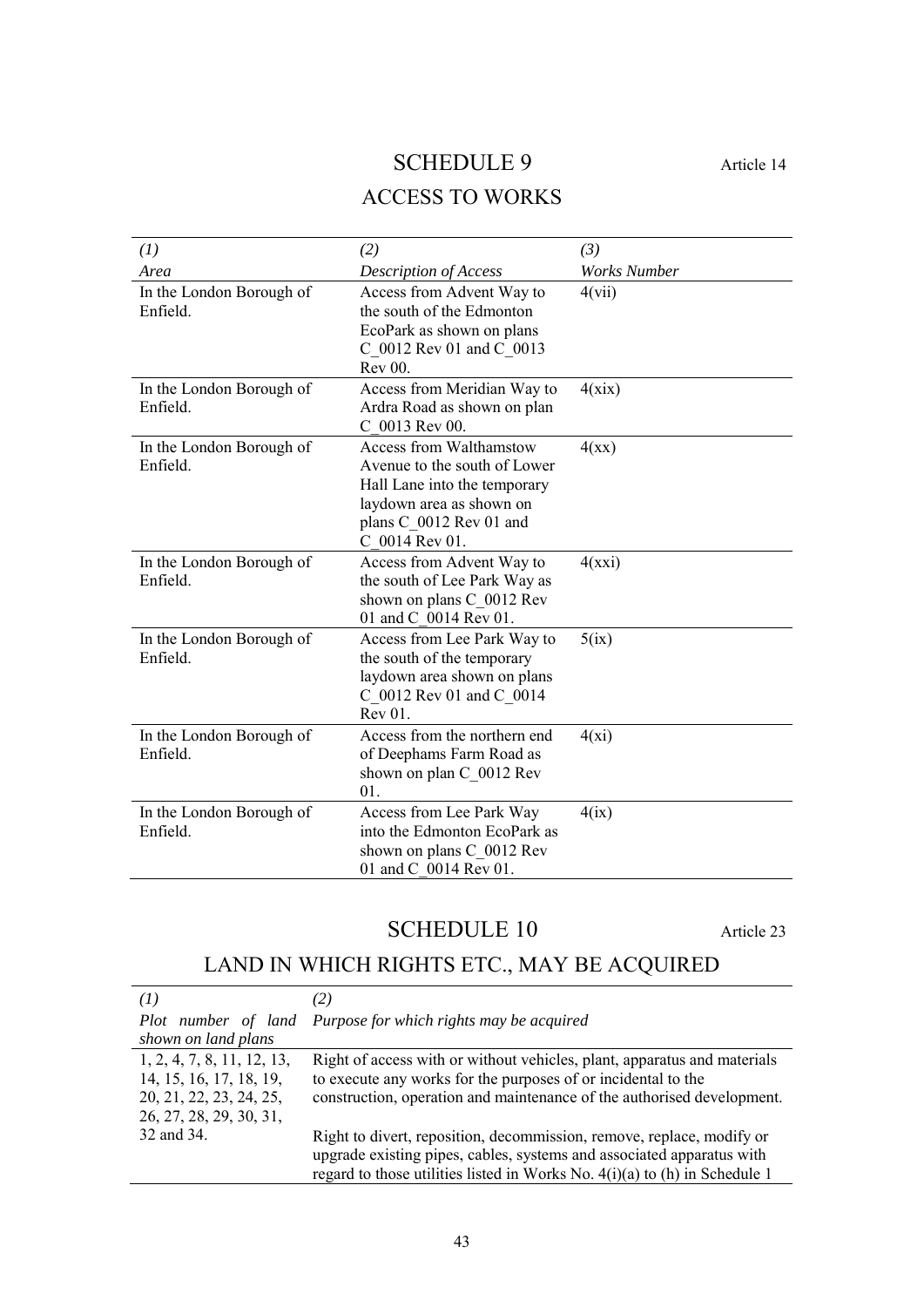|                                                   | of this Order (including existing apparatus belonging to statutory<br>undertakers located within the Order land and including existing<br>apparatus located on land belonging to statutory undertakers within the<br>Order land).                                                                                                                                                                                                                                           |
|---------------------------------------------------|-----------------------------------------------------------------------------------------------------------------------------------------------------------------------------------------------------------------------------------------------------------------------------------------------------------------------------------------------------------------------------------------------------------------------------------------------------------------------------|
|                                                   | Right to lay, install, use and maintain new pipes, cables, systems and<br>associated apparatus with regard to those utilities listed in Works No.<br>$4(i)(a)$ to (h) in Schedule 1 (authorised development) of this Order<br>(including over and under existing apparatus belonging to statutory<br>undertakers within the Order land and including on land belonging to<br>statutory undertakers within the Order land).                                                  |
|                                                   | Right to create, use and maintain new connections to existing and new<br>pipes, cables, systems and associated apparatus with regard to those<br>utilities listed in Works No. $4(i)(a)$ to (h) in Schedule 1 (authorised<br>development) of this Order (including existing apparatus belonging to<br>statutory undertakers located within the Order land and including<br>existing apparatus located on land belonging to statutory undertakers<br>within the Order land). |
| 7 and 8.                                          | Right of way with or without vehicles over Ardra Road between the<br>junction with Meridian Way and Deephams Farm Road.                                                                                                                                                                                                                                                                                                                                                     |
|                                                   | Right of access with or without vehicles, plant, apparatus and materials<br>in connection with the maintenance of Ardra Road and any works<br>ancillary to such maintenance including but without limitation the<br>maintenance of street furniture.                                                                                                                                                                                                                        |
| 14.                                               | Right to maintain the existing bridge over the River Lee Navigation.                                                                                                                                                                                                                                                                                                                                                                                                        |
| 14, 15, 21, 22 and 32.                            | Right of way with or without vehicles over Lee Park Way.                                                                                                                                                                                                                                                                                                                                                                                                                    |
|                                                   | Right of access with or without vehicles, plant, apparatus and materials<br>in connection with the maintenance of Lee Park Way and any works<br>ancillary to such maintenance including but without limitation the<br>maintenance of street furniture.                                                                                                                                                                                                                      |
|                                                   | Right of access with or without vehicles to maintain the access way to<br>be constructed into the east of the Edmonton EcoPark from Lee Park<br>Way.                                                                                                                                                                                                                                                                                                                        |
| 15, 17, 21, 22, 23, 24,<br>25, 26, 27, 28 and 29. | Right of access with or without vehicles, plant, apparatus and materials<br>in connection with the maintenance of landscaping works authorised by<br>this Order.                                                                                                                                                                                                                                                                                                            |

# SCHEDULE 11 Article 23

# <span id="page-43-0"></span>MODIFICATION OF COMPENSATION AND COMPULSORY PURCHASE ENACTMENTS FOR CREATION OF NEW RIGHTS

### **Compensation enactments**

**1.** The enactments for the time being in force with respect to compensation for the compulsory purchase of land apply, with the necessary modifications as to compensation, in the case of a compulsory acquisition under this Order of a right by the creation of a new right, as they apply as respects compensation on the compulsory purchase of land and interests in land.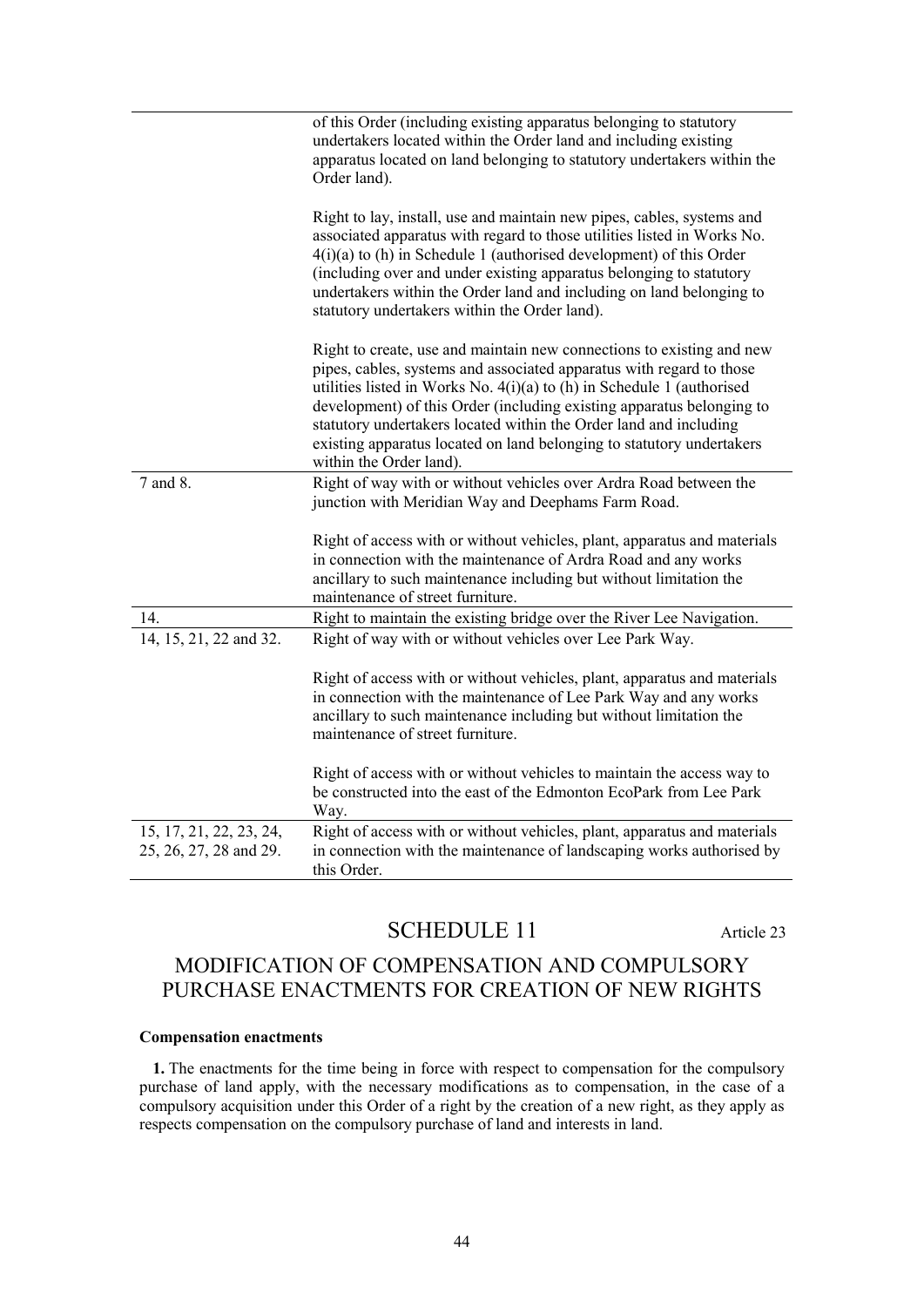**2.**—(1) Without limiting paragraph 1, the Land Compensation Act 1973(**a**) has effect subject to the modifications set out in paragraph 2(2).

(2) In section 44(1) (compensation for injurious affection), as it applies to compensation for injurious affection under section 7 of the 1965 Act—

- (a) the words "land is acquired or taken" are substituted with the words "a right over land is purchased"; and
- (b) the words "acquired or taken from him" are substituted with the words "over which the right is exercisable".

## **Application of 1965 Act**

 $\overline{a}$ 

**3.**—(1) The 1965 Act has effect with the modifications necessary to make it apply to the compulsory acquisition under this Order of a right by the creation of a new right, as it applies to the compulsory acquisition under this Order of land, so that, in appropriate contexts, references in that Act to land are to be read (according to the requirements of the particular context) as referring to, or as including references to—

- (a) the right acquired or to be acquired; or
- (b) the land over which the right is or is to be exercisable.

(2) Without limiting paragraph 3(1), Part 1 of the 1965 Act applies to the compulsory acquisition under this Order of a right by the creation of a new right with the modifications specified in the following provisions of this Schedule.

**4.** Section 11 of the 1965 Act (powers of entry) is modified so as to secure that, as from the date on which the acquiring authority has served notice to treat in respect of any new right, it has power, exercisable in equivalent circumstances and subject to equivalent conditions, to enter for the purpose of exercising that right or (which is deemed for this purpose to have been created on the date of service of the notice).

**5.** Sections 12 (penalty for unauthorised entry) and 13 (entry on warrant in the event of obstruction) of the 1965 Act are modified correspondingly.

<sup>(</sup>**a**) 1973 (c. 26). Section 44 was amended by paragraph 13(b) of Schedule 24 to the Highways Act 1980, paragraph 14(d) of Schedule 7 to the Gas Act 1986 (c.44) and paragraph 23 of Schedule 1 to the Water Consolidation (Consequential Provisions) Act 1991 (c.60).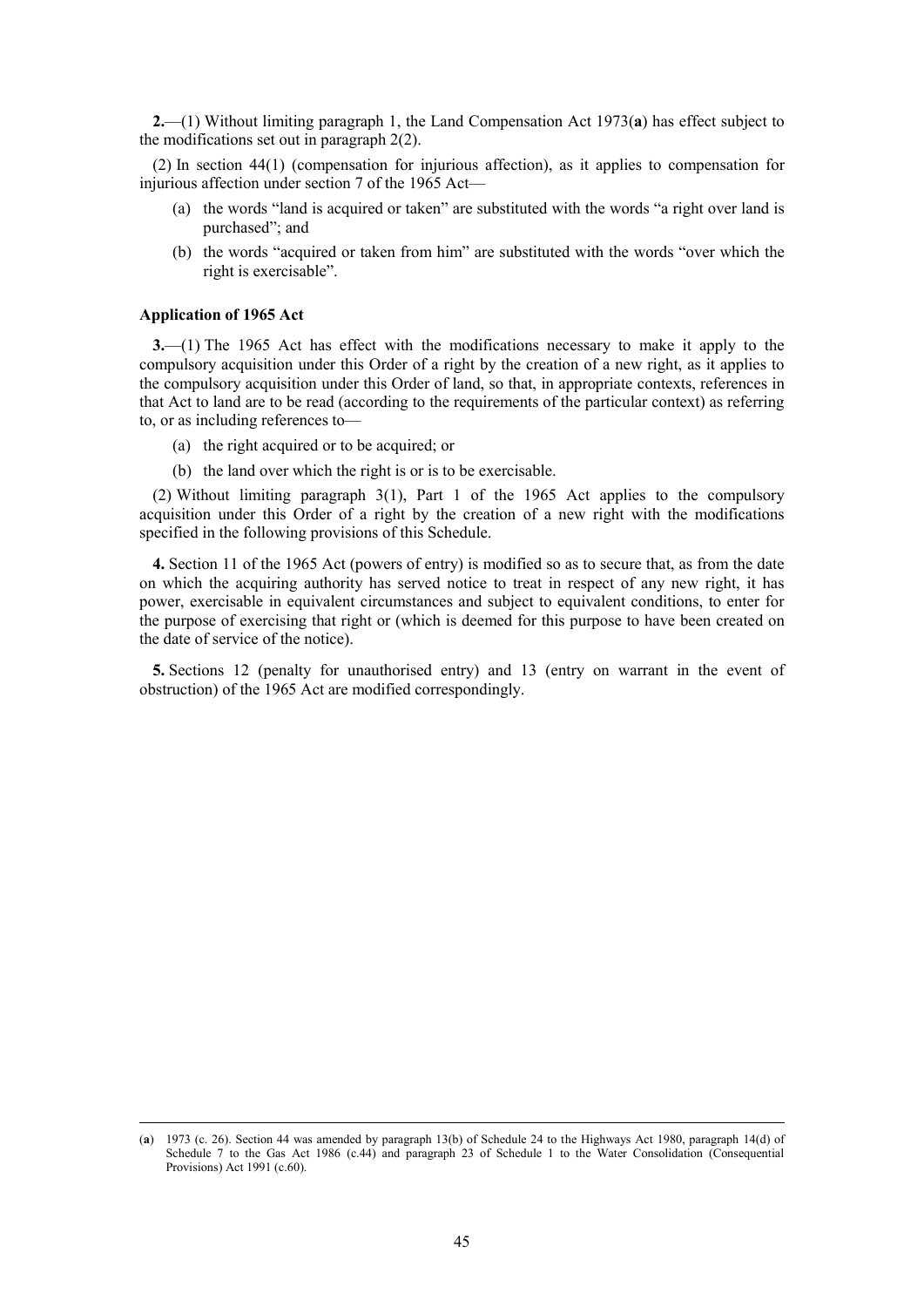## SCHEDULE 12 Article 27

# <span id="page-45-0"></span>LAND OF WHICH TEMPORARY POSSESSION MAY BE TAKEN

| (1) Number of land shown on<br>land plans | (2)<br>which<br>Purpose<br>for<br>temporary possession may be<br>taken                                                         | (3) Works No. and plan<br>number                          |
|-------------------------------------------|--------------------------------------------------------------------------------------------------------------------------------|-----------------------------------------------------------|
| 11 and 12.                                | To temporarily place<br>equipment in these plots<br>(which are part of the River)<br>Lee Navigation).                          | Work No. 3.<br>C 0006 Rev 01.                             |
|                                           | To maintain the boat canopy<br>that forms part of Works<br>number 3.                                                           |                                                           |
| 16, 18, 19 and 20.                        | To create and use a temporary<br>laydown area.                                                                                 | Work Nos. 5 and 6.<br>C 0009 Rev 01 and C 0010<br>Rev 01. |
|                                           | To use as an access to the<br>temporary laydown area from<br><b>Walthamstow Avenue.</b>                                        |                                                           |
|                                           | To carry out restoration works<br>to restore the current<br>landscaping in the area used<br>for the temporary laydown<br>area. |                                                           |

# SCHEDULE 13 Article 37

# PROTECTIVE PROVISIONS

# PART 1

## <span id="page-45-2"></span><span id="page-45-1"></span>Protection for Operators of Electronic Communications Code Networks

**1.** The provisions of this Part have effect for the protection of the operators referred to in this Part, unless otherwise agreed in writing between the undertaker and the operator concerned.

**2.** In this Part—

"1991 Act" means the New Roads and Street Works Act 1991;

"2003 Act" means the Communications Act 2003;

"conduit system" has the same meaning as in the electronic communications code and references to providing a conduit system are to be construed in accordance with paragraph 1(3A) of that code;

"electronic communications apparatus" has the same meaning as in the electronic communications code;

"electronic communications code" has the same meaning as in Chapter 1 of Part 2 of the 2003 Act as defined in section 106(1) of the 2003 Act;

"electronic communications code network" means—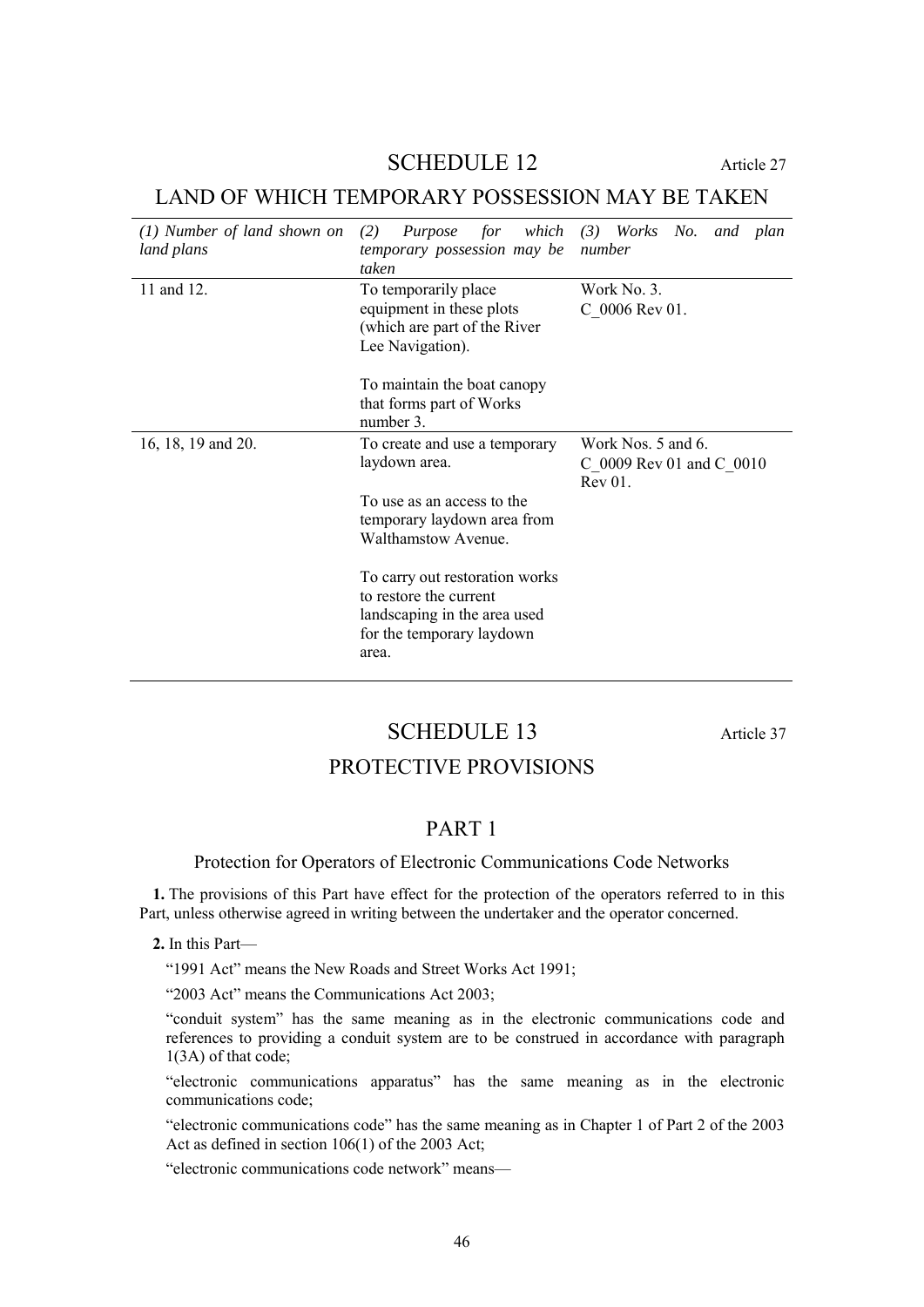so much of an electronic communications network or conduit system provided by an electronic communications code operator as is not excluded from the application of the electronic communications code by a direction under section 106 of the 2003 Act; and

an electronic communications network that the Secretary of State is providing or proposing to provide;

"electronic communications code operator" means a person in whose case the electronic communications code is applied by a direction under section 106 of the 2003 Act; and

"operator" means the operator of an electronic communications code network.

**3.**—(1) Subject to paragraphs 3(2) and 3(3), if, as the result of the authorised development or its construction, or of any subsidence resulting from any of those works—

- (a) any damage is caused to any electronic communications apparatus belonging to an operator (other than apparatus the repair of which is not reasonably necessary in view of its intended removal for the purposes of those works, or other property of an operator); or
- (b) there is any interruption in the supply of the service provided by an operator,

the undertaker must bear and pay the reasonable and proper cost actually incurred by the operator in making good such damage or restoring the supply as the case may be and must make proper and reasonable compensation to an operator for any other reasonable and proper expenses, loss, damages, penalty or costs actually incurred by it.

(2) Nothing in paragraph 3(1) imposes any liability on the undertaker with respect to any damage or interruption as far as it is attributable to the act, neglect or default of an operator, its officers, servants, contractors or agents.

(3) The operator must give the undertaker reasonable prior written notice of any such claim or demand and no settlement or compromise may be made without the consent of the undertaker.

**4.**—(1) If in consequence of the exercise of the powers of this Order the access to the operator's apparatus is materially obstructed, the undertaker shall provide such reasonable alternative means of access to such apparatus as will enable the operator to operate, maintain, repair or replace or use the apparatus.

(2) This Part does not apply to—

- (a) any apparatus in respect of which the relations between the undertaker and an operator are regulated by the provisions of Part 3 of the 1991 Act; or
- (b) any damage, or any interruption, caused by electro-magnetic interference arising from the construction or use of the authorised development.

**5.** Any difference or dispute arsing between the operator and the undertaker under this Part of this Schedule shall, unless otherwise agreed in writing between the operator and the undertaker, be referred to and settled by arbitration under article [35](#page-19-5) (arbitration).

**6.**—(1) Where, under this Part or anywhere else under this Order, the operator is required to give its consent or approval in respect of any matter, that consent or approval must not be unreasonably withheld or delayed.

(2) In respect of any specified work or the acquisition of rights under or over or use of the operator's property, the operator must co-operate with the undertaker with a view to avoiding undue delay.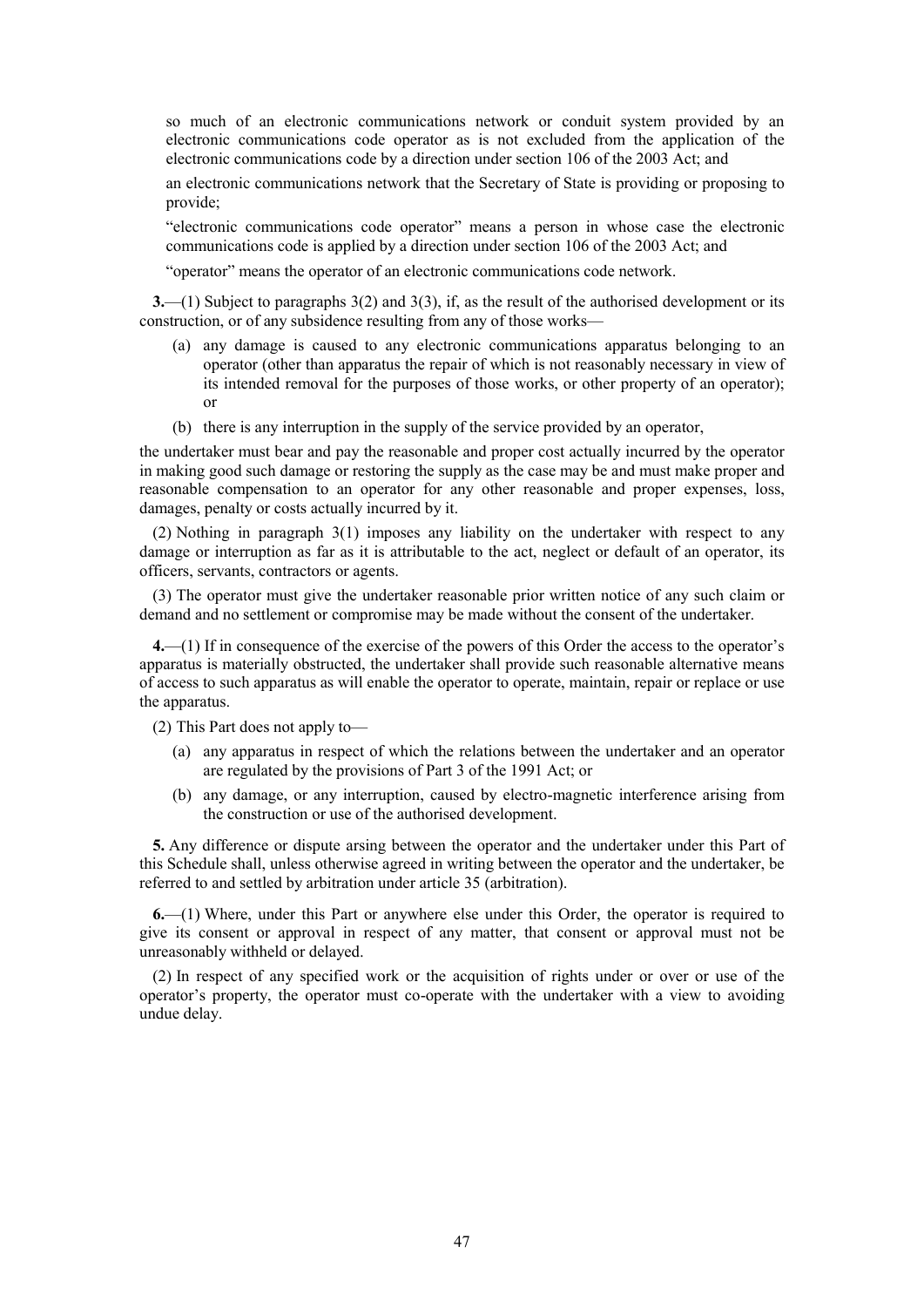## PART 2

## Protection of Electricity, Gas, Water and Sewerage Undertakers

<span id="page-47-0"></span>**1.** Except in relation to National Grid, the provisions of this Part have effect for the protection of the statutory undertakers referred to in this Part, unless otherwise agreed in writing between the undertaker and the statutory undertaker concerned.

**2.** In this Part—

"1991 Act" means the New Roads and Street Works Act 1991;

"alternative apparatus" means alternative apparatus adequate to enable the statutory undertaker in question to fulfil its statutory functions in a manner not less efficient than previously;

"apparatus" means any apparatus within the works limits as follows—

- (a) in the case of a statutory undertaker within paragraph (a) of the definition, electric lines or electrical plant (as defined in section 64 of the Electricity Act 1989(a)), belonging to or maintained by the undertaker for the purposes of electricity supply;
- (b) in the case of a statutory undertaker within paragraph (b) of the definition, any gas mains, pipes or other apparatus belonging to or maintained by the undertaker for the purposes of gas supply;
- (c) in the case of a statutory undertaker within paragraph (c) of the definition, water mains, pipes or other apparatus belonging to or maintained by the undertaker for the purposes of water supply; and
- (d) in the case of a statutory undertaker within paragraph (d) of the definition—
	- (i) any drain or works vested in the statutory undertaker under the Water Industry Act 1991; and
	- (ii) any sewer which is so vested or is the subject of a notice of intention to adopt given under section 102(4) of that Act or an agreement to adopt made under section 104 of that Act,

and includes a sludge main, disposal main (within the meaning of section 219 of that Act) or sewer outfall and any manholes, ventilating shafts, pumps or other accessories forming part of any such sewer, drain or works, and in each case includes any structure in which apparatus is or is to be lodged or which gives or will give access to apparatus;

"functions" includes powers and duties;

"in", in a context referring to apparatus or alternative apparatus in land, includes a reference to apparatus or alternative apparatus under, over or upon land;

"statutory undertaker" means—

 $\overline{a}$ 

- (a) any licence holder within the meaning of Part 1 of the Electricity Act 1989;
- (b) a gas transporter within the meaning of Part 1 of the Gas Act 1986(**b**);
- (c) a water undertaker within the meaning of Schedule 1 of the Interpretation Act 1978(**a**); and

<sup>(</sup>**a**) (c.29). Section 6(1) has been amended by section 30 of the Utilities Act 2000 (c.27) and sections 136 and 197 of, and part 1 of Schedule 23 to, the Energy Act 2004 (c.20). Section 64 has been amended by article 24(c) of the Competition Act 1998 (Competition Commission) Transitional, Consequential and Supplemental Provisions Order 1999 (S.I. 1999/506), section 108 of, paragraphs 24 and 38 of part 2 of Schedule 6 to, and Schedule 8 to the Utilities Act 2000 (c.27), sections 44, 89, 102, 143, 147, 180 and 197 of, paragraphs 3 and 15 of Schedule 19 to, and Part 1 of Schedule 23 to, the Energy Act 2000 (c.20), section 79 of, and paragraph 5 of Schedule 8 to, the Climate Change Act 2008 (c.27), section 72 of, and paragraph 5 of Schedule 8 to, the Energy Act 2011 (c.16), regulation 48 of the Electricity and Gas (Internal Markets) Regulations 2011 (S.I. 2011/2704), articles 2 and 13 of the Electricity and Gas (Smart Meters Licensable Activity) Order 2012 (S.I. 2012/2400), section 26 of, and paragraphs 30 and 43 of part 1 of Schedule 6 to, the Enterprise and Regulatory Reform Act 2013 (c.24), and regulation 5 of the Electricity and Gas (Internal Markets) Regulations (S.I. 2014/3332).

<sup>(</sup>**b**) (c.44). Section 7 (1) was amended by section 76 of the Utilities Act 2000 (c.27) and section 197 of, and part 1 of Schedule 23 to, the Energy Act 2004 (c.20).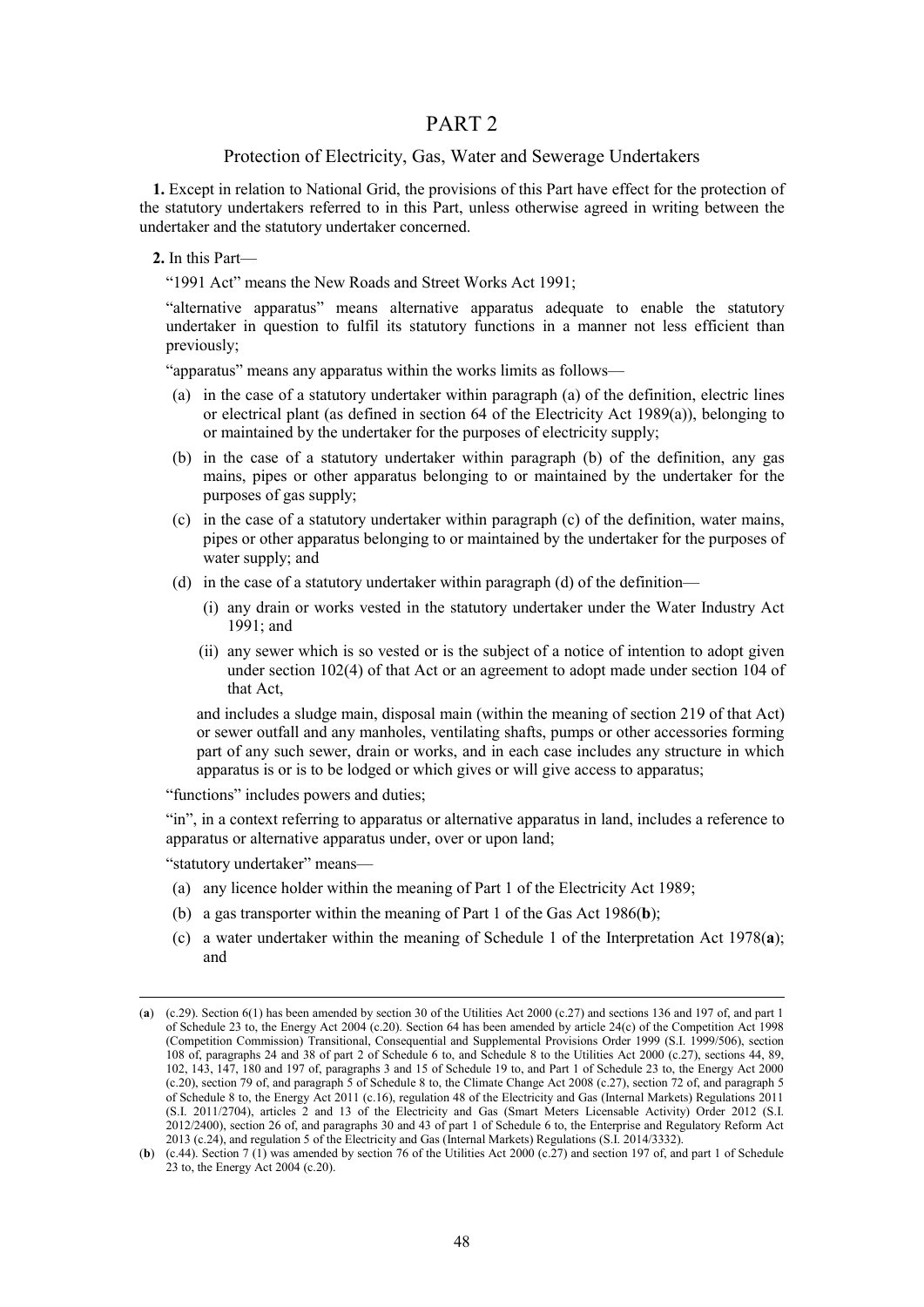(d) a sewerage undertaker,

 $\overline{a}$ 

for the area of the authorised development and, in relation to any apparatus, means the statutory undertaker to whom it belongs or by whom it is maintained.

**3.** This Part does not apply to apparatus in respect of which the relations between the undertaker and the statutory undertaker are regulated by the provisions of Part 3 of the 1991 Act.

**4.** Despite any provision in this Order or anything shown on the land plans, the undertaker must not acquire any apparatus otherwise than by agreement.

**5.**—(1) If, in the exercise of the powers conferred by this Order, the undertaker acquires any interest in any land in which any apparatus is placed, that apparatus must not be removed under this Part and any right of a statutory undertaker to maintain that apparatus in that land must not be extinguished until (if so required by the statutory undertaker) alternative apparatus has been constructed and is in operation to the reasonable satisfaction of the statutory undertaker in question.

(2) If, for the purpose of executing any works in, on, over or under any land purchased, held, appropriated or used under this Order or in, on, over or under any land within the Order limits, the undertaker requires the removal of any apparatus placed in that land, it must give to the statutory undertaker in question written notice of that requirement, together with a plan and section of the work proposed.

(3) If alternative apparatus or any part of such apparatus is to be constructed as a consequence of the removal of apparatus placed on the land referred to in paragraph 5(2), the statutory undertaker in question must, on receipt of a written notice to that effect from the undertaker, as soon as reasonably possible use its best endeavours to obtain the necessary facilities and rights in other land in which the alternative apparatus is to be constructed.

(4) The statutory undertaker in question must, after the alternative apparatus to be provided or constructed has been agreed or settled by arbitration in accordance with article 35 (arbitration), and after the grant to the statutory undertaker of any such facilities and rights as are referred to in paragraph 5(3), proceed without unnecessary delay to construct and bring into operation the alternative apparatus and subsequently to remove any apparatus required by the undertaker to be removed under the provisions of this Part.

(5) Despite anything in paragraph 5(4), if the undertaker gives notice in writing to the statutory undertaker in question that it desires itself to execute any work or part of any work in connection with the construction or removal of apparatus, that work, instead of being executed by the statutory undertaker, must be executed by the undertaker without unnecessary delay under the superintendence, if so required by the statutory undertaker, and to the reasonable satisfaction of the statutory undertaker.

(6) Nothing in paragraph 5(5) authorises the undertaker to execute the placing, installation, bedding, packing, removal, connection or disconnection of any apparatus, or execute any filling around the apparatus (where the apparatus is laid in a trench) within 300 millimetres of the apparatus without the prior approval of the statutory undertaker (such approval not to be unreasonably withheld or delayed).

**6.**—(1) Not less than 28 days before starting the execution of any works of the type referred to in paragraph 5(2) that will or may adversely affect any apparatus the removal of which has not been required by the undertaker under that paragraph, the undertaker must submit to the statutory undertaker in question a plan, section and description of the works to be executed.

(2) Any works of the type referred to in paragraph 5(2) are to be executed only in accordance with the plan, section and description submitted under paragraph 6(1) and in accordance with such reasonable requirements as may be made in accordance with paragraph 6(3) by the statutory

<sup>(</sup>**a**) (c.30). The definition of "water undertaker" within that act was amended by sections 2 and 4 of, and paragraph 32 of Schedule 1 to, the Water Consolidation (Consequential Provisions) Act 1991 (c.60) and sections 58, 101, 141, 160, 163, 189, 190 and 193 of, paragraph 55 of Schedule 25 to, and paragraphs 3, 17, 40, 57 and 58 of Schedule 26 to the Water Act 1989 (c.15).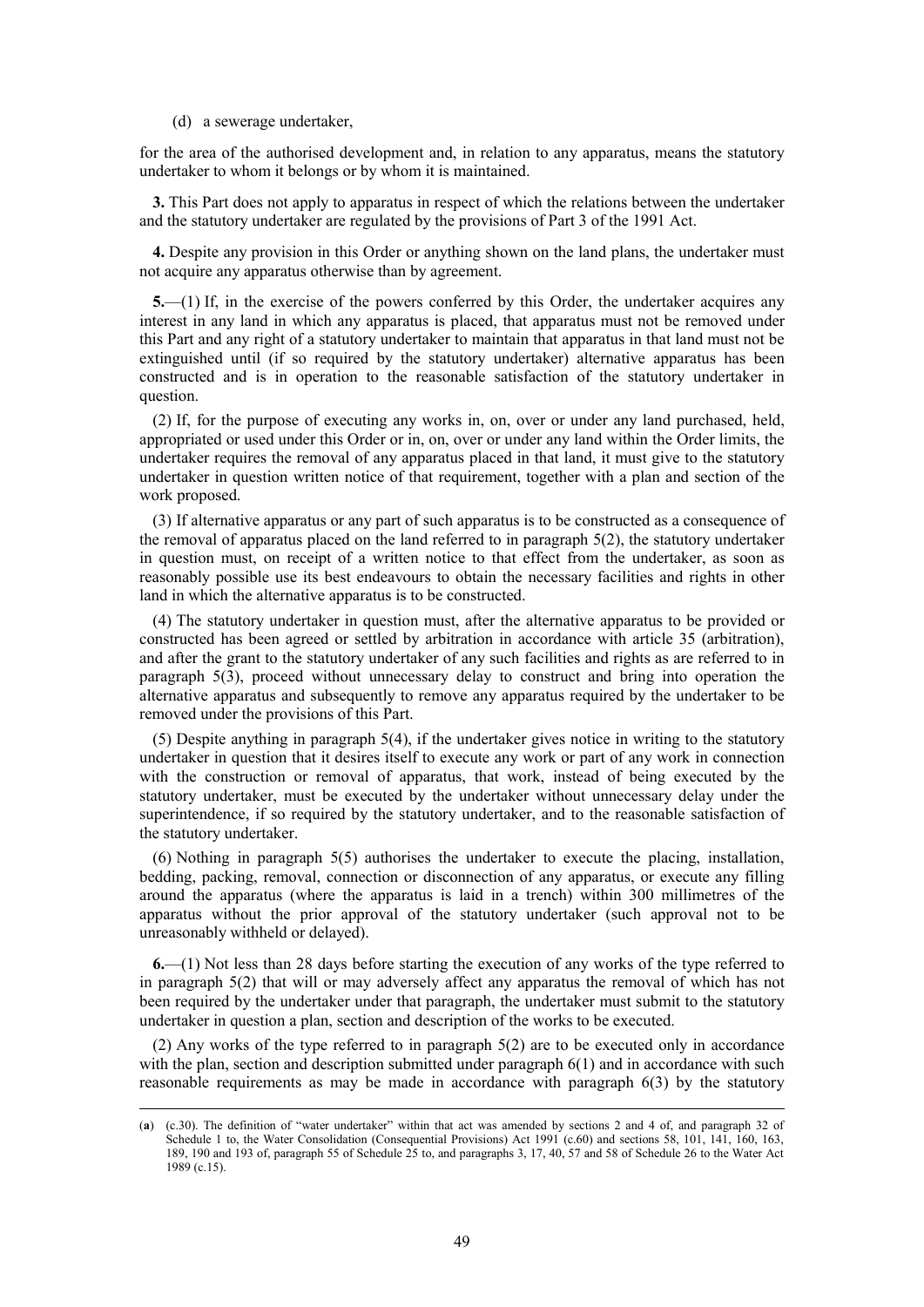undertaker for the alteration or otherwise for the protection of the apparatus, or for securing access to it, and the statutory undertaker is entitled to observe and inspect the execution of those works.

(3) Any requirements made by a statutory undertaker under paragraph 6(2) must be made within a period of 21 days beginning with the day on which a plan, section and description under paragraph 6(1) are submitted to it.

(4) If a statutory undertaker in accordance with paragraph 6(3) and in consequence of the works proposed by the undertaker, reasonably requires the removal of any apparatus and gives written notice to the undertaker of that requirement, paragraphs  $6(1)$  to  $6(6)$  apply as if the removal of the apparatus had been required by the undertaker under paragraph 5(2).

(5) Nothing in this paragraph 6 precludes the undertaker from submitting at any time or from time to time, but in no case less than 28 days before commencing the execution of any works, a new plan, section and description instead of the plan, section and description previously submitted, and if this is done, the provisions of this paragraph 6 apply to and in respect of the new plan, section and description.

(6) The undertaker is not required to comply with paragraph 6(1) in a case of emergency but in that case it must give to the statutory undertaker in question notice as soon as is reasonably practicable and a plan, section and description of those works as soon as reasonably practicable subsequently and must comply with paragraph 6(2) in so far as is reasonably practicable in the circumstances.

**7.**—(1) Subject to the following provisions of this paragraph, the undertaker must repay to a statutory undertaker the proper and reasonable expenses actually incurred by that statutory undertaker in, or in connection with, the inspection, removal, alteration or protection of any apparatus or the construction of any new apparatus which may be required in consequence of the execution of any such works as are referred to in paragraph 5(2).

(2) The value of any apparatus removed under the provisions of this Part is to be deducted from any sum payable under paragraph 7(1), that value being calculated after removal.

(3) If in accordance with the provisions of this Part—

- (a) apparatus of better type, of greater capacity or of greater dimensions is placed in substitution for existing apparatus of worse type, of smaller capacity or of smaller dimensions; or
- (b) apparatus (whether existing apparatus or apparatus substituted for existing apparatus) is placed at a depth greater than the depth at which the existing apparatus was,

and the placing of apparatus of that type or capacity or of those dimensions or the placing of apparatus at that depth, as the case may be, is not agreed by the undertaker or, in default of agreement, is not determined by arbitration in accordance with article 35 (arbitration) to be necessary, then, if such placing involves cost in the construction of works under this Part exceeding those which would have been involved if the apparatus placed had been of the existing type, capacity or dimensions, or at the existing depth, as the case may be, the amount which but for this paragraph would be payable to the statutory undertaker in question by virtue of paragraph 7(1) is to be reduced by the amount of that excess.

(4) For the purposes of paragraph 7(3)—

- (a) an extension of apparatus to a length greater than the length of existing apparatus must not be treated as a placing of apparatus of greater dimensions than those of the existing apparatus; and
- (b) where the provision of a joint in a cable is agreed, or is determined to be necessary, the consequential provision of a jointing chamber or of a manhole must be treated as if it also had been agreed or had been so determined.

(5) An amount which but for this paragraph 7(5) would be payable to a statutory undertaker in respect of works by virtue of paragraph 7(1) must, if the works include the placing of apparatus provided in substitution for apparatus placed more than 7 years and 6 months earlier so as to confer on the statutory undertaker any financial benefit by deferment of the time for renewal of the apparatus in the ordinary course, be reduced by the amount which represents that benefit.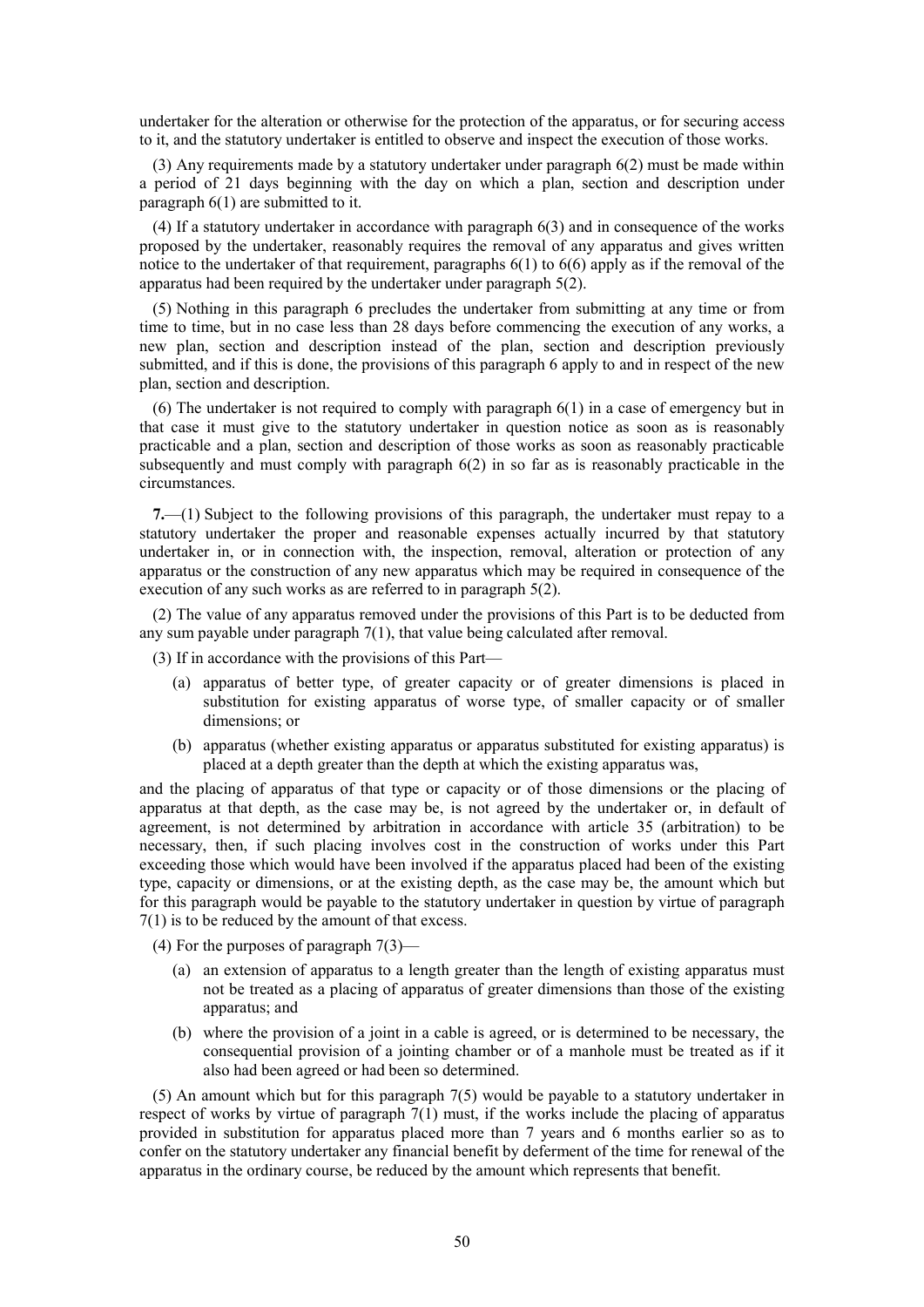**8.**—(1) Subject to paragraphs 8(2) and 8(3), if by reason, or in consequence, of the construction of any such works referred to in paragraph 5(2), any damage is caused to any apparatus (other than apparatus the repair of which is not reasonably necessary in view of its intended removal for the purposes of those works) or property of a statutory undertaker, or there is any material interruption in any service provided, or in the supply of any goods, by any statutory undertaker, the undertaker must—

- (a) bear and pay the proper and reasonable cost actually incurred by that statutory undertaker in making good such damage or restoring the supply; and
- (b) make proper and reasonable compensation to that statutory undertaker for any other reasonable and proper expenses, loss, damages, penalty or costs actually incurred by the statutory undertaker,

by reason or in consequence of any such damage or interruption.

(2) Nothing in paragraph 8(1) imposes any liability on the undertaker with respect to any damage or interruption as far as it is attributable to the act, neglect or default of a statutory undertaker, its officers, servants, contractors or agents.

(3) A statutory undertaker must give the undertaker reasonable prior written notice of any such claim or demand, and no settlement or compromise may be made without the consent of the undertaker.

**9.** If in consequence of the exercise of the powers of this Order the access to the statutory undertaker's apparatus is materially obstructed, the undertaker shall provide such reasonable alternative means of access to such apparatus as will enable the statutory undertaker to operate, maintain, repair or replace or use the apparatus.

**10.** Any difference or dispute arising between the statutory undertaker and the undertaker under this Part of this Schedule shall, unless otherwise agreed in writing between the statutory undertaker and the undertaker, be referred to and settled by arbitration under article 35 (arbitration).

**11.**—(1) Where, under this Part or anywhere else under this Order, the statutory undertaker is required to give its consent or approval in respect of any matter, that consent or approval must not be unreasonably withheld or delayed.

<span id="page-50-0"></span>(2) In respect of any specified work or the acquisition of rights under or over or use of the statutory undertaker's property, the statutory undertaker must co-operate with the undertaker with a view to avoiding undue delay.

## PART 3

## Protection of Canal and River Trust

**1.** The provisions of this Part have effect for the protection of Canal & River Trust, unless otherwise agreed in writing between the undertaker and Canal & River Trust.

**2.** In this Part—

"1965 Act" means the Compulsory Purchase Act 1965;

"Canal & River Trust" means the Canal & River Trust acting as a trustee of the Waterways Infrastructure Trust or any successor body performing the same functions which holds any waterways within the works limits;

"code of practice" means the code of practice for works affecting British waterways (April 2010) as amended from time to time;

"construction" includes execution, placing, alteration and reconstruction, and "construct" and "constructed" have corresponding meanings;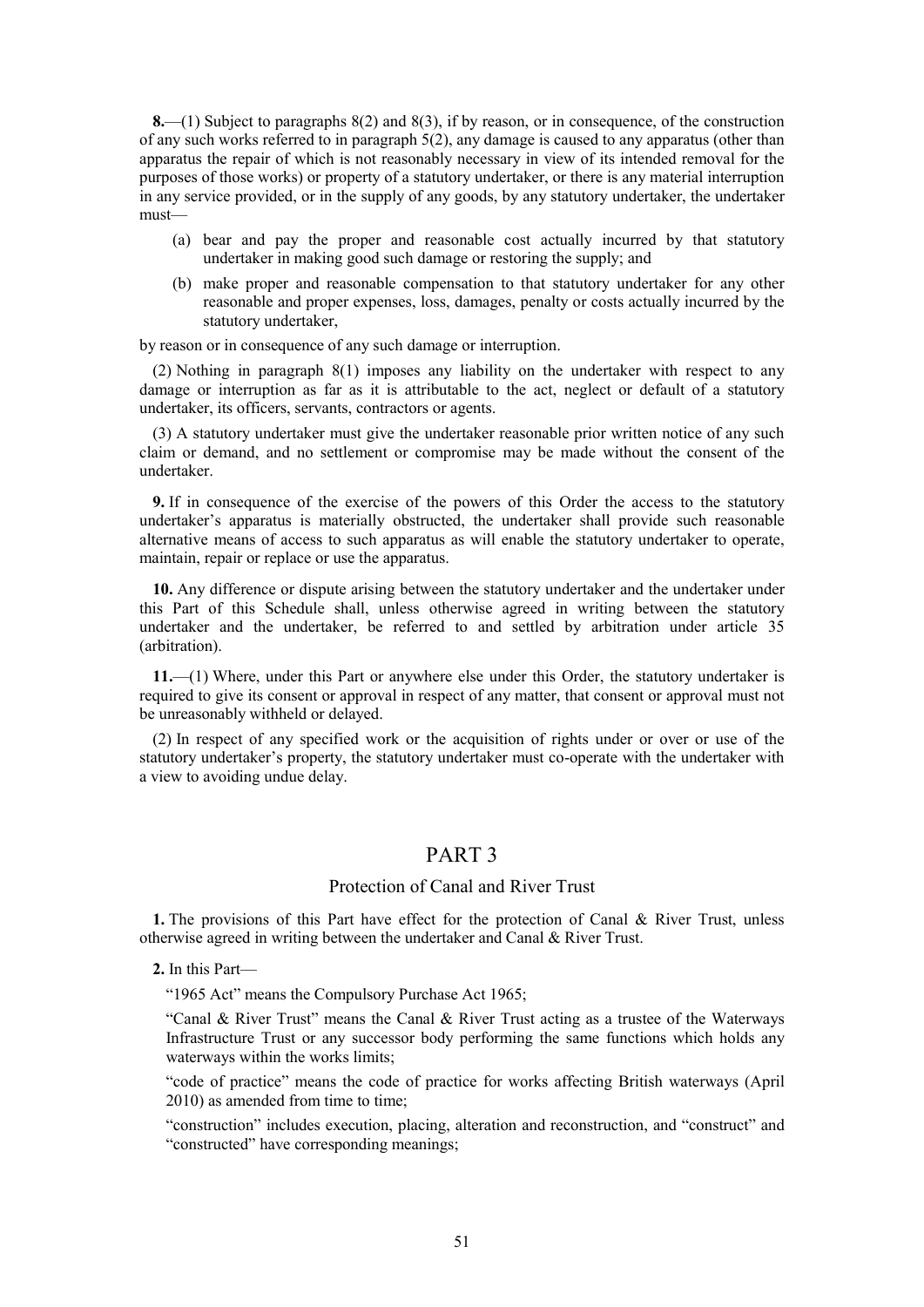"engineer" means an engineer appointed by Canal & River Trust and approved by the undertaker for the purposes of this Order;

"plans" includes sections, designs, design data, drawings, specifications, soil reports, calculations, descriptions (including descriptions of methods of construction), programmes and details of the extent, timing and duration of any proposed use or occupation of any Canal & River Trust property;

"specified work" means so much of any of the authorised development to be situated upon, across, under, over or within the waterway or that may in any way adversely affect the waterway;

"Canal & River Trust property" means any land owned by Canal & River Trust within the works limits and includes land covered with water, sub-soil, air space and waterways;

"waterway" means the canal within the works limits and includes any pond or other waterway or course situated on Canal & River Trust property, any works, services, apparatus, equipment, lands (including subsoil) or premises belonging to or under the control of Canal & River Trust and held or used by it in connection with its statutory functions.

**3.**—(1) Where, under this Part or anywhere else under this Order, Canal & River Trust (or the engineer) is required to give its consent or approval in respect of any matter, that consent or approval must not be unreasonably withheld or delayed.

(2) In respect of any specified work or the acquisition of rights under or over or use of Canal  $\&$ River Trust property, Canal & River Trust must co-operate with the undertaker with a view to avoiding undue delay.

**4.** The undertaker shall not use any land or property of Canal & River Trust forming part of the waterway for the passage or siting of vehicles, plant or machinery employed in the construction of the specified works other than—

- (a) with the consent in writing of the engineer whose consent shall not be unreasonably withheld or delayed; and
- (b) subject to compliance with such reasonable requirements as the engineer may from time to time specify—
	- (i) for the prevention of detriment; or
	- (ii) in order to avoid or reduce any inconvenience to Canal  $\&$  River Trust, its officers, agents and all other persons lawfully on such land or property, but nothing in this paragraph shall apply in relation to anything done in accordance with any approval given by Canal & River Trust under paragraph 6.

**5.**—(1) The undertaker must, before commencing construction of any specified work or carrying out any works on Canal & River Trust property, supply to Canal & River Trust proper and sufficient plans of that work for the reasonable approval (having due and proper regard to the undertaker's timetable for the construction of the authorised development) of the engineer, and the specified work must not be commenced except in accordance with such plans as have been approved in writing by the engineer (such approval not to be unreasonably withheld or delayed) or settled by arbitration in accordance with article 35 (arbitration) of this Order.

(2) If by the end of the period of 14 days beginning with the date on which such plans have been supplied to Canal & River Trust the engineer has not intimated disapproval of those plans and the grounds of disapproval the engineer is deemed to have approved the plans as submitted.

(3) When signifying approval of the plans, the engineer may specify any protective works (whether temporary or permanent) that in the engineer's reasonable opinion should be carried out before the commencement of the construction of a specified work to ensure the safety or stability of the waterway or the continued safe and efficient use of the waterway or any Canal & River Trust property, and such protective works (which for the avoidance of doubt may include requirements to fence any proposed works in order to separate the same from the waterways, ponds or watercourses situated on Canal & River Trust property either on a permanent or temporary basis) as may be reasonably necessary for those purposes must be constructed by the undertaker, as agreed between the parties or settled by arbitration in accordance with article 35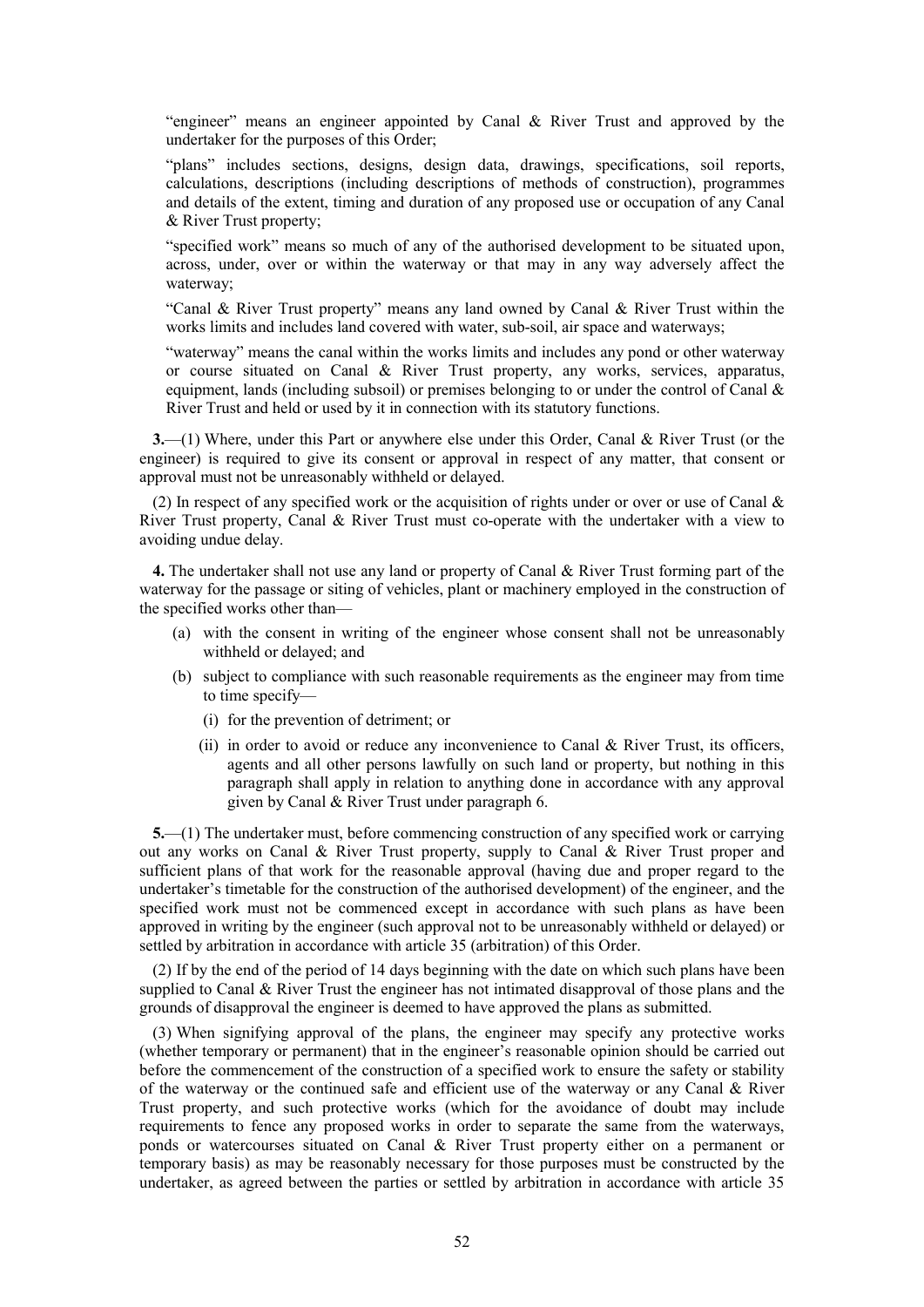(arbitration) of this Order, and such protective works must be carried out at the expense of the undertaker with all reasonable dispatch, and the undertaker must not commence the construction of the specified works until the engineer has notified the undertaker that the protective works have been completed to the engineer's reasonable satisfaction.

**6.**—(1) Any specified work and any protective works to be constructed by virtue of paragraph 5(3) must, when commenced, be constructed—

- (a) with all reasonable dispatch (having regard to the undertaker's timetable for construction of the authorised development) in accordance with the plans approved or deemed to have been approved or settled under paragraph 5;
- (b) under the supervision (where appropriate and if given) and to the reasonable satisfaction of the engineer;
- (c) in such manner as to cause as little damage or disturbance as is possible to the waterway;
- (d) in such a manner to ensure that as few materials are discharged or deposited into any stream, watercourse, waterway, pond or any other water feature on or forming part of Canal & River Trust property as reasonable practicable; and
- (e) so far as is reasonably practicable, so as not to interfere with the safe use of the waterway.

(2) If any damage to the waterway is caused by the carrying out of, or in consequence of, the construction of a specified work, the undertaker must make good such damage and must pay to Canal & River Trust all reasonable and proper expenses that Canal & River Trust actually incurs by reason of such damage, interference or obstruction.

(3) Nothing in this Part imposes any liability on the undertaker with respect to any damage, costs, expenses or loss attributable to the negligent act or default of Canal & River Trust or its servants, contractors or agents or any liability on Canal & River Trust with respect to any damage, costs, expenses or loss attributable to the negligent act or default of the undertaker or its servants, contractors or agents.

**7.** The undertaker must—

- (a) at all times afford reasonable facilities to the engineer for access to a specified work during its construction; and
- (b) supply the engineer with all such information as the engineer may reasonably require with regard to a specified work or the method of constructing it.

**8.** Canal & River Trust must at all times afford reasonable facilities to the undertaker and its agents for access to any works carried out by Canal  $\&$  River Trust under this Part during their construction and must supply the undertaker with such information as it may reasonably require with regard to such works or the method of constructing them.

**9.** The undertaker must repay to Canal & River Trust all reasonable and proper fees, costs, charges and expenses reasonably and actually incurred by Canal & River Trust in respect of the approval by the engineer of plans submitted by the undertaker and the supervision by the engineer of the construction of a specified.

**10.** If at any time during or after the completion of a specified work, Canal & River Trust gives notice to the undertaker informing it that the state of maintenance of any part of the specified work appears to be such as adversely affects the operation of the waterway, the undertaker must, on receipt of such notice, take such steps as may be reasonably necessary to put that specified work in such state of maintenance as to not adversely affect the operation of the waterway.

**11.** The undertaker and Canal & River Trust may enter into, and carry into effect, agreements for the transfer to the undertaker of—

- (a) any Canal & River Trust property shown on the works or land plans and described in the book of reference;
- (b) any lands, works or other property held in connection with any such Canal & River Trust property; and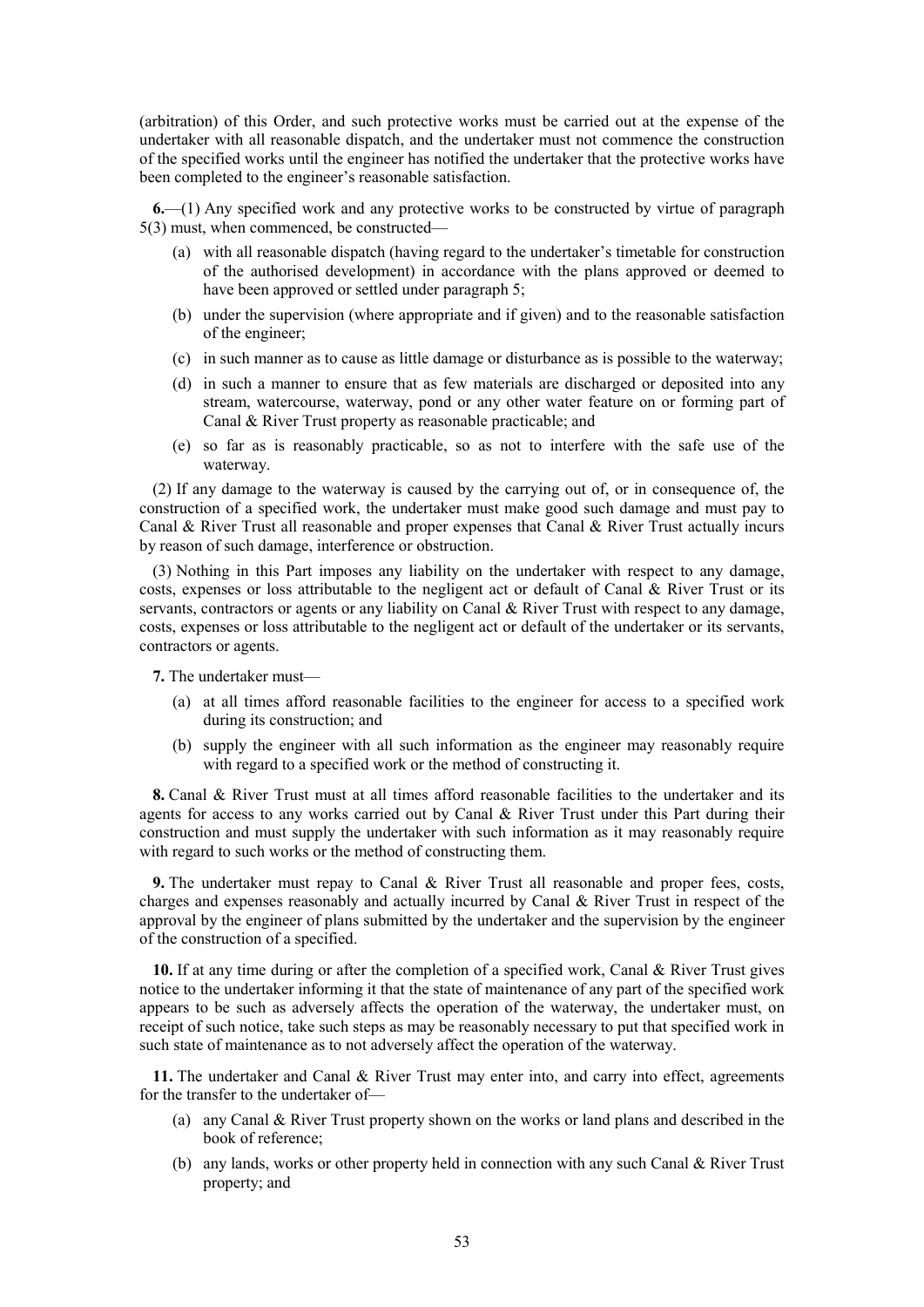(c) any rights and obligations (whether or not statutory) of Canal & River Trust relating to any of Canal & River Trust property or any lands, works or other property referred to in this paragraph.

**12.** The undertaker shall repay to Canal & River Trust all fees, costs, charges and expenses reasonably and properly actually incurred by Canal & River Trust –

- (a) in constructing any protective works under the provisions of paragraph  $5(3)$ ;
- (b) in respect of the approval by the engineer of plans submitted by the undertaker and the supervision by the engineer (if reasonably required) of the construction or repair of a specified work and any protective works;
- (c) in bringing the specified works or any protective works to the notice of users of CRT's network.

**13.**—(1) If any permanent or temporary alterations or additions to Canal & River Trust property are reasonably necessary in consequence of the construction of a specified work, or during a period of 12 months after the completion of the authorised development in order to ensure the safety of Canal & River Trust property or the continued safe operation of the waterway, such alterations and additions may be carried out by Canal & River Trust, and if Canal & River Trust gives to the undertaker reasonable notice of its intention to carry out such alterations or additions (which must be specified in the notice), the undertaker must pay to Canal & River Trust the proper and reasonable cost of those alterations or additions.

(2) If the cost of maintaining, working or renewing Canal & River Trust property is reduced in consequence of any such alterations or additions, a capitalised sum representing such saving must be set off against any sum payable by the undertaker to Canal & River Trust under this paragraph.

**14.**—(1) Canal & River Trust must, on receipt of a request from the undertaker provide the undertaker free of charge with written estimates of the costs, charges, expenses and other liabilities for which the undertaker is or will become liable under this Part and with such information as may reasonably enable the undertaker to assess the reasonableness of any such estimate or claim made or to be made pursuant to this Part.

(2) In respect of any sums due to the Canal & River Trust from the undertaker referred to in this Part, the Canal & River Trust shall provide such details of the formula by which those sums have been calculated and a breakdown of those sums as the undertaker may reasonably require.

(3) In the assessment of any sums payable to Canal & River Trust under this Part, there must not be taken into account any increase in the sums claimed that are attributable to any action taken by or any agreement entered into by Canal & River Trust if that action or agreement was not reasonably necessary and was taken or entered into with a view to obtaining the payment of those sums by the undertaker under this Part or increasing the sums so payable.

<span id="page-53-0"></span>**15.** Any difference or dispute arsing between the operator and the undertaker under this Part of this Schedule shall, unless otherwise agreed in writing between the operator and the undertaker, be referred to and settled by arbitration under article 35 (arbitration).

## PART 4

## Protection of Environment Agency

**1.**—(1) The provisions of this Part have effect unless otherwise agreed in writing between the undertaker and the Agency.

(2) In this Part—

"1973 Transfer Rights" means a right of way over parts of plots 1, 30 and 31 (as shown on the land plans) pursuant to a transfer dated 19 January 1973 as detailed in registered title number MX410055;

"Agency" means the Environment Agency;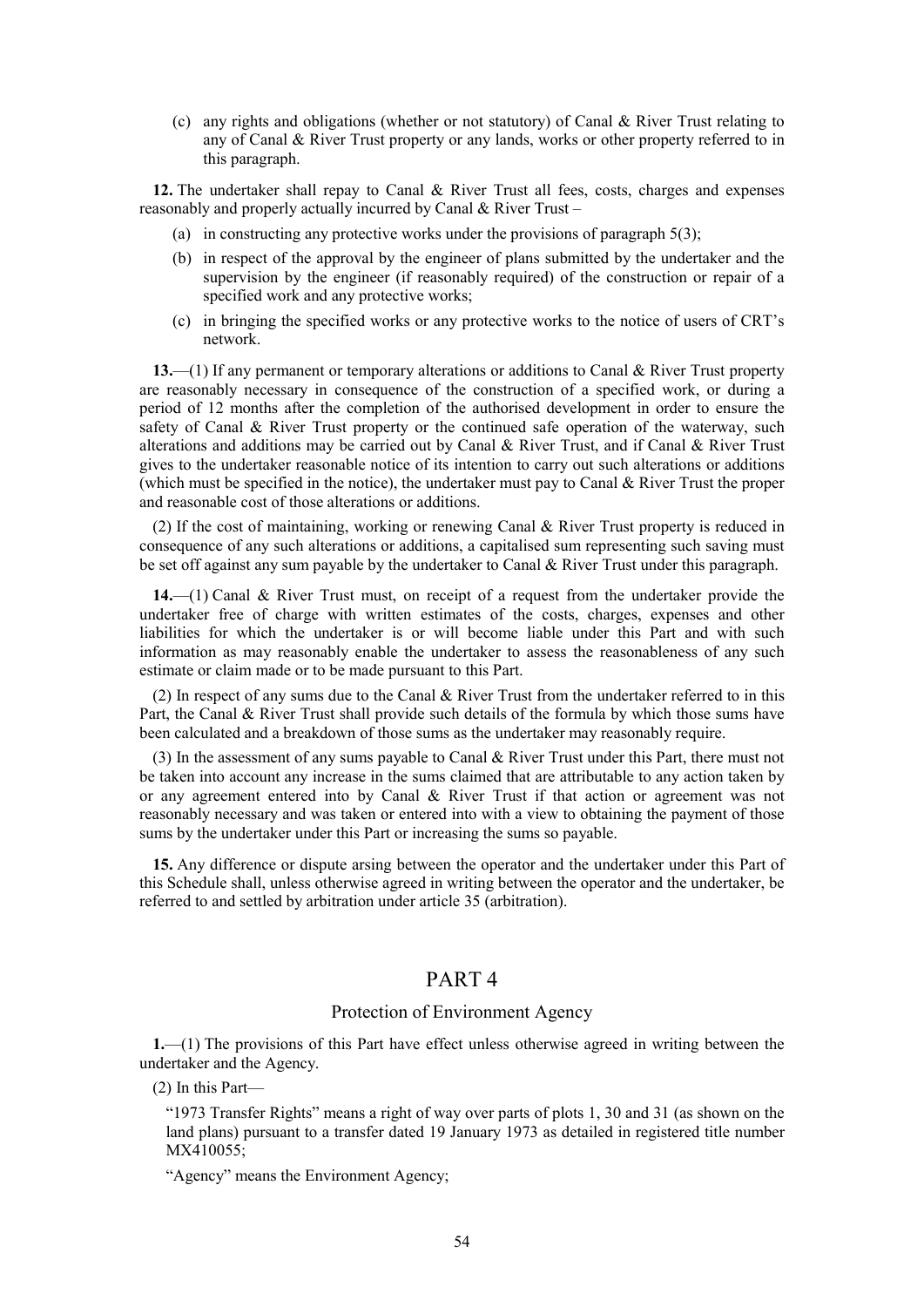**2.** The undertaker must not in the exercise of the powers conferred by this Order unreasonably prevent the Agency's access to and use of the dosing station adjacent to Salmon's Brook in the vicinity of the southern entrance to the Edmonton EcoPark except where construction and operation of the authorised development reasonably requires interference with or obstruction of the free, uninterrupted and safe use of the 1973 Transfer Rights in which case a suitable alternative access shall be agreed with the Agency and provided prior to and for the duration of any such interference.

<span id="page-54-0"></span>**3.** Any difference or dispute arsing between the undertaker and the Agency under this Part of this Schedule shall, unless otherwise agreed in writing between the Agency and the undertaker, be referred to and settled by arbitration under article 35 (arbitration).

## PART 5

### For the protection of National Grid as electricity and gas undertaker

#### **Application**

<span id="page-54-1"></span>**1.** For the protection of the statutory undertaker referred to in this Part of this Schedule the following provisions will, unless otherwise agreed in writing between the undertaker and the statutory undertaker, have effect.

### **Interpretation**

**2.** In this Part of this Schedule—

"1991 Act" means the New Roads and Street Works Act 1991;

"alternative apparatus" means appropriate alternative apparatus to the satisfaction of the statutory undertaker to enable the statutory undertaker to fulfil its statutory functions in a manner no less efficient than previously;

"apparatus" means—

- (a) in the case of an electricity undertaker, electric lines or electrical plant as defined in the Electricity Act 1989, belonging to or maintained by the statutory undertaker for the purposes of electricity supply, transmission or distribution and any of its entities;
- (b) in the case of a gas undertaker, any mains, pipes or other apparatus belonging to or maintained by the statutory undertaker for the purposes of gas supply and any of its entities;
- (c) together with any replacement apparatus and such other apparatus constructed pursuant to the Order that becomes operational apparatus of the statutory undertaker or any of its entities for the purposes of transmission, distribution and supply and includes any structure in which apparatus is or will be lodged or which gives or will give access to apparatus;
- (d) "authorised works" has the same meaning as is given to the term "authorised development" in article 2 of this Order and for the purposes of this Part of this Schedule includes the use and maintenance of the authorised works;

"commence" has the same meaning as in article 2 of this Order and commencement shall be construed to have the same meaning;

"functions" includes powers and duties;

"ground mitigation scheme" means a scheme approved by the statutory undertaker (such approval not to be unreasonably withheld or delayed) setting out the necessary measures (if any) for a ground subsidence event;

"ground monitoring scheme" means a scheme for monitoring ground subsidence which sets out the apparatus which is to be subject to such monitoring, the extent of land to be monitored, the manner in which ground levels are to be monitored, the timescales of any monitoring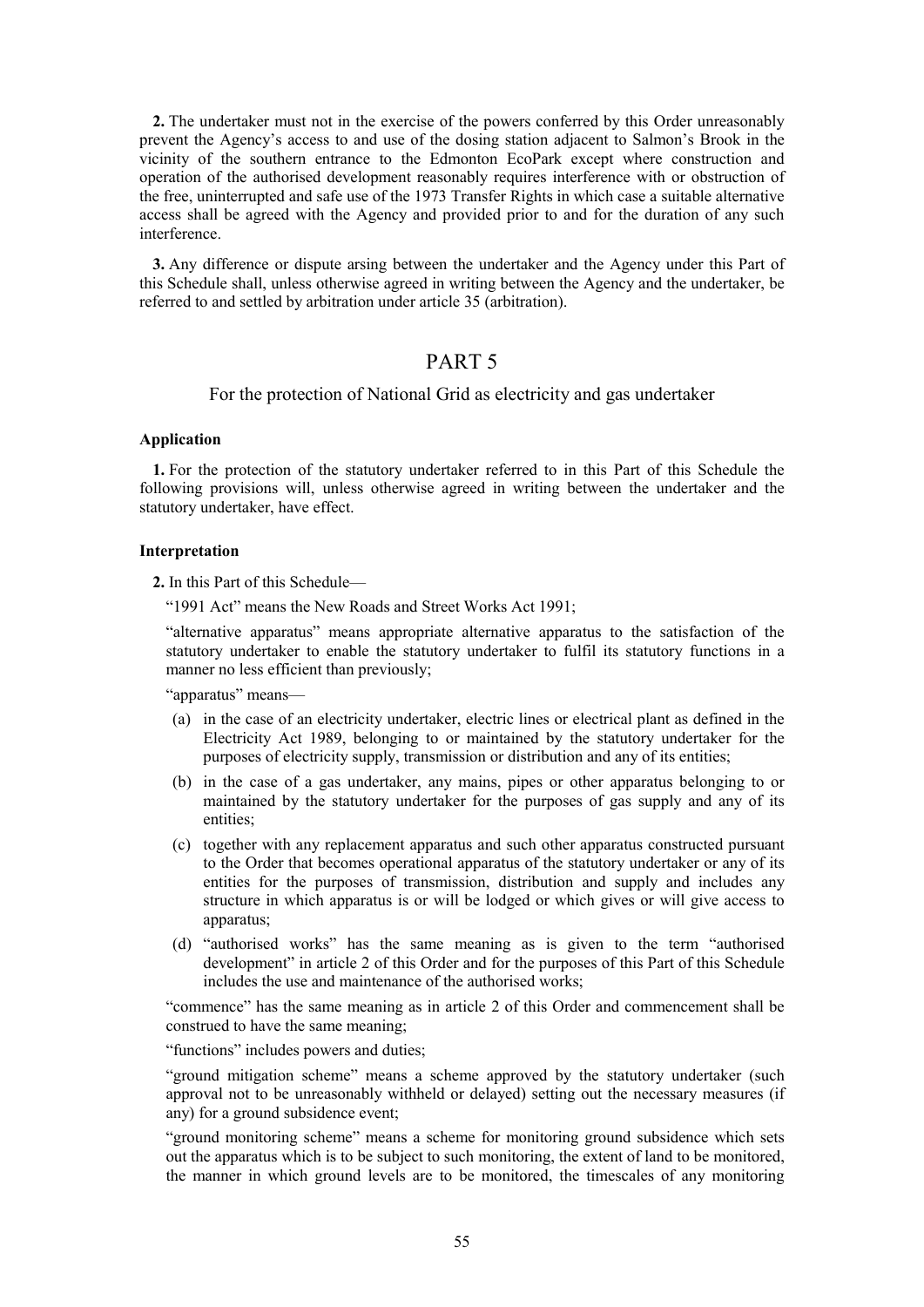activities and the extent of ground subsidence which, if exceeded, shall require the undertaker to submit for the statutory undertaker's approval a ground mitigation scheme;

"ground subsidence event" means any ground subsidence identified by the monitoring activities set out in the ground monitoring scheme that has exceeded the level described in the ground monitoring scheme as requiring a ground mitigation scheme;

"in" in a context referring to apparatus or alternative apparatus in land includes a reference to apparatus or alternative apparatus under, over, across, along or upon such land;

"maintain" and "maintenance" shall include the ability and right to do any of the following in relation to any apparatus or alternative apparatus of the statutory undertaker including construct, use, repair, alter, inspect, renew or remove the apparatus

"plan" or "plans" include all designs, drawings, specifications, method statements, soil reports, programmes, calculations, risk assessments and other documents that are reasonably necessary properly and sufficiently to describe and assess the works to be executed;

"undertaker" means the undertaker as defined in article 2 of this Order;

"statutory undertaker" means, as appropriate—

- (a) National Grid Electricity Transmission Plc as an electricity undertaker being a licence holder within the meaning of Part 1 of the Electricity Act 1989; and
- (b) National Grid Gas Plc as a gas transporter within the meaning of Part 1 of the Gas Act 1986.

"specified works" means any of the authorised works or activities undertaken in association with the authorised works which:

- (a) will or may be situated over, or within 15 metres measured in any direction of any apparatus, the removal of which has not been required by the undertaker under paragrap[h 6\(2\)](#page-56-0) or otherwise;
- (b) may in any way adversely affect any apparatus the removal of which has not been required by the undertaker under paragraph [6\(2\)](#page-56-0) or otherwise; and
- (c) include any of the activities that are referred to in paragraph 8 of T/SP/SSW/22;

<span id="page-55-2"></span>**3.** Except for paragraphs [4](#page-55-0) (*apparatus of statutory undertakers in stopped up streets*), 8 (*retained apparatus: protection gas undertakers*), 9 (*retained apparatus: protection: electricity undertakers*), 10 (*expenses*) and 11 (*indemnity*) of this Schedule which will apply in respect of the exercise of all or any powers under the Order affecting the rights and apparatus of the statutory undertaker, the other provisions of this Schedule do not apply to apparatus in respect of which the relations between the undertaker and the statutory undertaker are regulated by the provisions of Part 3 of the 1991 Act.

#### **Apparatus of Statutory Undertakers in stopped up streets**

<span id="page-55-0"></span>**4.**—(1) Subject to paragraph [4\(2\),](#page-55-1) if as a consequence of the exercise of the powers of this Order access to the apparatus is materially obstructed, the undertaker must provide such reasonable alternative means of access to such apparatus as will enable the statutory undertaker to operate, maintain, repair or replace, or use the apparatus.

<span id="page-55-1"></span>(2) In the event of an emergency, the statutory undertaker will be at liberty to access and execute and do all such works and things in, upon or under the Order land if it reasonably considers that immediate measures must be taken. In such circumstances, the statutory undertaker must notify the undertaker as soon as reasonably practicable of such emergency measures and must provide details of the emergency measures and any alternative means of access to the relevant part of the Order land so far as is reasonably safe and practicable.

#### **Protective works to Buildings**

**5.**—(1) In relation to plot 4 the undertaker, in exercising the powers conferred by article 17 (*protective work to buildings*), must exercise those powers so as not to materially obstruct the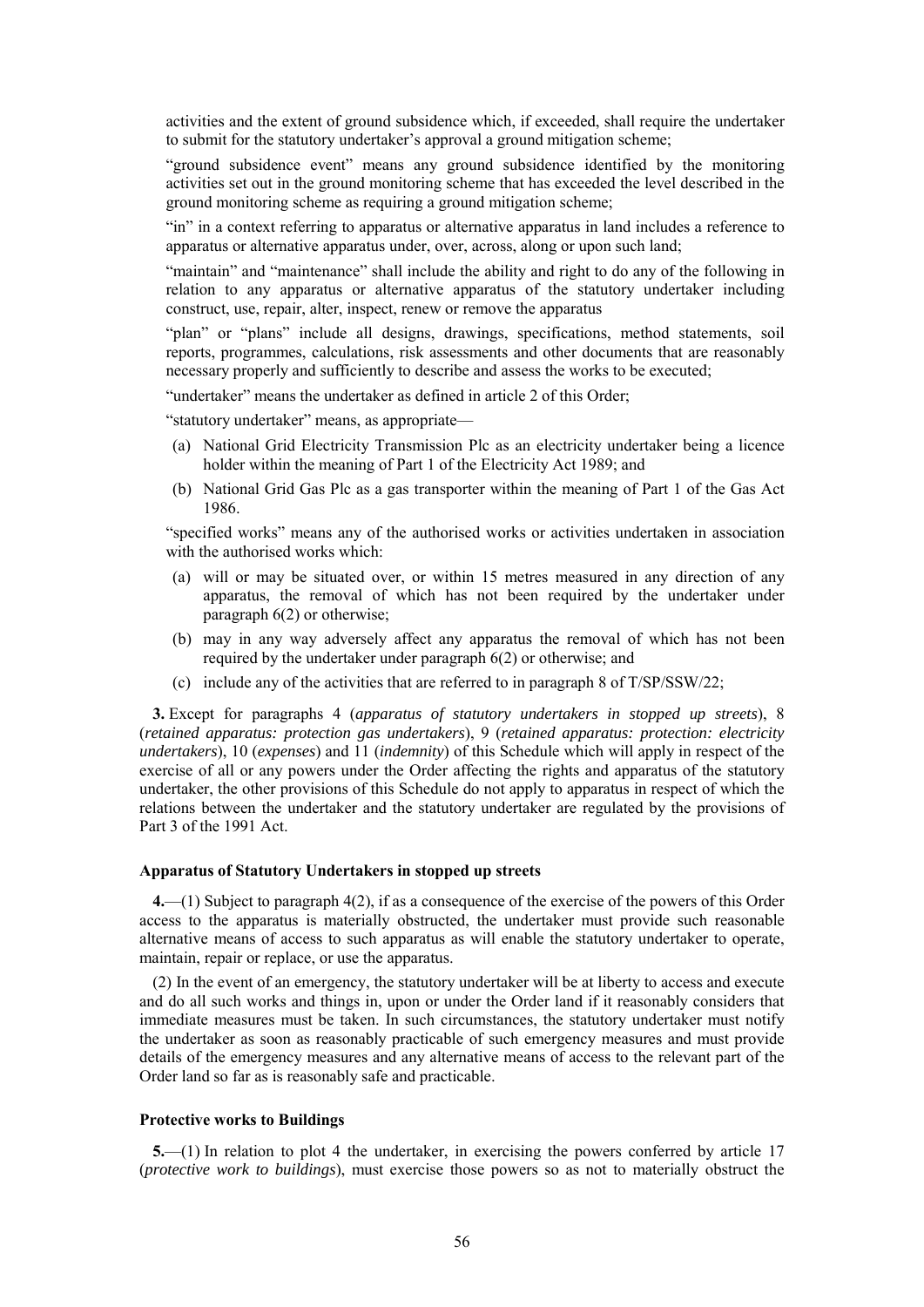access to any apparatus without the written consent of the statutory undertaker and, if by reason of the exercise of those powers any damage to any apparatus (other than apparatus the repair of which is not reasonably necessary in view of its intended removal or abandonment) or property of the statutory undertaker or any interruption in the supply of electricity and gas, as the case may be, by the statutory undertaker is caused, the undertaker must bear and pay on demand the cost reasonably incurred by the statutory undertaker in making good such damage or restoring the supply; and, subject to paragraph 5(2), shall—

- (a) pay compensation to the statutory undertaker for any loss sustained by it; and
- (b) indemnify the statutory undertaker against all claims, demands, proceedings, costs, damages and expenses which may be made or taken against or recovered from or incurred by that statutory undertaker, by reason of any such damage or interruption.

(2) Nothing in this paragraph imposes any liability on the undertaker with respect to any damage or interruption to the extent that such damage or interruption is attributable to the act, neglect or default of a statutory undertaker or its contractors or workmen; and the statutory undertaker will give to the undertaker reasonable notice of any claim or demand as aforesaid and no settlement or compromise thereof shall be made by the statutory undertaker, save in respect of any payment required under a statutory compensation scheme, without first consulting the undertaker and giving the undertaker an opportunity to make representations as to the claim or demand.

### **Removal of apparatus**

<span id="page-56-1"></span>**6.**—(1) If the undertaker acquires any interest in any land in which any apparatus is placed, that apparatus must not be removed under this part of this Schedule and any right of a statutory undertaker to maintain that apparatus in that land must not be extinguished until alternative apparatus has been constructed, and is in operation to the reasonable satisfaction of the statutory undertaker in question or the statutory undertaker has confirmed that no alternative apparatus is required.

<span id="page-56-0"></span>(2) If, for the purpose of executing any works in, on, under or over any land purchased, held, appropriated or used under this Order, the undertaker requires the removal of any apparatus placed in that land, it must give to the statutory undertaker 56 days' advance written notice of that requirement, together with a plan of the work proposed.

#### **Facilities and rights for alternative apparatus**

**7.**—(1) Where, in accordance with the provisions of this Part of this Schedule, the undertaker affords to or secures for the statutory undertaker facilities and rights in land for the construction, use, maintenance and protection of alternative apparatus in substitution for apparatus to be removed, those facilities and rights must be granted upon such terms and conditions as may be agreed between the statutory undertaker and the undertaker and must be no less favourable on the whole to the statutory undertaker than the facilities and rights enjoyed by it in respect of the apparatus to be removed unless otherwise agreed by the statutory undertaker.

(2) If the facilities and rights to be afforded by the undertaker and agreed with the statutory undertaker under paragraph  $7(1)$  above in respect of any alternative apparatus, and the terms and conditions subject to which those facilities and rights are to be granted, are less favourable on the whole to the statutory undertaker than the facilities and rights enjoyed by it in respect of the apparatus to be removed and the terms and conditions to which those facilities and rights are subject in the matter will be referred to arbitration in accordance with paragraph 15 (*arbitration*) of this Part of this Schedule and, the arbitrator shall make such provision for the payment of compensation by the undertaker to the statutory undertaker as appears to the arbitrator to be reasonable having regard to all the circumstances of the particular case.

#### **Retained apparatus: protection Gas Undertakers**

<span id="page-56-2"></span>**8.**—(1) Not less than 56 days before the commencement of any specified works, the undertaker must submit to the statutory undertaker a plan and, if reasonably required by the statutory undertaker, a ground monitoring scheme in respect of those works.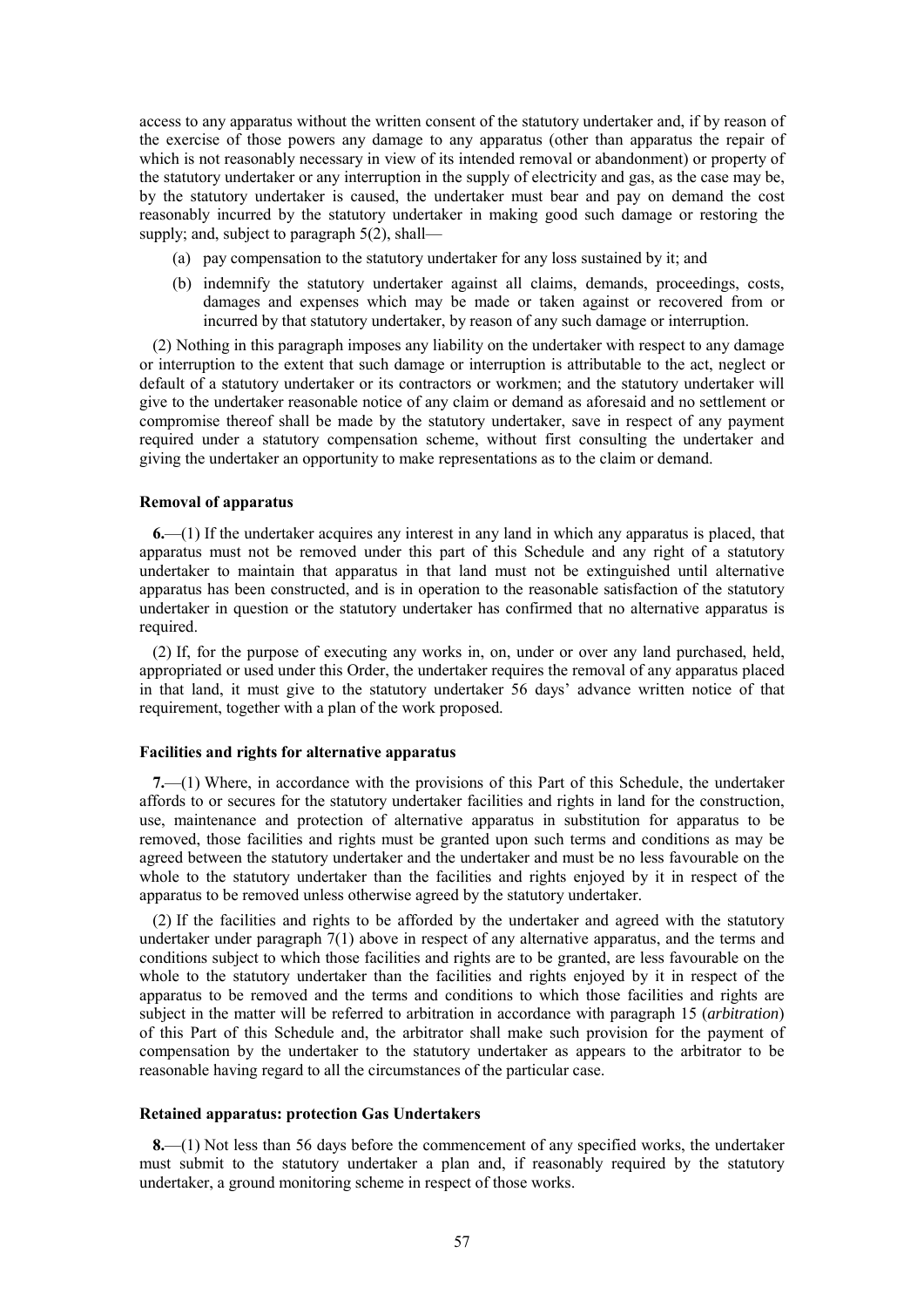(2) The plan to be submitted to the statutory undertaker under paragraph 8(1) must include a method statement and describe—

- (a) the exact position of the works;
- (b) the level at which these are proposed to be constructed or renewed;
- (c) the manner of their construction or renewal including details of excavation, positioning of plant etc;
- (d) the position of all apparatus;
- (e) by way of detailed drawings, every alteration proposed to be made to or close to any such apparatus; and
- (f) any intended maintenance regimes.

(3) The undertaker must not commence any works to which paragraphs 8(1) and 8(2) apply until the statutory undertaker has given written approval of the plan so submitted, such approval only to be withheld where such works would pose a risk to safety or the integrity of any of the statutory undertaker's apparatus. Subject to compliance with the approval process in paragraph 16 (*approval process*), if, 56 days after the details set out in paragraph 8(2) have been submitted to the statutory undertaker, the statutory undertaker has not notified the undertaker of its disapproval or grounds of disapproval, the statutory undertaker will be deemed to have approved the details.

(4) Any approval of the statutory undertaker required under paragraph 8(2)—

- (a) may be accompanied by reasonable recommendations for any purpose mentioned in paragraph  $8(5)$  or  $8(7)$ ; and,
- (b) must not be unreasonably withheld or delayed.

(5) In relation to any work to which paragraphs 8(1) and 8(2) apply, the statutory undertaker may propose reasonable recommendations as may be reasonably necessary for the purpose of securing its apparatus against interference or risk of damage or for the purpose of providing or securing proper and necessary means of access to any apparatus.

(6) Works to which this paragraph applies must only be executed in accordance with the plan, submitted under paragraph 8(1) or as relevant paragraph 8(4), as approved or as amended from time to time by agreement between the undertaker and the statutory undertaker and in accordance with such reasonable recommendations as may be made in accordance with paragraphs 8(5) or 8(7) by the statutory undertaker for the alteration or otherwise for the protection of the apparatus, or for securing access to it, and the statutory undertaker will be entitled to watch and inspect the execution of those works.

(7) Where the statutory undertaker requires any protective works to be carried out by itself or by the undertaker (whether of a temporary or permanent nature) such protective works, inclusive of any measures or schemes required and approved as part of the plan approved pursuant to this paragraph, must be carried out to the statutory undertakers' satisfaction (the statutory undertaker to provide confirmation of whether it is satisfied or not within 14 days of the completion of the relevant protective works) prior to the commencement of any authorised works (or any relevant part thereof) for which protective works are required and the statutory undertaker must give 56 days' notice of such works from the date of submission of a plan pursuant to this paragraph (except in an emergency).

(8) If the statutory undertaker in accordance with paragraphs 8(5) or 8(7) and in consequence of the works proposed by the undertaker, reasonably requires the removal of any apparatus and gives written notice to the undertaker of that requirement, paragraphs [1](#page-54-1) to [3](#page-55-2) and [6](#page-56-1) and 7 apply as if the removal of the apparatus had been required by the undertaker under paragrap[h 6\(2\).](#page-56-0)

(9) Nothing in this paragraph precludes the undertaker from submitting at any time or from time to time, but in no case less than 56 days before commencing the execution of the authorised works, a new plan, instead of the plan previously submitted, and having done so the provisions of this paragraph will apply to and in respect of the new plan.

(10) The undertaker will not be required to comply with paragraph 8(1) where it needs to carry out emergency works as defined in the 1991 Act but in that case it must give to the statutory undertaker notice as soon as is reasonably practicable and a plan of those works and must—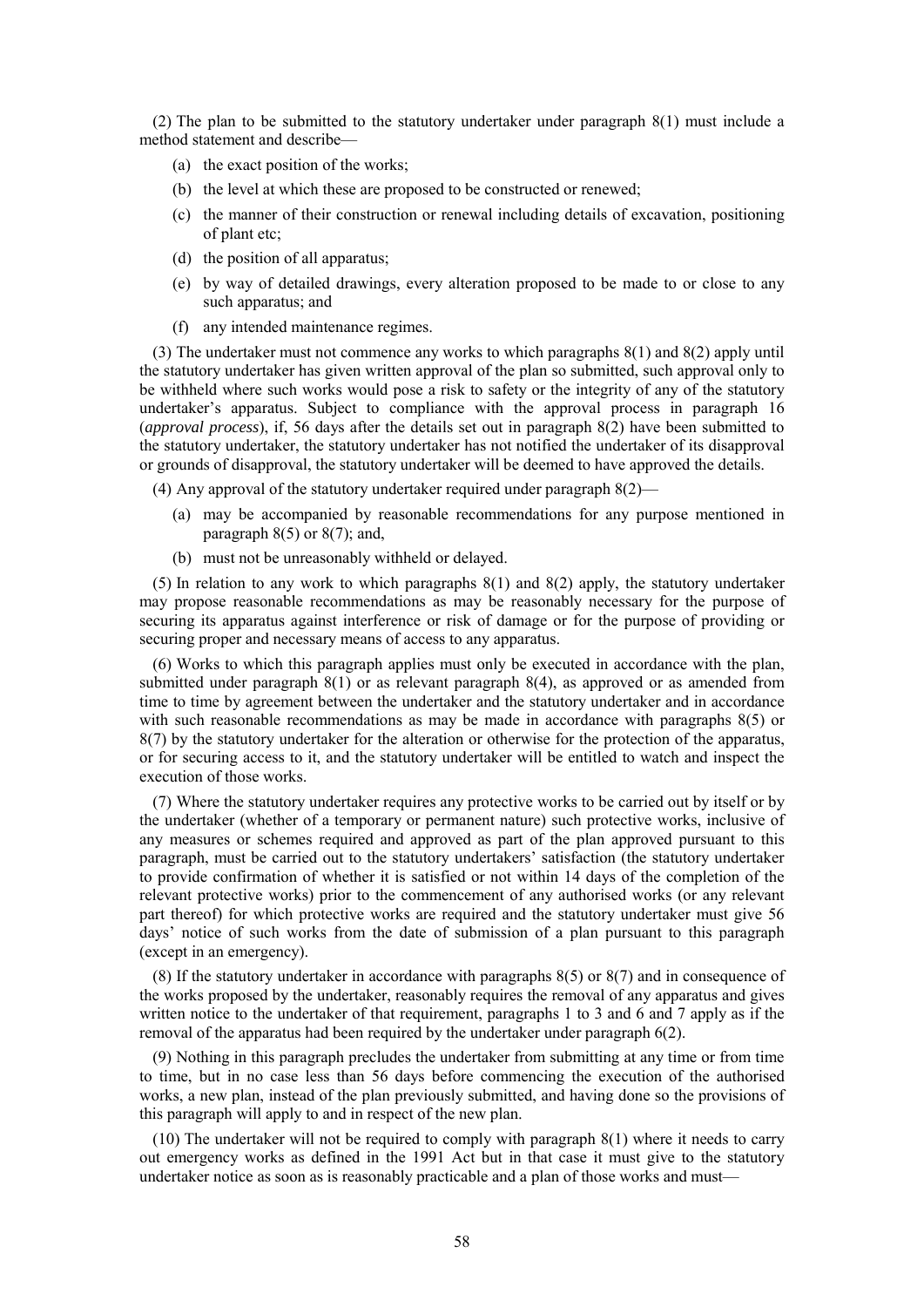- (a) comply with paragraphs 8(5), 8(6) or 8(7) insofar as is reasonably practicable in the circumstances; and
- (b) comply with paragraph 8(11) at all times.

(11) At all times when carrying out any works authorised under the Order the undertaker must comply with the statutory undertaker's policies for safe working in proximity to gas apparatus "Specification for safe working in the vicinity of National Grid, High pressure Gas pipelines and associated installation requirements for third parties T/SP/SSW22" and HSE's "HS(~G)47 Avoiding Danger from underground services".

(12) As soon as reasonably practicable after any ground subsidence event attributable to the authorised development the undertaker shall implement an appropriate ground mitigation scheme save that the statutory undertaker retains the right to carry out any further necessary protective works for the safeguarding of its apparatus and can recover any such costs in line with paragraph 11 (*indemnity*).

#### **Retained apparatus: Protection: Electricity Undertakers**

**9.**—(1) Not less than 56 days before the commencement of any specified works, the undertaker must submit to the statutory undertaker a plan of the works to be executed and seek from the statutory undertaker details of the underground extent of their electricity tower foundations. The statutory undertaker must provide those details within 14 days of the request

(2) The plan to be submitted to the statutory undertaker under paragraph 9(1) must include a method statement and describe—

- (a) the exact position of the works;
- (b) the level at which these are proposed to be constructed or renewed;
- (c) the manner of their construction or renewal including details of excavation, positioning of plant;
- (d) the position of all apparatus;
- (e) by way of detailed drawings, every alteration proposed to be made to or close to any such apparatus;
- (f) any intended maintenance regimes; and
- (g) an assessment of risks of rise of earth issues.

(3) In relation to any works which will or may be situated on, over, under or within 10 metres of any part of the foundations of an electricity tower or between any two or more electricity towers, the plan to be submitted under paragraph 9(1) must, in addition to the matters set out in paragraph 9(2), include a method statement describing—

- (a) details of any cable trench design including route, dimensions, clearance to pylon foundations;
- (b) demonstration that pylon foundations will not be affected prior to, during and post construction;
- (c) details of load bearing capacities of trenches;
- (d) details of cable installation methodology including access arrangements, jointing bays and backfill methodology;
- (e) a written management plan for high voltage hazard during construction and ongoing maintenance of the cable route;
- (f) written details of the operations and maintenance regime for the cable, including frequency and method of access;
- (g) assessment of earth rise potential if reasonably required by the statutory undertaker's engineers; and
- (h) evidence that trench bearing capacity is to be designed to 26 tonnes to take the weight of overhead line construction traffic.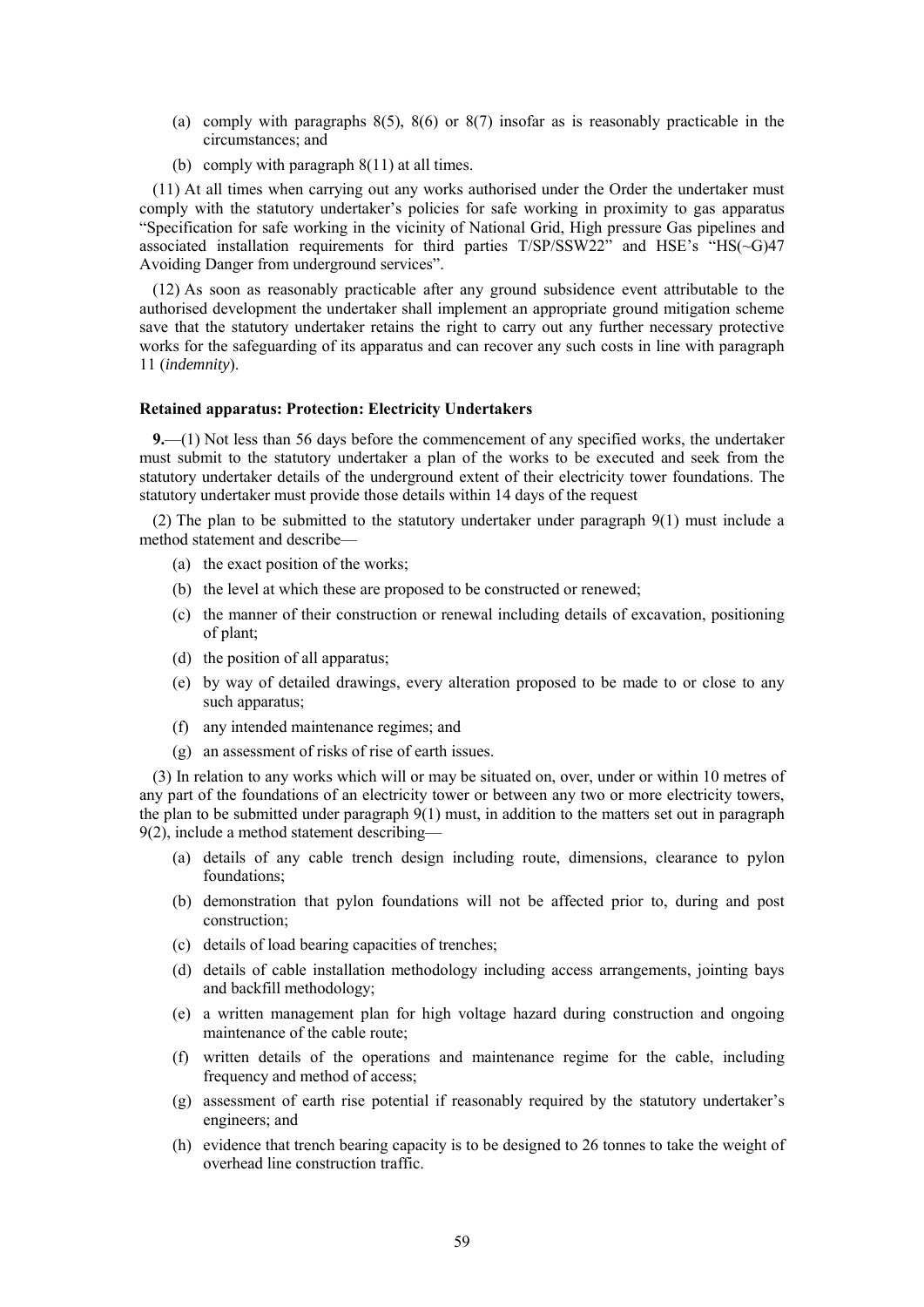(4) The undertaker must not commence any works to which paragraphs 9(2) or 9(3) apply until the statutory undertaker has given written approval of the plan so submitted, such approval only to be withheld where the works would pose a risk to safety or the integrity of any apparatus. Subject to compliance with paragraph 16 (*approval process*), if, 56 days after the details set out in paragraph 9(2) have been submitted to the statutory undertaker, the statutory undertaker has not notified the undertaker of its disapproval or grounds of disapproval, the statutory undertaker will be deemed to have approved the details.

(5) Any approval of the statutory undertaker required under paragraphs 9(2) or 9(3)—

- (a) may be accompanied by reasonable requirements for any purpose mentioned in paragraphs  $9(6)$  or  $9(8)$ ; and,
- (b) must not be unreasonably withheld or delayed.

(6) In relation to any work to which paragraphs 9(2) or 9(3) apply, the statutory undertaker may propose reasonable recommendations as may be reasonably necessary for the purpose of securing its apparatus against interference or risk of damage or for the purpose of providing or securing proper and necessary means of access to any apparatus.

(7) Works to which this paragraph applies must only be executed in accordance with the plan, submitted under paragraph 9(1) or as relevant paragraph 9(5), as approved or as amended from time to time by agreement between the undertaker and the statutory undertaker and in accordance with such reasonable recommendations as may be made in accordance with paragraphs 9(6) or 9(8) by the statutory undertaker for the alteration or otherwise for the protection of the apparatus, or for securing access to it, and the statutory undertaker will be entitled to watch and inspect the execution of those works.

(8) Where the statutory undertaker requires any protective works to be carried out by itself or by the undertaker (whether of a temporary or permanent nature) such protective works, inclusive of any measures or schemes required and approved as part of the plan approved pursuant to this paragraph, must be carried out to the statutory undertakers' satisfaction (the statutory undertaker to provide confirmation of whether it is satisfied or not within 14 days of the completion of the relevant protective works) prior to the commencement of any authorised works (or any relevant part thereof) for which protective works are required and the statutory undertaker shall give 56 days' notice of such works from the date of submission of a plan pursuant to this paragraph (except in an emergency).

(9) If the statutory undertaker in accordance with paragraphs 9(6) or 9(8) and in consequence of the works proposed by the undertaker, reasonably requires the removal of any apparatus and gives written notice to the undertaker of that requirement, paragraphs [1](#page-54-1) to [3](#page-55-2) and 6 to [8](#page-56-2) apply as if the removal of the apparatus had been required by the undertaker under paragrap[h 6\(2\).](#page-56-0)

(10) Nothing in this paragraph precludes the undertaker from submitting at any time or from time to time, but in no case less than 56 days before commencing the execution of the authorised works, a new plan, instead of the plan previously submitted, and having done so the provisions of this paragraph shall apply to and in respect of the new plan.

(11) The undertaker will not be required to comply with paragraph 9(1) where it needs to carry out emergency works as defined in the 1991 Act but in that case it must give to the statutory undertaker notice as soon as is reasonably practicable and a plan of those works and must—

- (a) comply with paragraphs 9(6), 9(7) and 9(8) insofar as is reasonably practicable in the circumstances; and
- (b) comply with paragraph 9(12) at all times.

(12) At all times when carrying out any works authorised under the Order, the undertaker must comply with the statutory undertaker's policies for development near overhead lines EN43-8 and HSE's guidance note 6 "Avoidance of Danger from Overhead Lines".

#### **Expenses**

**10.**—(1) Subject to the following provisions of this paragraph, the undertaker must pay to the statutory undertaker on demand all charges, costs and expenses reasonably anticipated or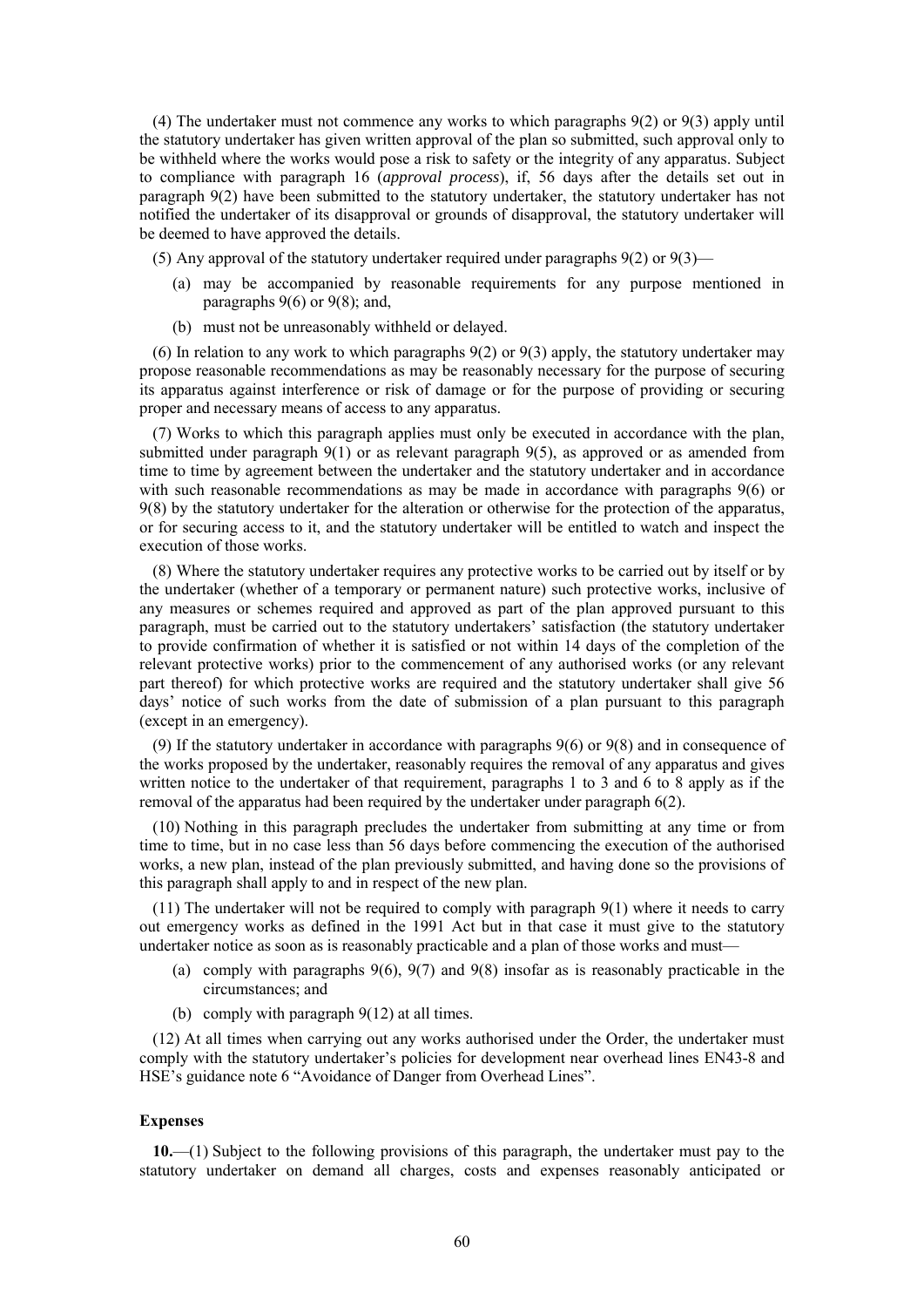reasonably and properly incurred by the statutory undertaker in, or in connection with, the inspection, removal, relaying or replacing, alteration or protection of any apparatus or the construction of any new or alternative apparatus which may be required in consequence of the execution of any authorised works as are referred to in this Part of this Schedule including without limitation**—**

- (a) in connection with the cost of the carrying out of any diversion work; and
- (b) the cutting off of any apparatus from any other apparatus or the making safe of redundant apparatus; and
- (c) the carrying out of protective works; and
- (d) the survey of any land, apparatus or works, the inspection and monitoring of works or the installation or removal of any temporary works reasonably necessary in consequence of the execution of any such works referred to in this Part of this Schedule.

(2) There will be deducted from any sum payable under paragraph 10(1) the value of any apparatus removed under the provisions of this Part of this Schedule, that value being calculated after removal.

#### **Indemnity**

<span id="page-60-0"></span>**11.**—(1) Subject to paragraphs 11(2) and 11(3), if by reason or in consequence of the construction of any such works authorised by this Part of this Schedule or in consequence of the construction, use, maintenance or failure of any of the authorised development by or on behalf of the undertaker or in consequence of any act or default of the undertaker (or any person employed or authorised by him) in the course of carrying out such works, including without limitation works carried out by the undertaker under this Part of this Schedule or any subsidence resulting from any of these works, any damage is caused to any apparatus (other than apparatus the repair of which is not reasonably necessary in view of its intended removal for the purposes of those works) or property of the statutory undertaker, or there is any interruption in any service provided, or in the supply of any goods, by the statutory undertaker, or the statutory undertaker becomes liable to pay any amount to any third party, the undertaker will—

- (a) bear and pay on demand the cost reasonably and properly incurred by the statutory undertaker in making good such damage or restoring the supply; and
- (b) indemnify the statutory undertaker for any other proper and reasonable expenses, loss, demands, proceedings, damages, claims, penalty or costs incurred by or recovered from the statutory undertaker, by reason or in consequence of any such damage or interruption or the statutory undertaker becoming liable to any third party as aforesaid other than arising from any default of the statutory undertaker.

(2) The fact that any act or thing may have been done by the statutory undertaker with the agreement of and on behalf of the undertaker or in accordance with a plan submitted by the undertaker and approved by the statutory undertaker or in accordance with any requirement of the statutory undertaker or under its supervision will not (unless paragraph 11(3) applies), excuse the undertaker from liability under the provisions of paragraph 11(1) unless the statutory undertaker fails to carry out and execute the works properly with due care and attention and in a skilful and workman like manner or in a manner that does not accord with the approved plan.

(3) Nothing in paragraph 11(1) shall impose any liability on the undertaker in respect of—

- (a) any damage or interruption to the extent that it is attributable to the neglect or default of the statutory undertaker, its officers, servants, contractors or agents; and
- (b) any authorised works and/or any other works authorised by this Part of this Schedule carried out by the statutory undertaker as an assignee, transferee or lessee of the undertaker with the benefit of the Order pursuant to section 156 of the Planning Act 2008 or article 8 (*consent to transfer benefit of order*) subject to the proviso that once such works become apparatus ("new apparatus"), any authorised works yet to be executed and not falling within this paragraph 11(3)(b) will be subject to the full terms of this Part of this Schedule including this paragrap[h 11.](#page-60-0)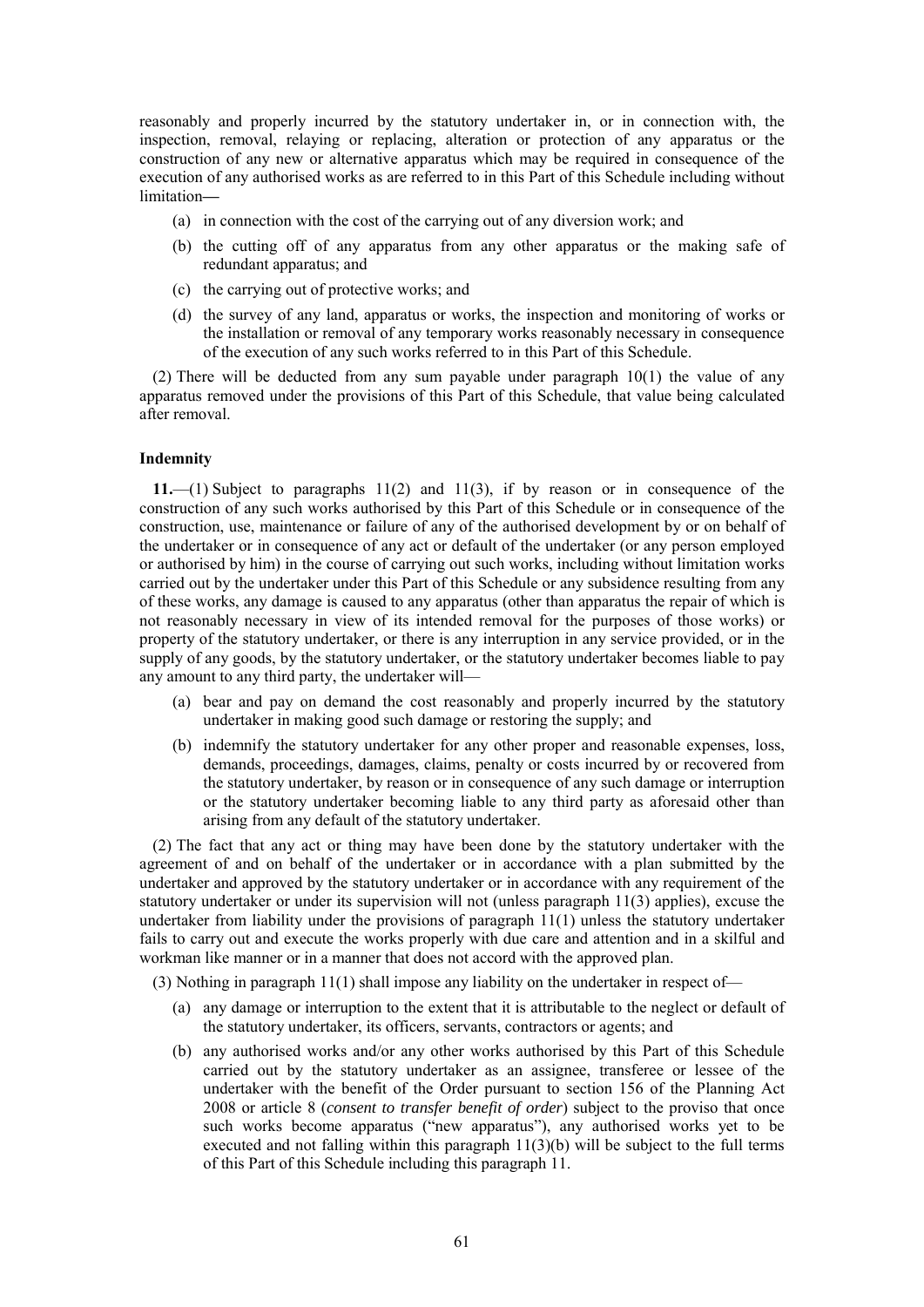(4) The statutory undertaker must give the undertaker reasonable written notice of any such third party claim or demand and no settlement or compromise must, unless payment is required in connection with a statutory compensation scheme, be made without first consulting the undertaker and taking into account undertaker's representations.

#### **Enactments and agreements**

**12.** Save to the extent provided for to the contrary elsewhere in this Part of this Schedule or by agreement in writing between the statutory undertaker and the undertaker, nothing in this Part of this Schedule shall affect the provisions of any enactment or agreement regulating the relations between the undertaker and the statutory undertaker in respect of any apparatus laid or erected in land belonging to the undertaker on the date on which this Order is made.

#### **Co-operation**

**13.**—(1) Where in consequence of the proposed construction of any of the authorised development, the undertaker or the statutory undertaker requires the removal of apparatus under paragraph [6\(2\)](#page-56-0) or the statutory undertaker makes requirements for the protection or alteration of apparatus under paragraphs 8 or 9 the undertaker shall use its best endeavours to co-ordinate the execution of the works in the interests of safety and the efficient and economic execution of the authorised development and taking into account the need to ensure the safe and efficient operation of the statutory undertaker's undertaking and the statutory undertaker shall use its best endeavours to co-operate with the undertaker for that purpose.

(2) For the avoidance of doubt whenever the statutory undertaker's consent, agreement or approval to is required in relation to plans, documents or other information submitted by the undertaker or the taking of action by the statutory undertaker, it must not be unreasonably withheld or delayed.

#### **Access**

**14.** If in consequence of the agreement reached in accordance with paragraph 6(1) or the powers granted under this Order the access to any apparatus is materially obstructed, the undertaker must provide such alternative means of access to such apparatus as will enable the statutory undertaker to maintain or use the apparatus no less effectively than was possible before such obstruction.

#### **Arbitration**

**15.** Any difference or dispute arising between the undertaker and the statutory undertaker under this Part of this Schedule must, unless otherwise agreed in writing between the undertaker and the statutory undertaker, be determined by arbitration in accordance with article 34 (*arbitration*).

#### **Approval Process**

**16.** When submitting the plans to the statutory undertaker for approval under paragraph 7 or paragraph 8 the undertaker must send the plans to the statutory undertaker (in hard copy only) by recorded post to National Grid Plant Protection, Brick Kiln Street, Hinkley, Leicestershire LE10 0NA and the registered office of National Grid (or such other address as National Grid may notify the undertaker in writing from time to time) and (by email) to [plantprotection@nationalgrid.com](mailto:plantprotection@nationalgrid.com) and clearly bearing the name of the project, contact details for responses and citing the relevant periods for response pursuant to these protective provisions, unless otherwise agreed with statutory undertaker.